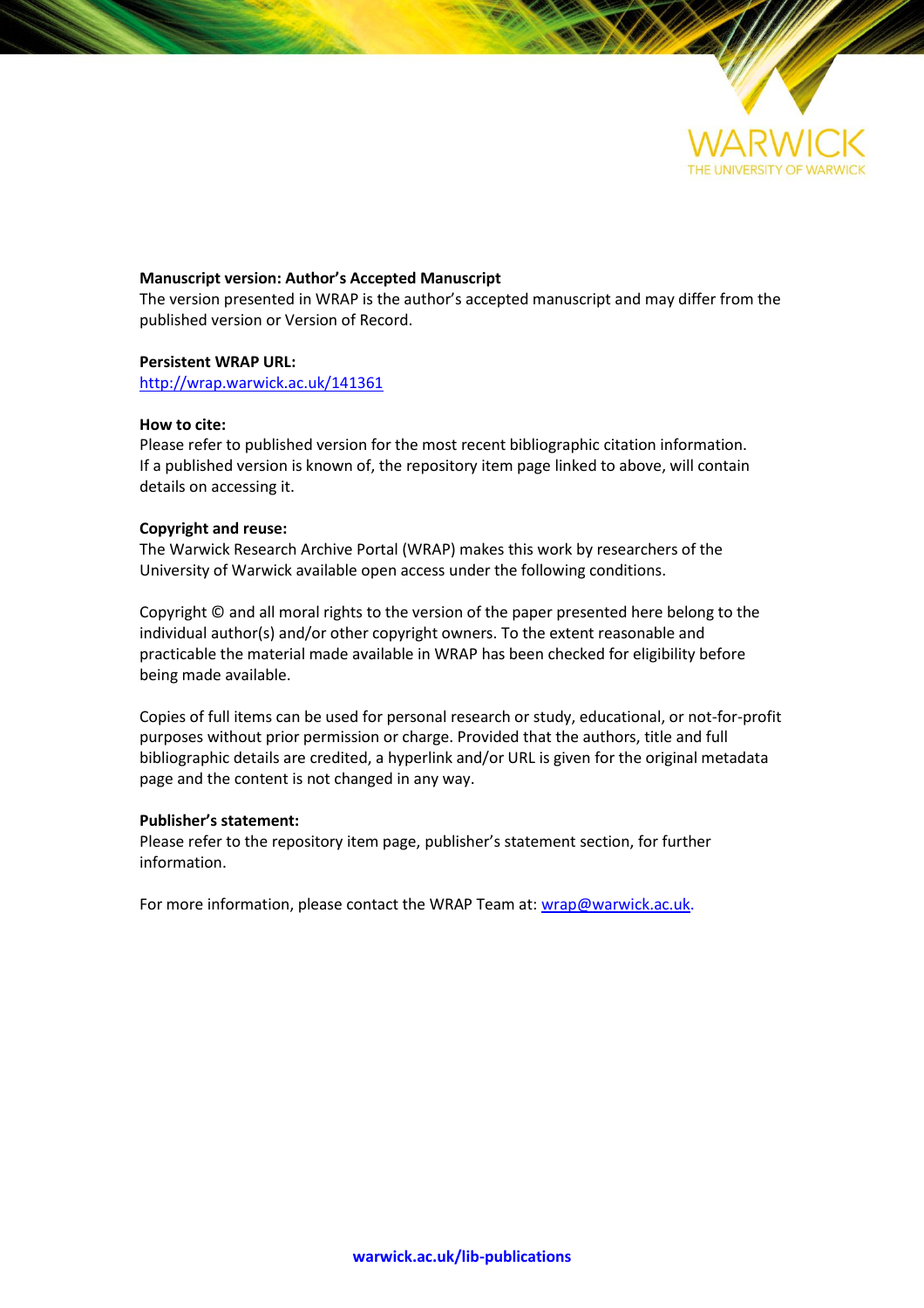# **The Impact of Firm Speed Capabilities on the Decision to Go It Alone or Partner**

Ashton Hawk Leeds School of Business University of Colorado Boulder, CO 80309-0419 Email: ashton.hawk@colorado.edu

Jeffrey Reuer Leeds School of Business University of Colorado Boulder, CO 80309-0419 Email: jeffrey.reuer@colorado.edu

Andrew Garofolo Leeds School of Business University of Colorado Boulder, CO 80309-0419 Email: andrew.garofolo@colorado.edu

July 20, 2020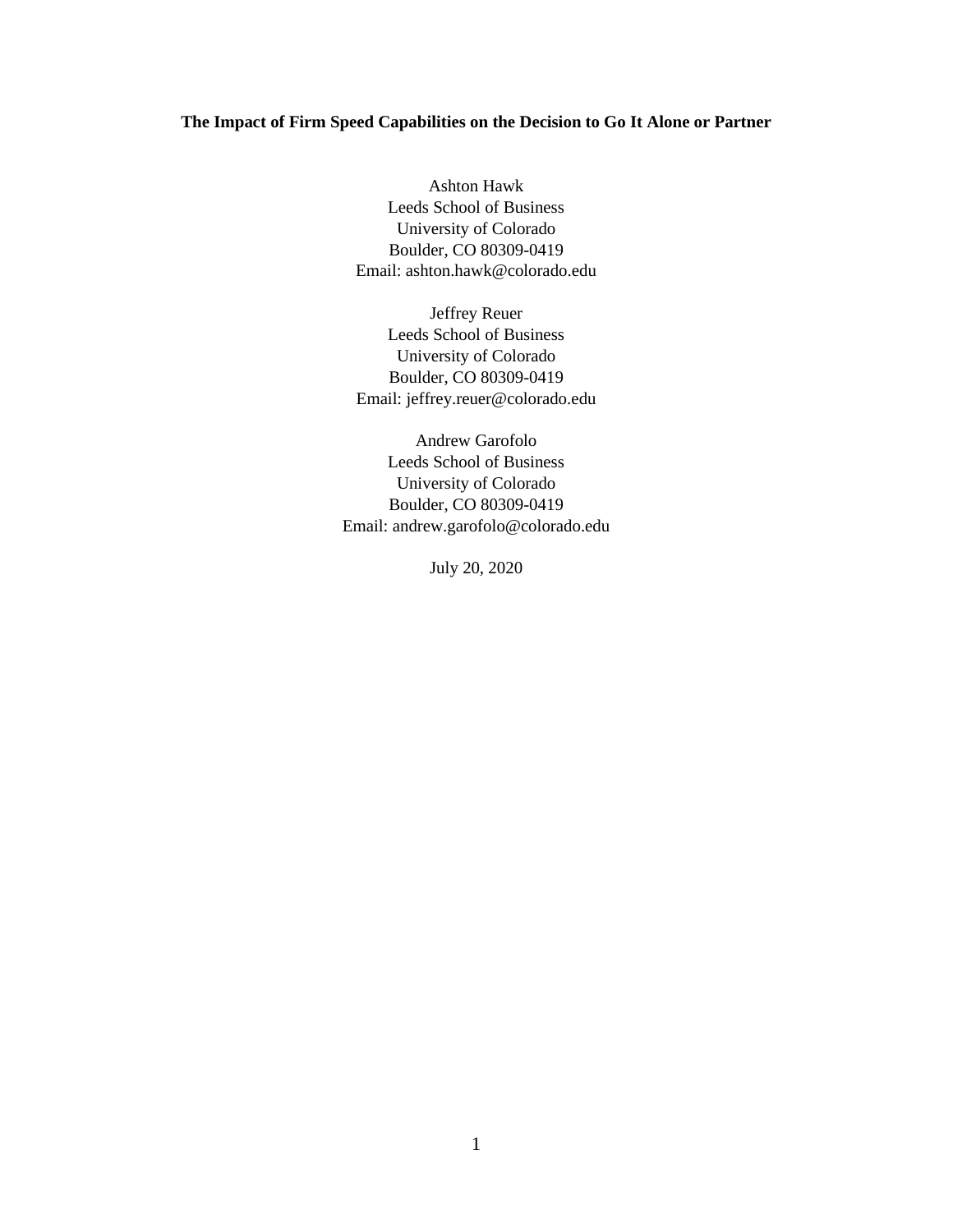# **The Impact of Firm Speed Capabilities on the Decision to Go It Alone or Partner**

# **Abstract**

This study empirically examines the role of intrinsic speed capabilities, which refer to the ability to execute investment projects faster than competitors, in shaping corporations' choice of alliances versus autonomous project development. Our basic premise is that firms lacking intrinsic speed capabilities (i.e., slow firms) are more likely to turn to alliances to supplement their capability deficiency. However, we expect that the ability of slow firms to partner with fast firms hinges on the former's possession of complementary supporting assets. Our empirical analyses furnish evidence supporting these ideas using data from the global liquefied natural gas (LNG) industry.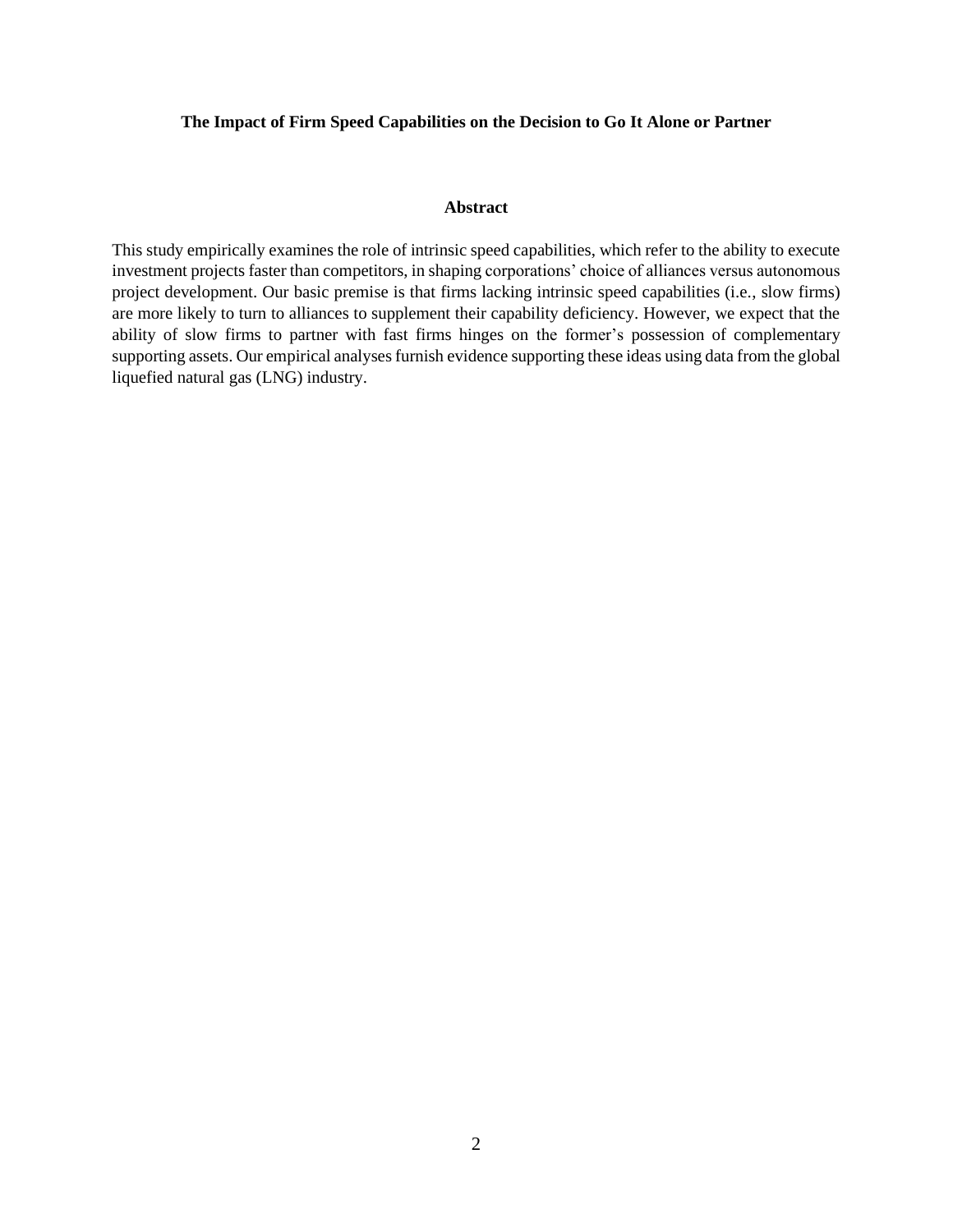## **INTRODUCTION**

A core topic in strategy research on firms' corporate development activities is explaining why firms choose to engage in an investment project themselves through internal, or autonomous, development versus through a partnership with another firm. Prior literature has focused on resource considerations for the firm and the project, with some studies suggesting that firms are more likely to partner when they do not have sufficient resources to carry out a project (Shan, 1990). By contrast, other studies suggest firms are more likely to partner when they have strong resource endowments, enabling them to attract potential partners (Mitchell & Singh, 1992). These studies therefore highlight demand versus supply considerations, and studies have begun to integrate these ideas using a needs versus attractiveness view, where firms use alliances to supplement a resource deficiency, but they must have other valuable resources to attract a partner (Eisenhardt & Schoonhoven, 1996; Ahuja, 2000; Rothaermel & Boeker, 2008; Garrette, Castañer, & Dussauge, 2009). A recent study further synthesizes the literature by suggesting that resource endowments of a firm need to be studied in combination with product (or project) resource requirements. More specifically, firms turn to alliances when there is a mismatch between the resource requirements of the project and the resource endowments of the firm (Garrette *et al.*, 2009).

While we have significant conceptual understanding of corporations' choice of alliances versus autonomous development, we know less about how firm speed determines this decision. By contrast, executives routinely invoke speed as a rationale for partnerships over other means of corporate development and investment. For instance, at a recent conference, the VP of external innovation at Johnson and Johnson indicated that firm speed matters in their decisions of whether to partner or go alone, explaining "we are a slow firm. We partner to go faster." In addition, many projects are very time consuming and take many years, and numerous industries are characterized by capital investment with long time-to-builds, such as semiconductor production facilities, oil and gas facilities, and chemical facilities (Koeva, 2000). Thus, the ability of firms to execute a project quickly potentially figures into a firm's calculus as to whether to take on a project alone or take on a corporate partner.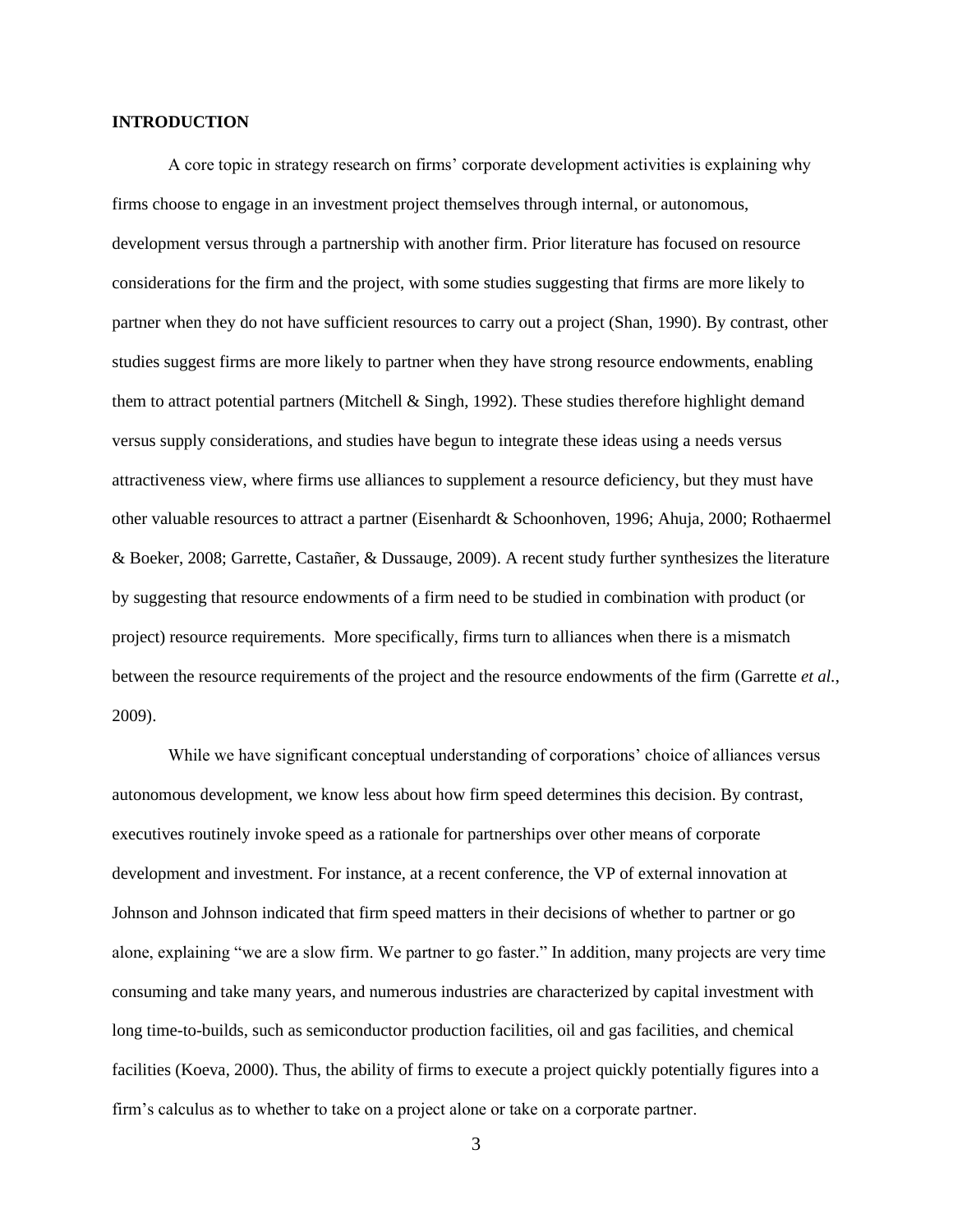Several research streams could speak to the role of firm speed in the partner versus go it alone decision. First, there is an extensive literature of empirical studies on horizontal alliance formation (e.g., Hamel, Doz, & Prahalad, 1989; Nohria & Garcia-Pont, 1991; Eisenhardt & Schoonhoven, 1996; Stuart, 1998; Ahuja, 2000; Garrette *et al.*, 2009). In a careful review, Garrette *et al.* (2009) point out that only a few studies have focused on the decision between alliances versus the autonomous alternative (Shan, 1990; Mitchell & Singh, 1992; Eisenhardt & Schoonhoven, 1996; Garrette *et al.*, 2009), and none of these papers focused on firm speed. Another relevant prior literature is the extensive research stream on capability seeking in alliances (e.g., Barney, 1999; Ahuja, 2000; Hitt, Dacin, Levitas, Arregle, & Borza, 2000; Hitt, Ahlstrom, Dacin, Levitas, & Svobodina, 2004), which explores how firms partner to access the capabilities of other firms. However, this literature has not focused on firm speed capabilities and specifically on their implications for the go it alone vs partner decision. The broad literature on the performance implications of alliances is relevant as well. In a recent paper, Castañer, Mulotte, Garrette, and Dussauge (2014) interestingly find that partnering tends to lengthen time-to-market. This paper suggests there are substantial speed costs to alliances on average, but it did not focus specifically on firm speed capabilities as an antecedent to the partner versus go it alone decision in the first place. While firm speed conceptually should play an important role in firms' decisions of whether to partner or go it alone, this area of inquiry remains understudied in the literature.

This paper focuses on the implications of firm speed capabilities (or, for brevity, firm speed) in the choice of developing a project autonomously versus partnering. By firm speed, we mean the intrinsic speed capabilities of the firm, an idea in past competitive strategy research that captures the ability of firms to execute investment projects faster than competitors at the same cost (Hawk, Pacheco-De-Almeida, & Yeung, 2013; Pacheco-de-Almeida, Hawk, & Yeung, 2015). Our goal in this paper is to develop and empirically examine a nuanced theory about how and when firm speed affects companies' decisions of whether to partner or go it alone. Our basic proposition is that firms anticipate differential speed benefits from alliances versus the autonomous alternative based upon the intrinsic speed capabilities of the focal firm. Specifically, firms lacking these intrinsic speed capabilities (i.e., slow firms)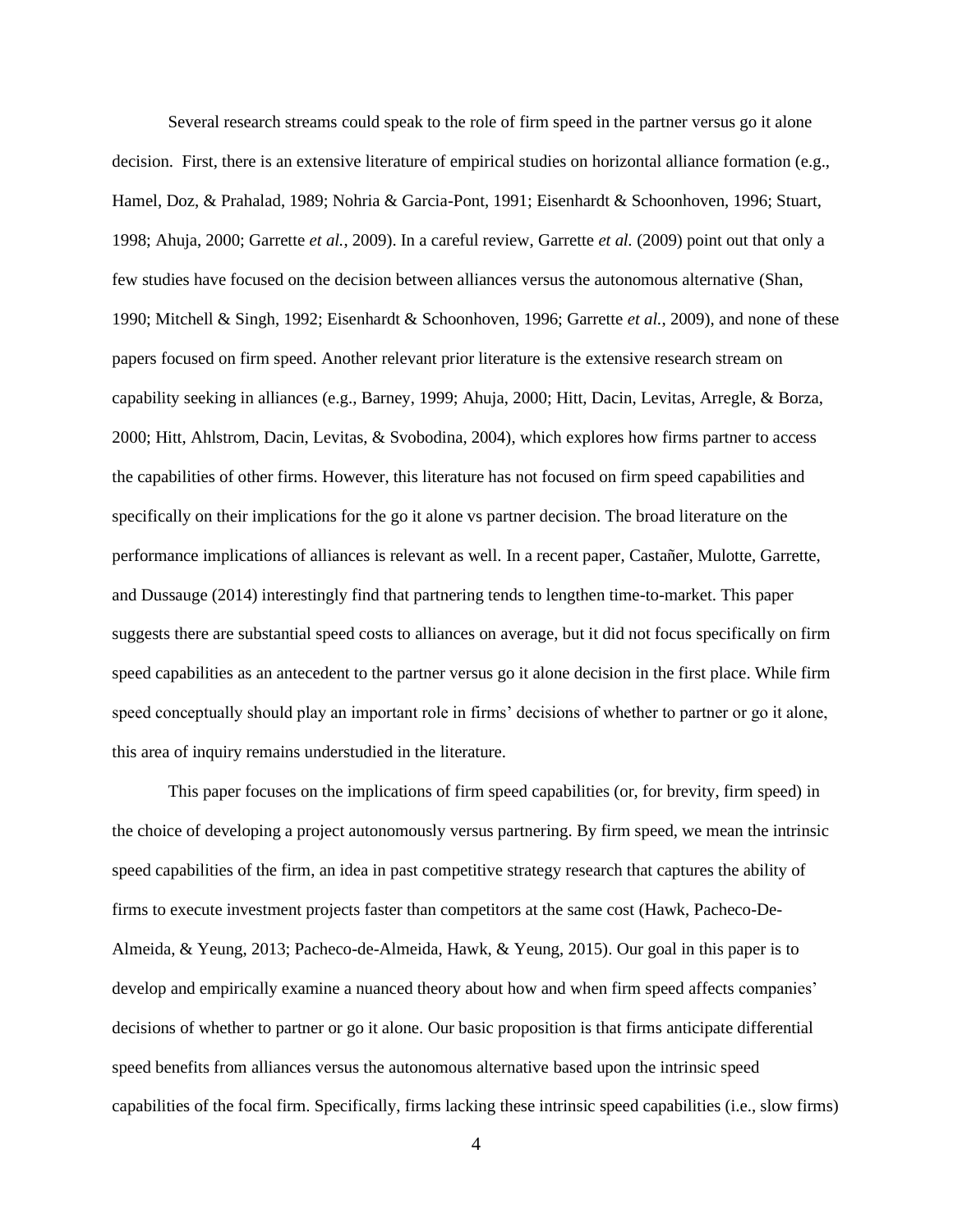are more likely to turn to alliances to supplement their capability deficiency. Alliances may be a means for slower firms to try to overcome their own inability to move quickly in project development by accessing or acquiring the capabilities of partner firms. Consistent with this capability seeking argument, we expect that slow (fast) firms are more (less) likely to partner than go alone. However, while slow firms may want to partner with fast partner firms to access their capabilities, an important consideration is how slow firms can successfully bargain within the market for alliances to access the speed capabilities of other firms. We thus expect that the ability of slow firms to partner with fast partner firms hinges on their possession of valuable complementary assets in order to be able to bargain for a partnership with a fast partner firm. Empirical analyses of projects in the global liquefied natural gas (LNG) industry provide evidence consistent with our theory.

Our paper offers several contributions to the literature. In broad terms, we identify firm speed as a capability that matters for firms' decisions to go it alone or partner for complex projects. Speed has been investigated in recent competitive strategy research (e.g., Hawk *et al.* (2013); Pacheco-de-Almeida *et al.* (2015), but has not been given adequate attention in empirical corporate strategy research on the ways that firms enter markets and organize projects. Our arguments and evidence demonstrate that speed has important implications for such boundary of the firm choices emphasized in corporate strategy research. We show that firms value speed as a capability to access through partnerships when undertaking complex projects, and we also show how they transact upon capabilities via alliances in order to access the speed capabilities of faster firms in the industry. We therefore provide additional evidence for the needs versus attractiveness view of alliances (Eisenhardt & Schoonhoven, 1996; Ahuja, 2000; Rothaermel & Boeker, 2008; Garrette *et al.*, 2009), and demonstrate how complementary assets valuable to projects allows firms to bargain on the market for alliances and access faster partners. Practical advice and articles on alliances have over several decades routinely mentioned the value of partnerships in fostering speed (Hamel *et al.*, 1989; Ohmae, 1989; Bleeke & Ernst, 1991), but we know of no systematic evidence of how a need for a capability in speed influences governance decisions, and so we offer an empirical contribution by showing how the need for speed influences firms' make versus ally decisions. We also complement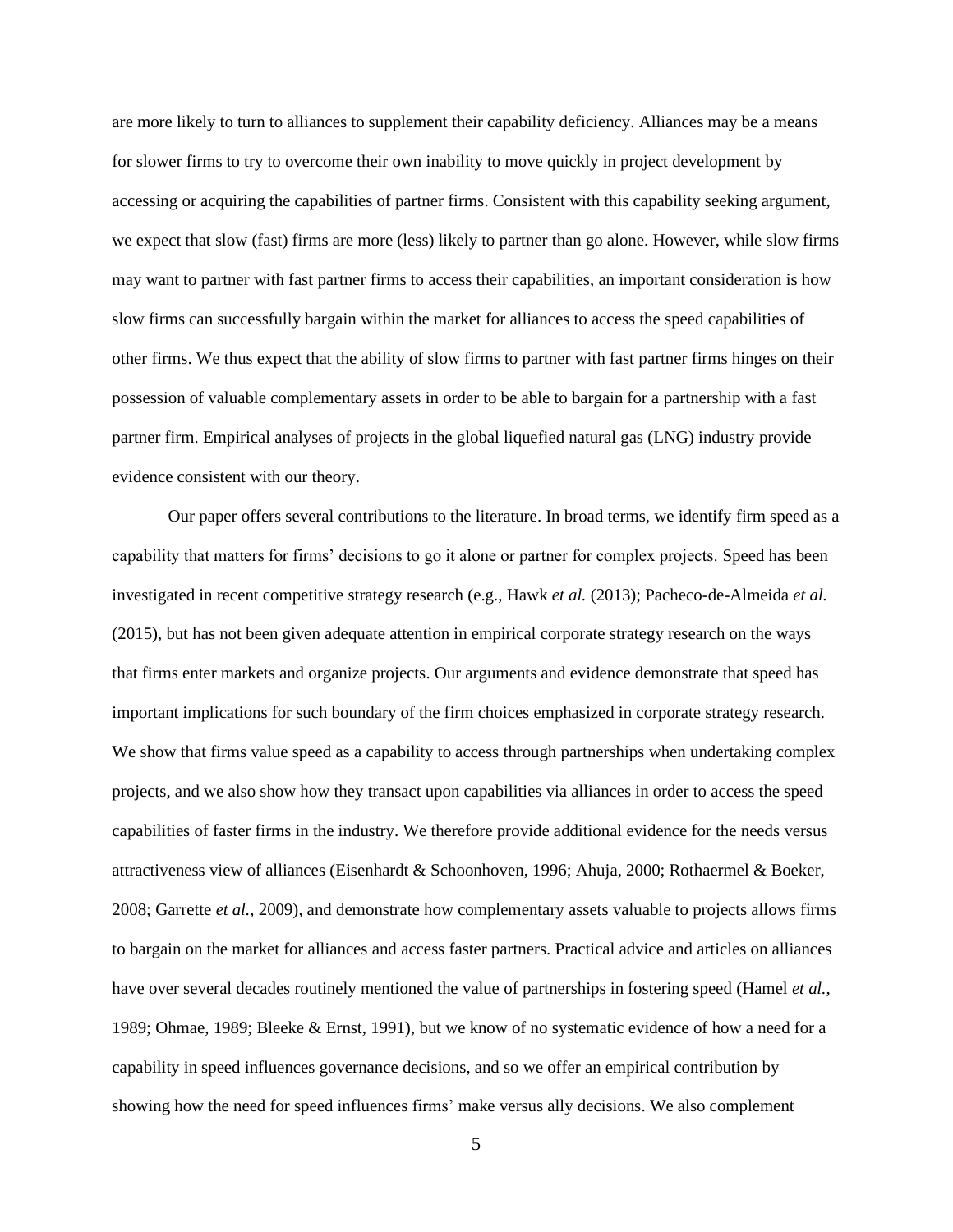existing research on speed that shows how this capability determines the timing of entry into markets (Hawk *et al.*, 2013) by demonstrating that speed also has important implications for whether firms engage in external corporate development activities such as alliances rather than organic growth and internal corporate development.

## **BACKGROUND THEORY**

In order to develop our theoretical framework and build up a set of testable research hypotheses, we first cover background theory across several research streams concerning speed in investment project execution, firm speed capabilities, and the potential speed implications of alliances. This background theory is useful in providing linkages between organizational speed and firms' decisions to engage in autonomous development of projects versus partnerships, as we are joining together streams of research on speed and partnerships that have developed separately from one another in competitive strategy and corporate strategy research, respectively. We then develop our specific predictions regarding the role of firm speed in the decision to develop projects autonomously or via a partnership.

## **Speed in Investment Project Development**

Speed in investment project development is an important part of the how firms develop new resources and grow. In particular, when firm growth is accompanied by large and lengthy capital investment, fast execution of the resource accumulation process may be particularly desirable. Speed capabilities in project development have many benefits. Faster firms can complete market entry sooner, thereby realizing future revenue streams as soon as possible. More generally, speed in various organizational activities has this benefit, whether construction of new facilities or the development and commercialization of new technologies. The ability to execute investment projects quickly may also enable firms to be earlier to the market and preempt competition. The benefits of speed have been a recurring theme interwoven in many general strategy topics such as dynamic capabilities (Teece, Pisano, & Shuen, 1997; Helfat *et al.*, 2007; Teece, 2007), first mover advantages (Lieberman & Montgomery, 1988, 1998), and time based competition (Stalk, 1988; Stalk & Hout, 1990). The potential value of speed has also been frequently discussed for alliances, yet ideas surrounding the benefits of speed have been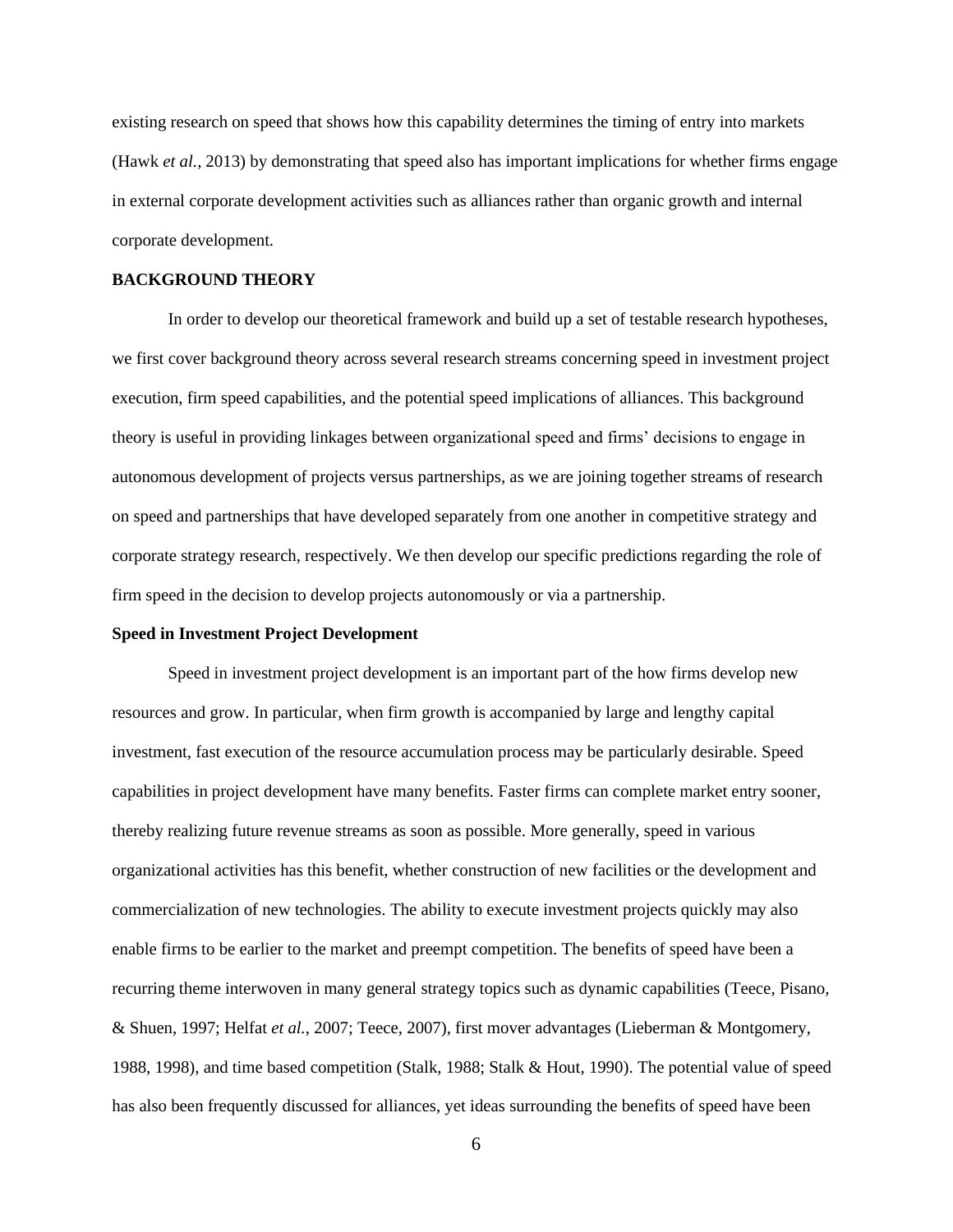emphasized in practitioner-oriented articles rather than in the research base of the field (Hamel *et al.*, 1989; Ohmae, 1989; Bleeke & Ernst, 1991).

While speed in investment project development is likely to be desirable, it is also governed in part by time compression diseconomies, the theoretical phenomenon where project acceleration typically results in higher project development costs (Dierickx & Cool, 1989). There are several reasons for why costs go up as project development is accelerated, such as diminishing returns to allocating more resources to accelerate a project, information loss from parallel processing of activities that would otherwise be handled sequentially, and additional costs from attempting several concurrent approaches to find the optimal approach to accelerate the project (for a review, see Graves (1989)).

Given heterogeneity in various firm capabilities, it is likely that firms will differ in their abilities to compress time and execute investment projects quickly. Some firms may possess intrinsic speed capabilities, an idea in recent papers that captures the ability of some firms to execute investment projects faster than competitors at the same cost (Hawk *et al.*, 2013; Pacheco-de-Almeida *et al.*, 2015). Intrinsically fast firms may thus be able to realize future revenue streams sooner, enhancing financial performance, and may have a higher probability of preempting slower competitors by having an earlier pick on favorable sites, inputs, and relationships with consumers and suppliers. Other firms, however, may lack intrinsic speed capabilities. For these slow firms, there are several disadvantages they experience. For instance, revenues from the project will be realized further off into the future, resulting in a lower expected value for the project due to heavier discounting of cash flows. In addition, slower firms also risk being preempted by faster competitors, resulting in potentially higher costs from late entry due to having a later pick on desirable sites, or later access to key suppliers or customers (Lieberman & Montgomery, 1988, 1998). A recent study found a substantial amount of time inefficiency across firms (Hawk & Pacheco-de-Almeida, 2018), suggesting that many firms face these potentially higher costs from being a slower firm.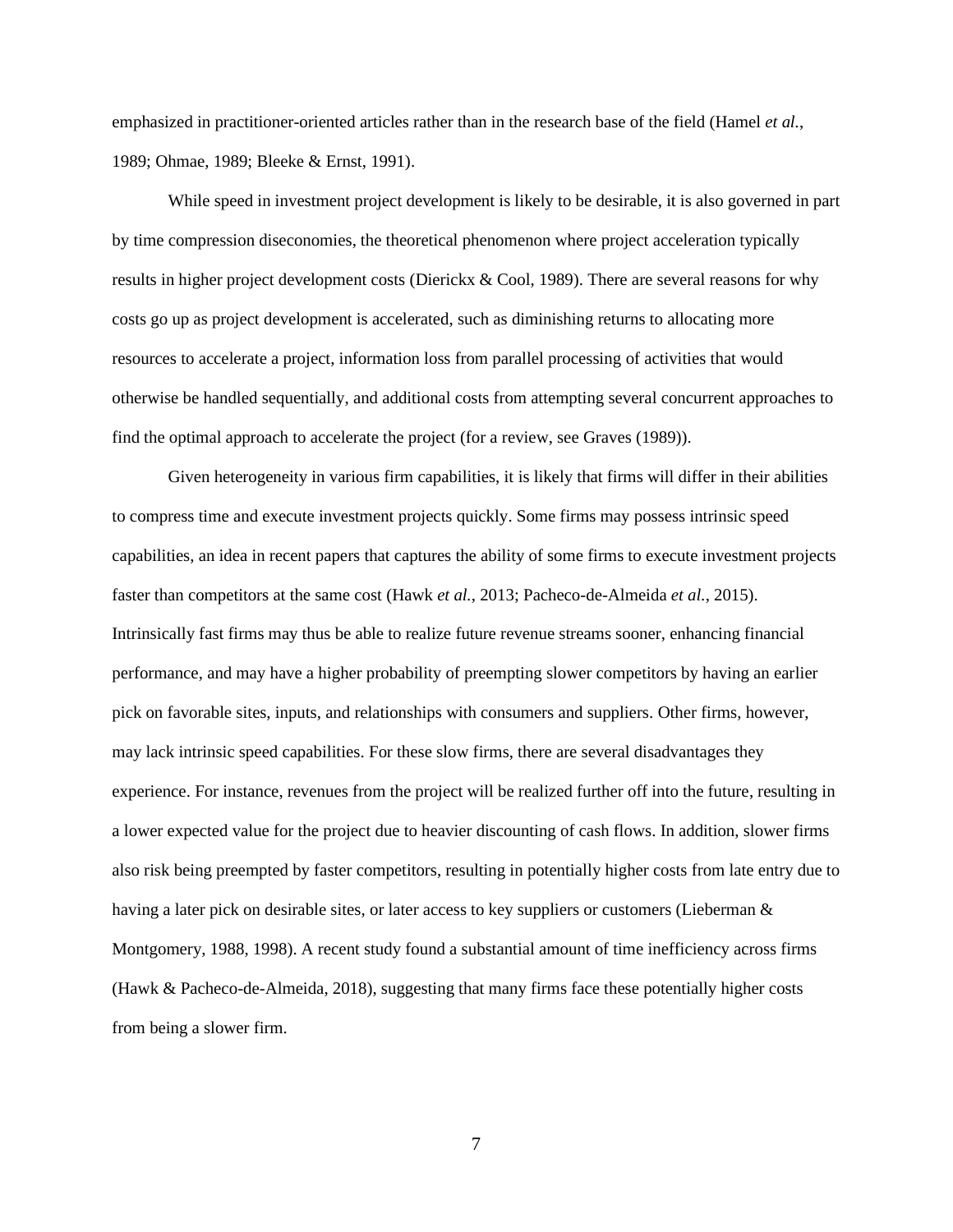## **The Theoretical Speed Implications of Alliances**

As discussed in the introduction, alliances have long been mentioned over several decades as a potential way to organize economic activity that may help a firm move faster. While our focus is on the implications of firm speed capabilities for the decision to partner or go it alone, the theoretical ideas surrounding the speed implications of alliances can bear upon these market entry and project organization choices in the first place.

Executives might expect speed benefits from alliances, compared to autonomous project development when making these governance choices for two main reasons. Most fundamentally, partnerships enable the firm to access the capabilities of partner firms (Argyres, 1996; Barney, 1999; Ahuja, 2000; Hitt *et al.*, 2000; Hitt *et al.*, 2004; Fabrizio, 2012). Partner firms may possess a skill set that may be needed and relevant to the rapid execution of an investment project. Rather than developing this skill set internally, the focal firm may be able to source these skills from a partner firm that are transferable to the focal project. A talented partner firm, thus, may be able to contribute to project development via its endowment of firm capabilities that help accelerate the rapid completion of the investment project under consideration. Beyond firm capabilities, partnerships may also enable the firm to access other needed resources needed for the project that they lack (Kogut, 1988; Zajac & Olsen, 1993; Mitchell, Dussauge, & Garrette, 2002; Garrette *et al.*, 2009; Castañer *et al.*, 2014). Various partner firm resources can be accessed and deployed to the focal project, which may facilitate faster execution of the focal project. Second, an additional potential speed benefit of partnerships may be potential learning benefits for the focal firm (Grant & Baden-Fuller, 2004). If the partner firm possesses a capability set that facilitates fast execution of the project, the focal firm may be able to learn and absorb these capabilities, potentially enabling fast execution of investment projects by the focal firm, which may in turn reduce time compression diseconomies or project development time for the current project as well as future projects.

However, alliances also present several downsides such that firms are apt to use collaborative agreements selectively based on the benefits they anticipate from them. For instance, relative to internal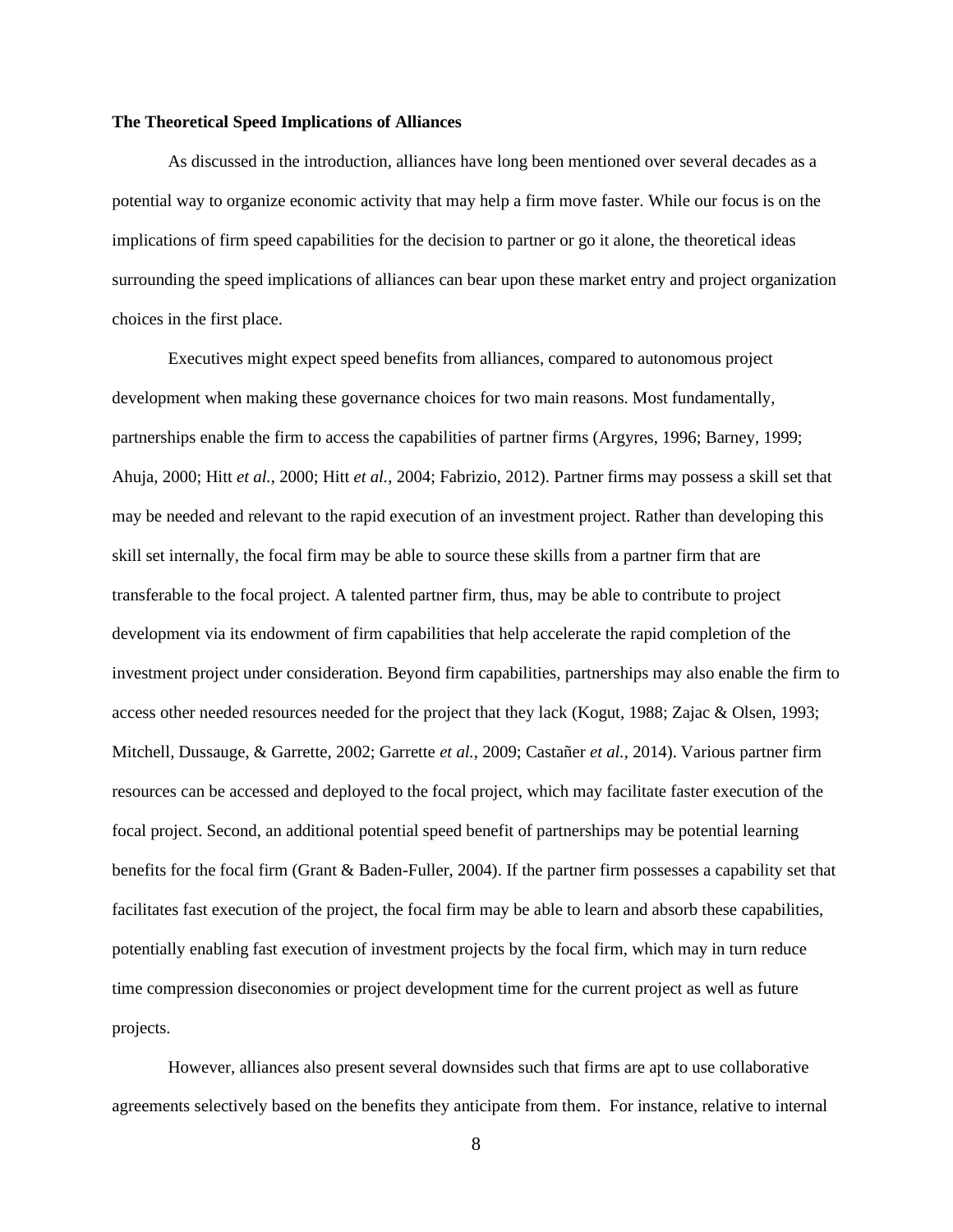organization, partnerships can present coordination challenges (e.g., Thompson, 1967; Gulati & Singh, 1998; White & Lui, 2005), which may lead to costly mistakes and rework. The sharing of information across firms may be done less efficiently than withing the boundaries of an organization (Allen, Lee,  $\&$ Tushman, 1980; Kogut, 1989; Williamson, 1991; Griffin & Hauser, 1992; Langlois, 1992; Monteverde, 1995; Teece, 1996; Hatch & Mowery, 1998; Chesbrough & Teece, 1999; Leiblein, Reuer, & Dalsace, 2002; Garrette *et al.*, 2009; Qian, Agarwal, & Hoetker, 2012; Castañer *et al.*, 2014). For instance, joint development of an investment project may require temporal specificity in the form of precise scheduling, timing, and coordination across partners (Masten, Meehan, & Snyder, 1991; Pirrong, 1993; David, Rawley, & Polsky, 2013). This need for tight coordination could result in delays in project development if one party delays activities or information sharing, whether intentionally for bargaining reasons or unintentionally due to errors in scheduling or executing tasks. Partnering firms may also not share a common language (Conner, 1991; Foss, 1996) or lack unstructured technical dialogue or other important interpersonal communication (Monteverde, 1995), and these communication differences and challenges may aggravate and impair information sharing and project development. Collaboration may also lead to delays due to transaction costs associated with negotiating, monitoring, and enforcing agreements between the firms (Williamson, 1991; Parkhe, 1993). *Ex post* adaptation requirements (Forbes & Lederman, 2009) may also rise with the technological or environmental uncertainties firms encounter in alliances, and the ensuing conflicts and renegotiations of contracts can impede the efficient execution of an investment project. In sum, coordination and cooperation considerations can make alliances costly to implement compared to the internal development of complex investment project.

Empirical results regarding the actual speed implications of the make versus ally decision are limited, but one relevant study provides initial insights: Castañer *et al.* (2014) empirically investigated the performance implications of the make versus ally decision and found that alliances on average lengthen, rather than shorten, time-to-market. Note that this result is a mean result for their sample, but we also note that this does not suggest that all alliances are speed impairing. Our basic theoretical premise, as discussed in our theory development below, is that there exist differential anticipated speed benefits of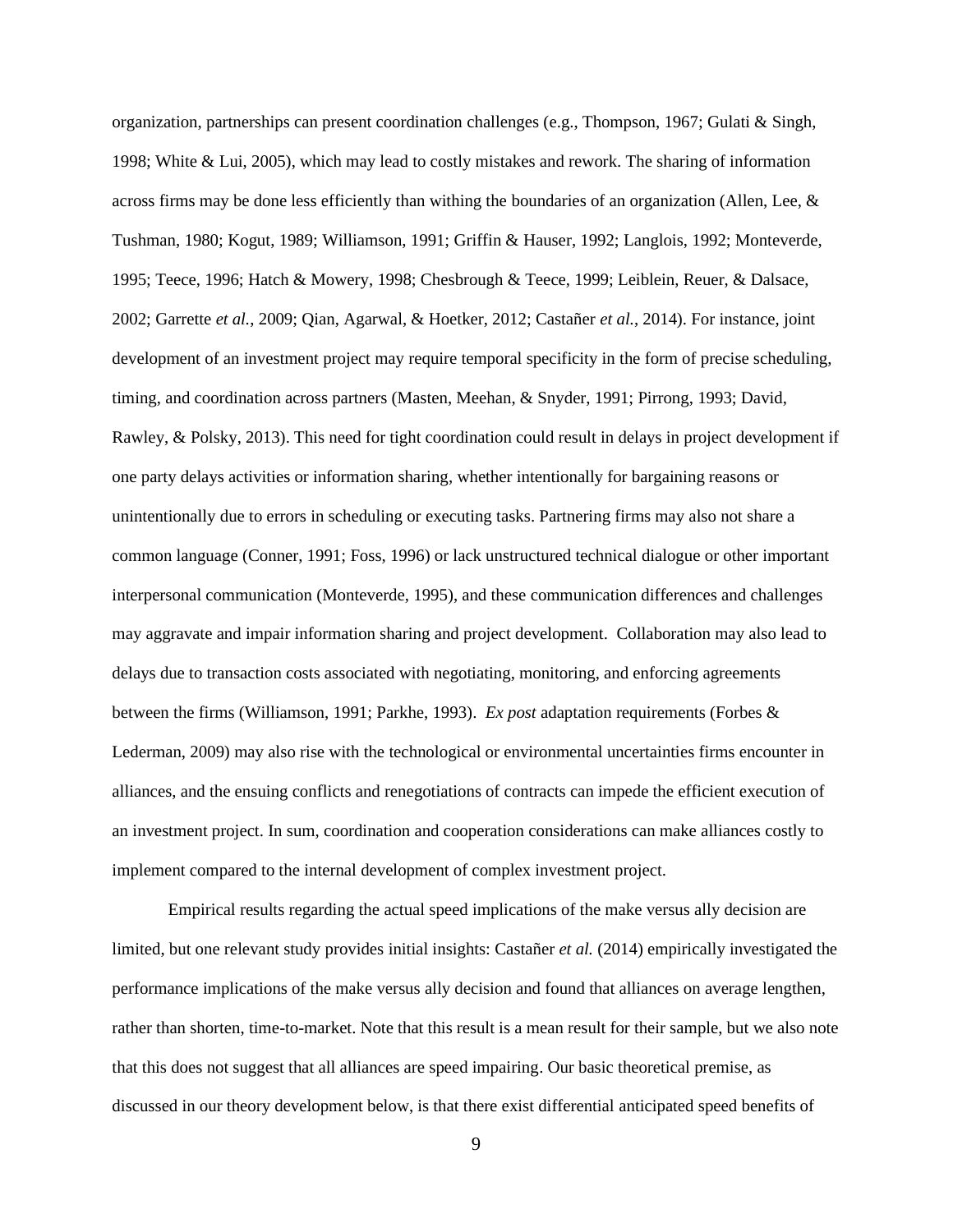alliances across firms due to the capability endowment of the focal firm. Specifically, our goal in this paper is to develop nuanced theory about one kind of firm heterogeneity, the intrinsic speed capabilities of the focal firm, that shapes the choices firms make when organizing complex projects autonomously or in collaboration with another firm. We elaborate below.

#### **RESEARCH HYPOTHESES**

#### **Firm Speed and the Decision to Go It Alone versus Partner**

To set up our theoretical development, we conceptualize the decision of whether to do an alliance versus go it alone as a choice of whether to enter the market for alliances or not. Whenever a firm considers the option of an alliance, a firm must decide whether to enter the marketplace for a partnership based on the potential advantages the firm foresees, and this assessment influences the bargaining behavior and terms that the focal firm might accept with a potential partner and hence the decision of whether to proceed with partnership or forego the market for alliances and go it alone. Given that our theoretical focus is the anticipated speed implications of the alliance versus autonomous development alternative, we accordingly frame the decision to enter the market for alliances as determined by a potential speed benefit analysis conducted by the focal firm. If the potential speed benefits are great, the focal firm will be more accommodating in the terms it demands for a potential alliance and will increase the probability that the firm chooses to do an alliance. If the potential speed benefits are minimal, the firm will be much less accommodating in the terms it demands for a potential partnership and this will decrease the likelihood that the firm will choose to do a partnership.

We therefore first consider the role of the focal firm's speed capabilities in the decision to partner or go it alone. The basic theoretical premise of our investigation is that this decision of whether to enter the market for alliances and partner, or stay out of the market for alliances and go it alone, is likely to depend on the speed capabilities of the focal firm. Most fundamentally, the speed capabilities of the focal firm are likely to shape the assessment by the focal firm of the potential speed benefits of an alliance. Intrinsically faster firms have an advantage relative to slower competitors in that they possess an internal set of firm capabilities to move quickly, allowing them to have a higher probability of realizing revenue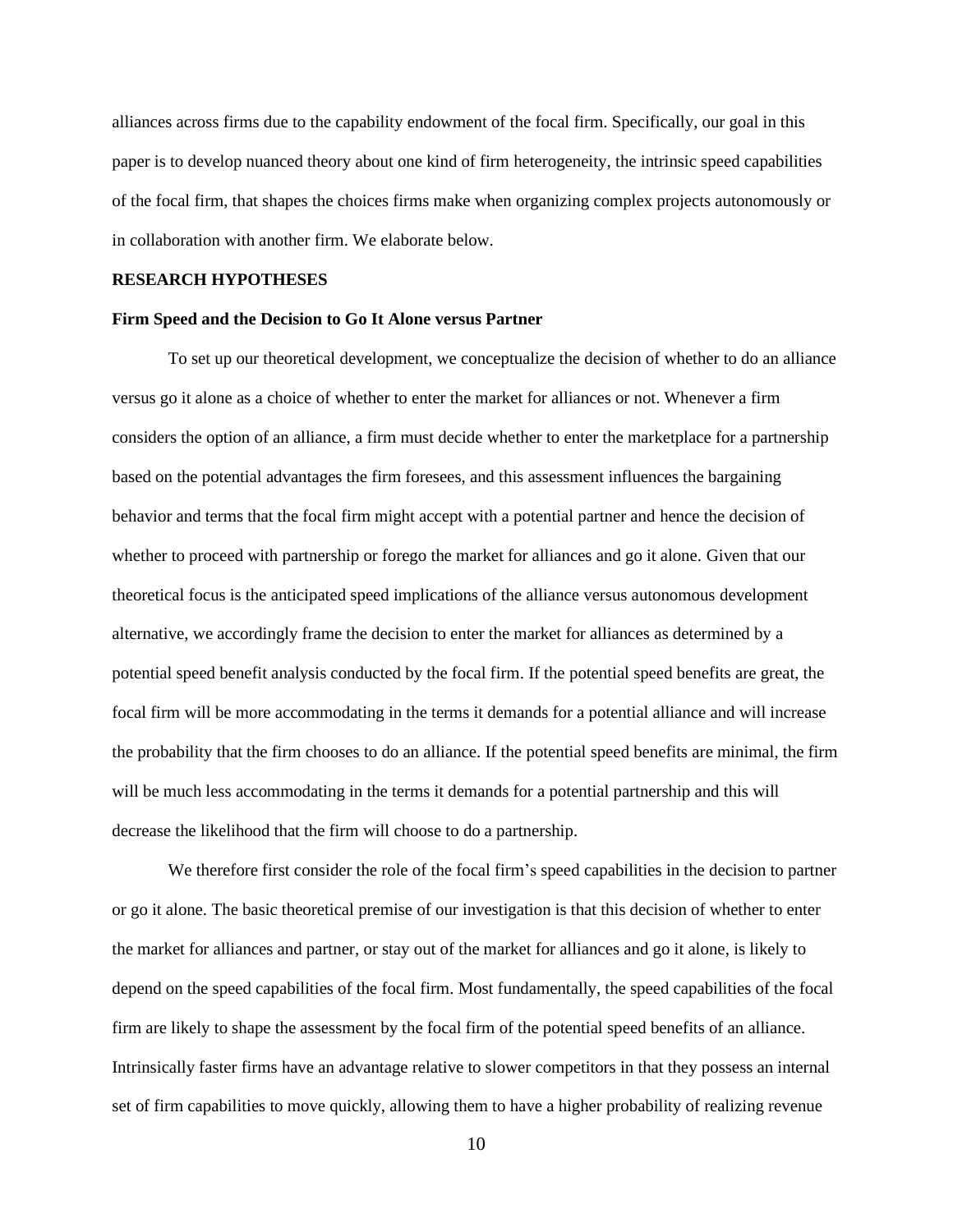streams sooner and preempting competitors. For these fast firms, they are less likely to need to seek the help of other firms to execute the focal investment project quickly. When assessing the decision of whether to enter the market for alliances or not, the intrinsically fast firm is likely to conclude that the potential speed benefits of an alliance are minimal. More specifically, since the fast firm can already move quickly without a partnership, autonomous project development is likely to be more attractive in order to avoid the coordination burdens, potential conflicts, and other downsides of taking on a partner (e.g., Poppo & Zenger, 2002; Anderson & Dekker, 2005; Hagedoorn & Hesen, 2007; Hoetker & Mellewigt, 2009). As a result, an intrinsically fast firm would demand much more aggressive terms in the market for alliances, reducing the probability of a realized partnership, resulting in the firm opting to stay out of the market for alliances and choosing to go it alone.

By contrast, for slow firms, the potential speed benefits of alliances are likely to be much greater. Since intrinsically slow firms are unable to move quickly on their own, slow firms are more likely to try to seek help externally to tap into the capabilities of other firms to accelerate their focal investment project. When assessing whether to enter the market for alliances or not, the intrinsically slow firm is likely to see greater potential benefits to partnering with another firm as a capability seeking mechanism (Barney, 1999; Ahuja, 2000), accessing the capability set of other partner firms to overcome their own capability shortcoming and potentially accelerating market entry. For instance, a partner firm may be able to deploy its capabilities to move quickly to the focal project, accelerating project completion. If the partner firm has a better endowment of speed capabilities than the focal firm, the partner firm may also teach the slow focal firm to execute project development faster at the same cost, leading to potential learning benefits for the slow focal firm. In these cases, the slow firm can benefit either by accessing the speed capabilities of the partner or by acquiring such capabilities via learning through the partnership (Grant & Baden-Fuller, 2004). Given these large potential speed benefits of an alliance, the intrinsically slow firm is likely to be more accommodating in the terms it demands from a prospective partner in the market for alliances, increasing the likelihood of a realized partnership, resulting in the firm deciding to enter the market for alliances and partner rather than go it alone. We thus obtain the following prediction: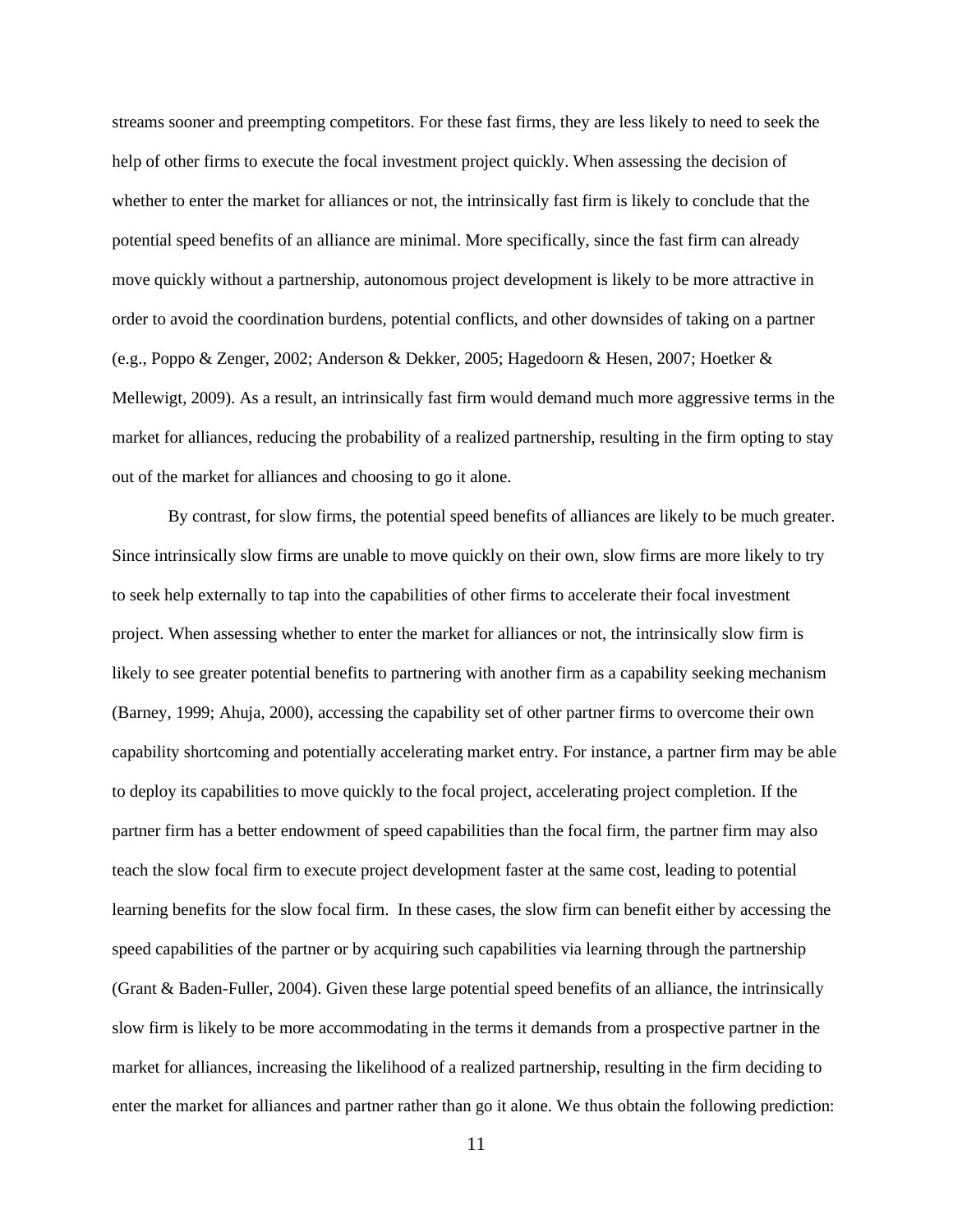*Hypothesis 1: Intrinsically slow (fast) firms are more (less) likely to choose an alliance over autonomous project development.*

## **Bargaining for Speed in the Market for Alliances**

In the forgoing arguments, we suggest that slow firms are likely to prefer partnerships over autonomous development due to the potential speed benefits from accessing the speed capabilities of partner firms. A remaining question, however, is: why would any fast partners be willing to partner with a slow firm?

Much of the alliance literature indeed focuses on what resources and capabilities a firm seeks in alliances (e.g., access to markets, technologies, customer relationships, etc.) without also giving equal attention to its ability to trade for these benefits in such economic exchanges. In markets for alliances, many sought-after firms have many options for potential partnerships, and the greater availability of options is likely to give these firms greater bargaining power (Nash, 1953; Ozmel, Yavuz, Reuer, & Zenger, 2017). The alliance literature has emphasized these issues through a so-called needs versus attractiveness view that should be integrated into in the foregoing arguments (Eisenhardt & Schoonhoven, 1996; Ahuja, 2000; Rothaermel & Boeker, 2008; Garrette *et al.*, 2009). That is, firms may want to partner to overcome a need, but they must also somehow bring something valuable to a prospective partner in order to successfully bargain for and attract a desired partner in the market for alliances to secure a deal for the desired resources and capabilities. Otherwise, contributions to the partnership would become one sided, making the partnership unattractive to prospective exchange partners. The needs versus attractiveness view therefore accommodates a focal firm's willingness and ability to form a partnership and in so doing brings together demand and supply considerations in alliance markets underpinning the formation of collaborative agreements.

The theoretical conundrum articulated above can be framed in terms of the differential speed benefit framework used thus far in our theory development. Specifically, a potential partner firm engages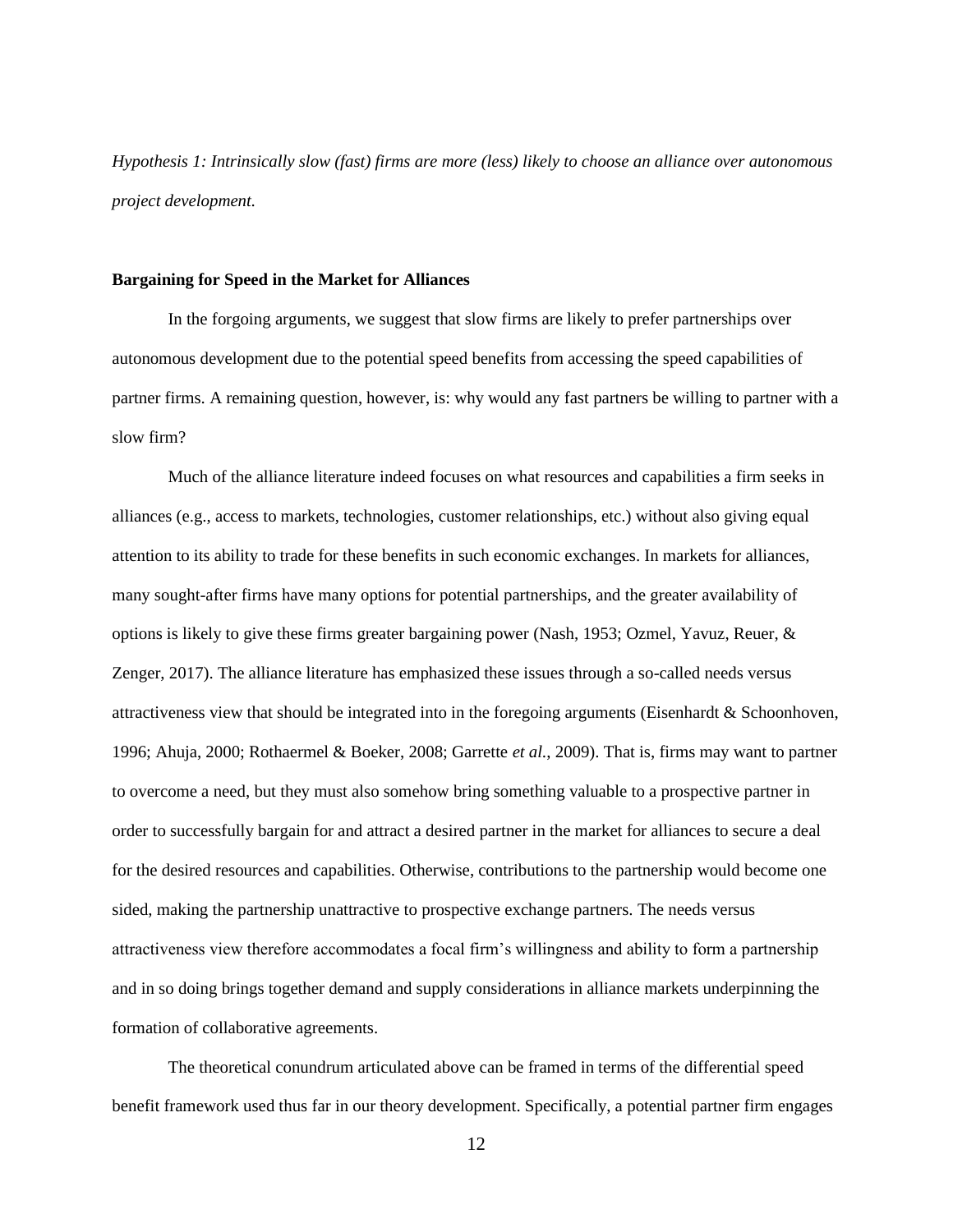in the same differential speed benefit analysis underlying the development of hypothesis 1. That is, the option to enter into an alliance is a function of the perceived benefits of the alliance relative to going it alone. Given that a fast prospective partner can autonomously carry out a project quickly without a partnership, the perceived potential speed benefits of an alliance are likely to be minimal, predisposing the partner firm to stay out of the market for alliances and go it alone (as argued in hypothesis 1). This logic suggests that, in order for a slow focal firm to ally with a fast partner firm, the slow focal slow firm must elevate the potential benefits of an alliance realized by the fast partner firm in order for a partnership to materialize.

Following this logic, we expect that the ability of slow firms to obtain a fast partner hinges on the slow firm possessing a set of valuable complementary supporting assets it brings to a potential collaboration. Possession of valuable complementary supporting assets has frequently been shown to play an important role in many strategic decisions and firm performance (Teece, 1986; Mitchell, 1989, 1991; Tripsas, 1997). Furthermore, numerous alliance studies have shown that complementary assets play an important role in alliance formation (Arora & Gambardella, 1990; Tallman & Shenkar, 1994; Chung, Singh, & Lee, 2000; Rothaermel, 2001; Rothaermel & Boeker, 2008). In our specific context, we focus on a set of valuable supporting assets that are especially relevant for the development of the focal project. If these complementary assets are deployed to the focal project, the performance of the focal project is likely to be enhanced, benefitting both the partner firm and the focal firm in the alliance. These complementary assets therefore would allow slow firms to bargain for partnerships with fast firms, making the focal firm more attractive and increasing the probability of a collaborative agreement to be reached.

Accordingly, we expect that a slow firm is unlikely to partner successfully with fast partners if the slow firm does not bring valuable supporting assets to the partnership. In these situations, prospective fast partners are unlikely to be attracted to a potential alliance with the slow focal firm, despite the latter's need for a partnership for a project. Since the slow focal firm does not bring strengths that elevate the potential benefits for a partner firm, the potential alliance is unlikely to be viewed as mutually beneficial.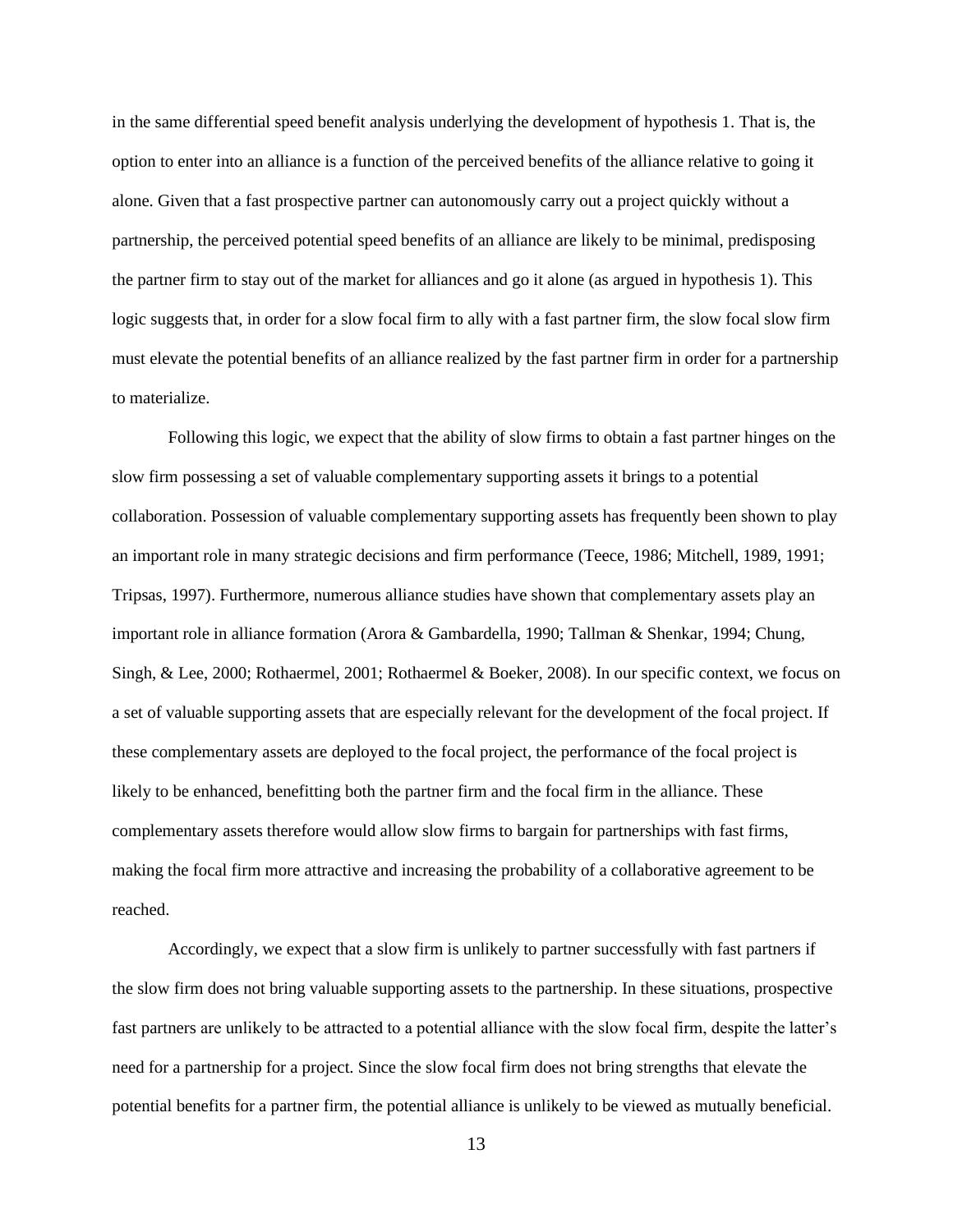Since a fast prospective partner has many potential outside options for other partnerships, the fast partner firm is likely to demand exacting terms for a potential collaboration or rule out the partnership entirely. In these situations, the slow focal firm lacking valuable supporting assets will more likely be forced to settle for slow partner firms or go it alone rather than secure fast partner firms.

By contrast, if a slow firm does in fact possess valuable supporting assets, the slow firm can successfully bargain for and attract fast partner firms to overcome its own inability to move quickly. Prospective fast partner firms will likely perceive greater potential benefits from the potential alliance and conclude that the likelihood of mutual benefit in the partnership is greater: the valuable supporting assets possessed by the slow focal firm have the potential to enhance project development performance and yield benefits to both partner firms. Complementary assets thus enable the slow firm to make a better case of its value-added contribution to a potential partnership and thus elevate the potential benefits to the partner firm and in turn lower the terms that a fast prospective partner might demand in the market for alliances. As a result, the slow focal firm with complementary assets has a better chance at successfully bargaining for and obtaining a partnership with a fast partner firm in the market for alliances. We thus expect that the ability of slow firms to bargain for and partner with fast partner firms in the market for alliances hinges on the possession of valuable complementary assets.

In sum, we obtain the following prediction:

*Hypothesis 2: Valuable complementary assets increase the likelihood of slow firms partnering with fast partner firms.*

## **METHODS**

We investigate the choice between autonomous versus joint project development in the context of Liquefied Natural Gas investment projects from 1997 to 2015. Natural gas is predominately comprised of methane, and it represents an energy source often used for electricity generation, the heating of homes and buildings, and many other applications. Natural gas is found in a gaseous state, and it is often transported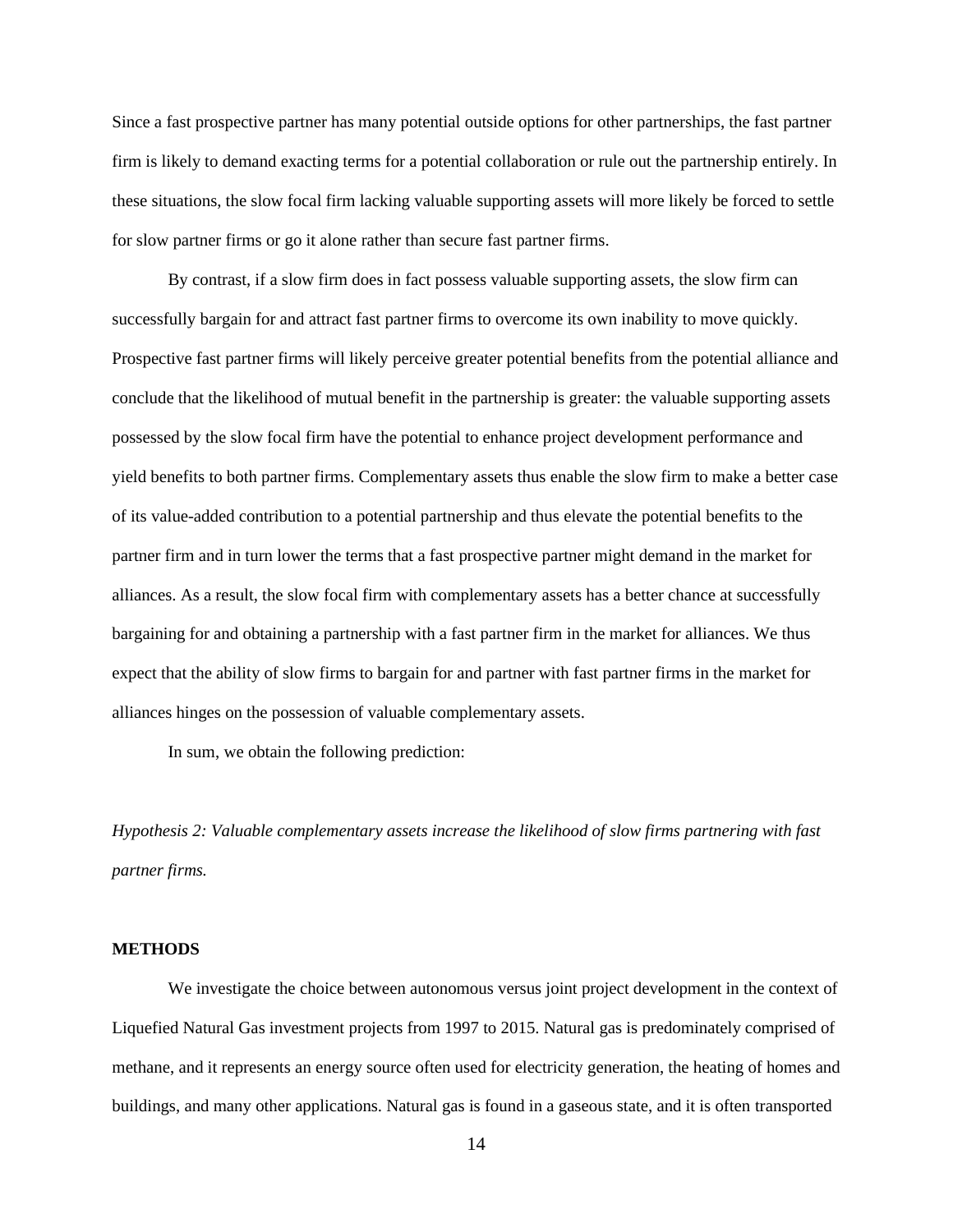via pipelines when potential markets are nearby. When pipelines are not economical due to large distances or bodies of water, oil and gas firms often convert natural gas into liquefied natural gas (or LNG) by cooling methane to  $-161.5$  degrees Celsius, a process which also shrinks natural gas to  $1/600<sup>th</sup>$  of its original size (Chandra, 2006). This liquefied form of natural gas can then be shipped economically to import markets via specialized LNG tankers and then re-gasified to be used by customers (Tusiani  $\&$ Shearer, 2007).

Firms participating in the LNG market invest in LNG facilities as part of an LNG "chain" reaching from export markets to import markets (Chandra, 2006; Tusiani & Shearer, 2007). In export markets, firms build liquefaction facilities, which are massive, highly capital-intensive plants that essentially purify and refrigerate natural gas into its liquefied form. To transport the LNG, firms own or hire LNG tankers to transport LNG and keep LNG cool to maintain its liquid form. In import markets, firms build gasification facilities, which are very expensive gas processing plants which store LNG, reheat LNG into its gaseous form, and then transfer natural gas into the pipeline network to be used by customers. Each investment represents a substantial commitment by firms. For instance, liquefaction facilities often cost over \$1 billion, LNG tankers often cost more than \$150 million, and gasification facilities often cost more than \$500 million. Each investment also represents a substantial time lag in project development. For instance, liquefaction facilities often take 6 years to build, LNG tankers often take 2 years, and gasification facilities often take 2-3 years (Tusiani & Shearer, 2007). As a result, LNG investment projects represent an ideal setting to study firm speed and firm choices between autonomous versus joint project development given the substantial capital outlays required and time lags involved.<sup>1</sup>

 $<sup>1</sup>$  LNG project development is a complex process that takes time and may involve multiple parties collaborating with</sup> different roles. Tusiani and Shearer (2016) describe the project formation process as "a web of intertwined and interdependent venture and fiscal agreements, resource and cost assessments, and construction contracts (that) must be established. Shipping as well as buyer commitments must be secured. All of these must be brought together on a closely coordinated schedule. Project formation…is a complex, costly, and often lengthy process" (pg. 403). Chandra (2006) also emphasizes: "Taking a gas project from concept to operation is a complicated and lengthy process involving numerous parties with convergent and divergent motivations relative to the *project sponsor*….A project sponsor that can manage the process effectively will be rewarded with a project that is under budget and delivers the promised product on time" (pp. 122-123). These quotes illustrate that coordination is an essential part of project development, and activities assigned to different parties vary considerably across projects. As a result,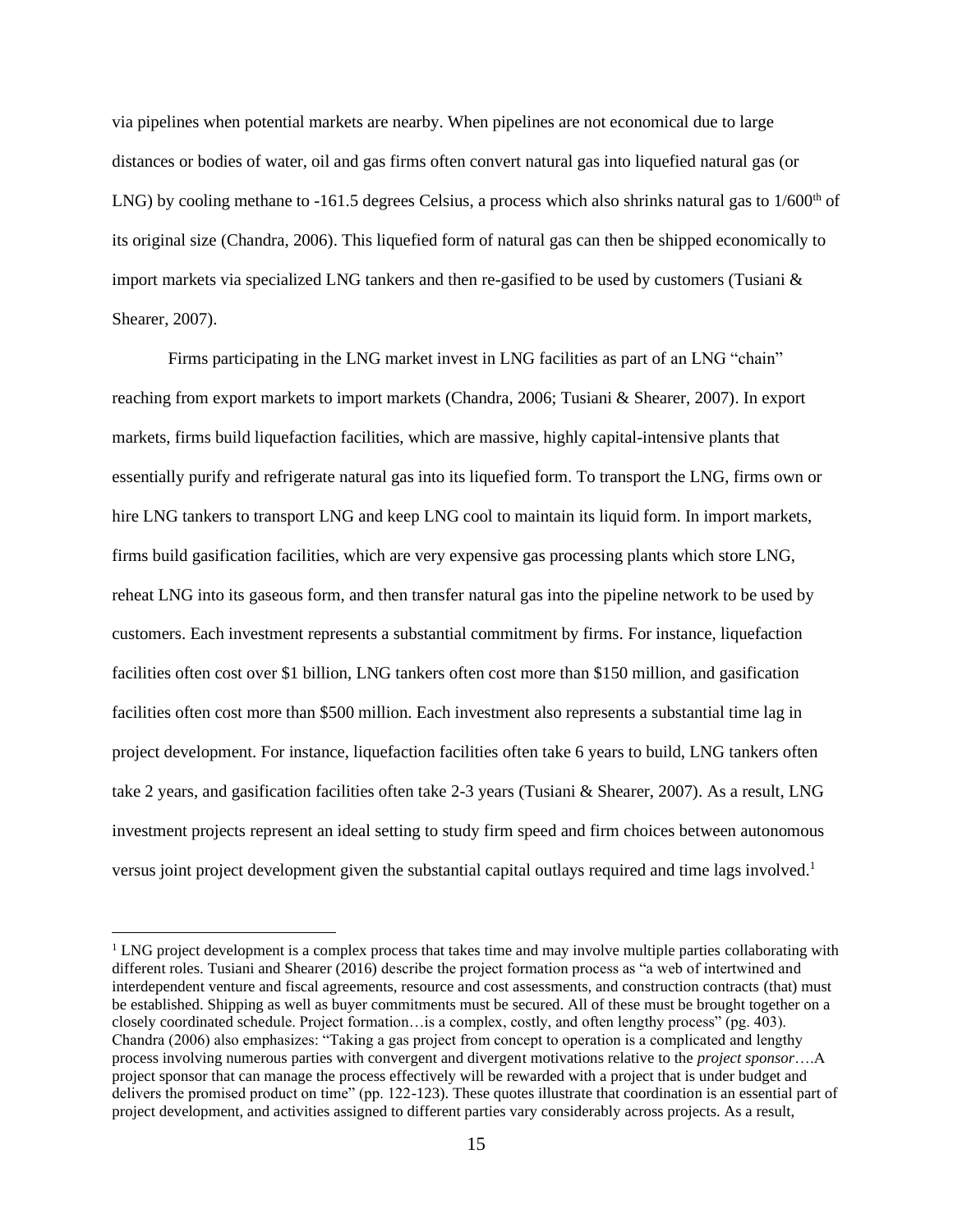## **Data and Sample**

Our primary data source is LNG construction data from the Oil and Gas Journal. The Oil and Gas Journal tracks oil and gas construction project activity worldwide, and they have been collecting LNG construction activity as well. We supplement our data with the data collected on construction activity from Hawk *et al.* (2013), yielding a set of 370 projects from 1997 to 2015. After linking our data to data associated with needed covariates, our final regressions are based on 117 announced LNG construction projects by 31 lead firms from 1997 to 2015, of which 36 are joint ventures and 81 are developed by one firm alone. Our data are at the project level, and each project appears only once in our data from the perspective of the lead firm listed first on the project.

## **Variables**

For our dependent variables, we first create a dummy variable  *which captures whether the* firm decides to partner with another firm in the LNG project through a joint venture or to go it alone. Accordingly,  *equals 1 if the firm initiates an LNG project via a joint venture. If the firm elects to go it* alone and pursue autonomous development, the dependent variable is set to 0. Second, we create a categorical variable Partner that takes three values capturing whether the focal firm partners with fast partners (*Partner* = *Fast Partner*), slow partners (*Partner* = *Slow Partner*), or opts for autonomous project development as the baseline category. We categorize partner firms as fast or slow based on their realized values of the central explanatory variable  $Slowness_{j,t}$ , where a positive value indicates a slow partner firm and a negative value indicates a fast partner firm. In cases where there is more than one partner firm, we use the average of the  $Slowness_{i,t}$  values for the partner firms to make the determination. We also conducted sensitivity analyses using the max and min values for the partner firms and found results consistent with our main findings.

parties to a LNG joint venture may have pooled, sequential, or reciprocal interdependencies (Thompson, 1967; Gulati & Singh, 1998) in project development depending on the specific project and parties involved.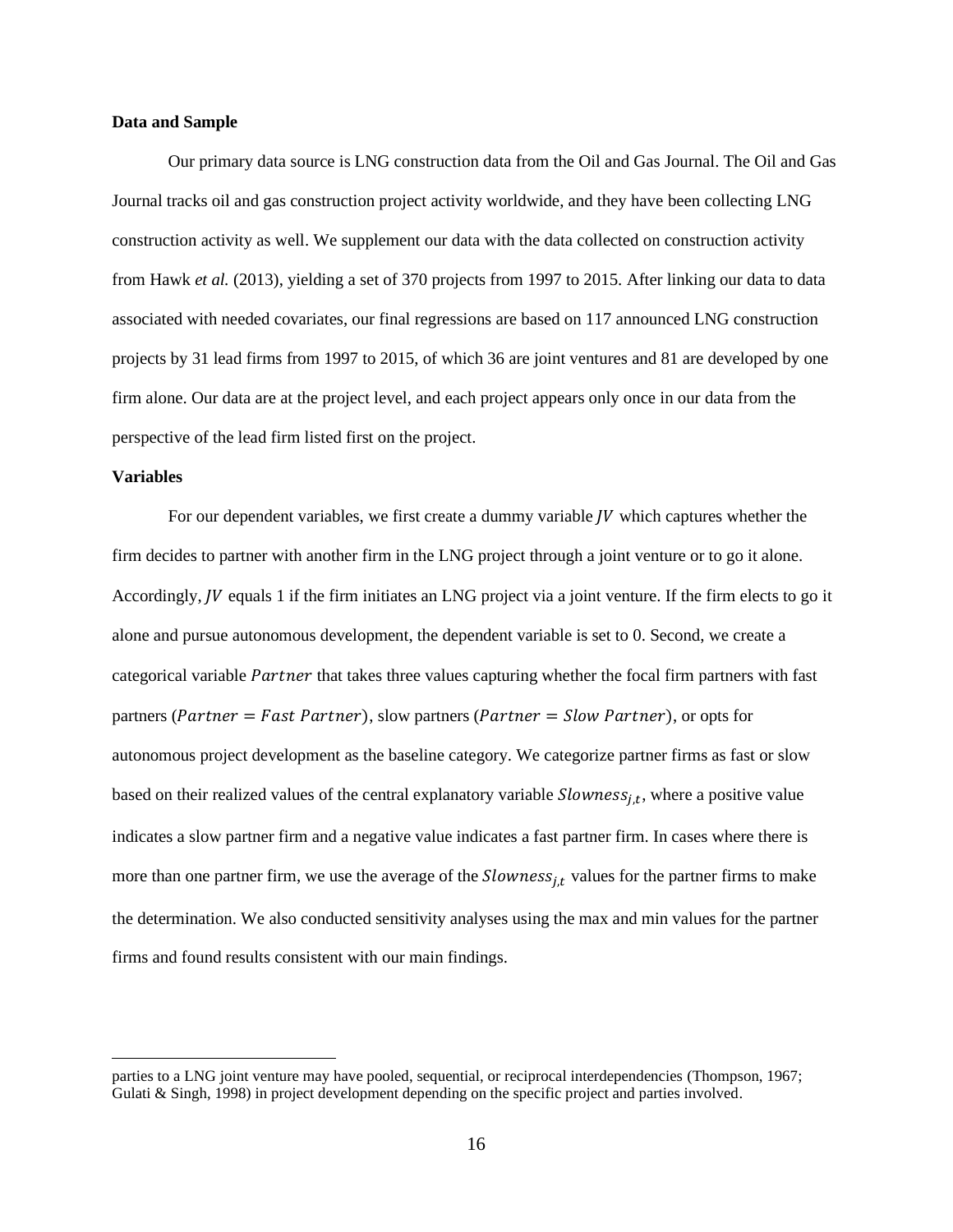For our central explanatory variable capturing the slowness (or lack of speed capabilities) of the firm, we first estimate the intrinsic speed capabilities of the firm following the same method used in Hawk *et al.* (2013) and Pacheco-de-Almeida *et al.* (2015). This approach follows a similar intuition as past strategy studies focused on total factor productivity or efficiency, wherein a first stage regression is estimated to obtain a residual estimate of conceptual interest to be used subsequently in a second stage regression (e.g., Chung, Mitchell, & Yeung, 2003; Knott & Posen, 2005; Cassiman & Veugelers, 2006; Wu & Knott, 2006; Knott, Posen, & Wu, 2009; Balasubramanian, 2011; Rawley & Simcoe, 2013; Wu, 2013). The basic idea is to regress time-to-build on a set of explanatory variables related to systematic determinants of time-to-build, such as the project type, region, and project capacity. This regression predicts the average expected time-to-build for a project, controlling for systematic variation across projects. We then use the residual as a measure of idiosyncratic firm speed. A negative residual corresponds to a firm executing a project faster than the predicted average. Similarly, a positive residual corresponds to a firm executing a project slower than the predicted average. We then standardize the residual and take the average for a firm across projects for a particular year, in order to aggregate up to the firm level to obtain a firm level measure of firm speed. Our final measure *Slowness* captures a lack of intrinsic speed capabilities of the firm, with positive values indicating an intrinsically slow firm. The lower the value of this variable, the greater the intrinsic speed capabilities of a firm.

If we were to estimate this measure using LNG construction projects, we would face endogeneity concerns, inasmuch as our measure may be correlated with factors in the error term that are related to the choice between autonomous versus joint development (e.g., selectively speeding up or slowing down intentionally for either autonomous or joint development projects). To mitigate these endogeneity concerns, we first take the same approach as in Hawk *et al.* (2013) and use oil and gas projects unrelated to LNG (i.e., gas processing, petrochemicals, pipelines, refineries, sulfur facilities) to instrument for intrinsic firm slowness in LNG. The logic of instrumenting using unrelated projects is as follows: characteristics of oil and gas projects of a firm worldwide are conceptually unlikely to be correlated with a particular go it alone versus partner decision for a particular LNG project, consistent with the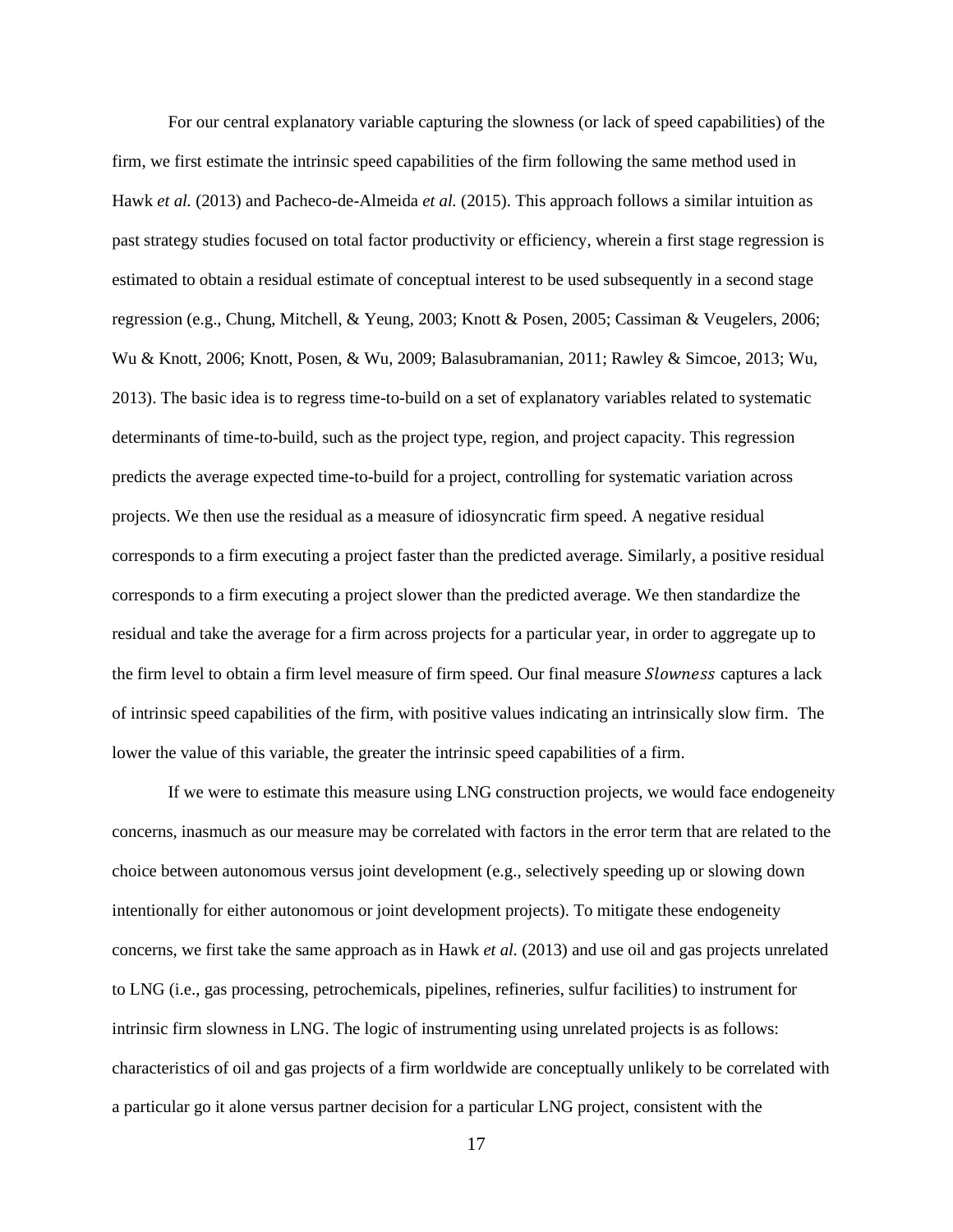exogeneity of an instrument. However, the resulting estimate of intrinsic firm slowness based on unrelated projects should be correlated with the intrinsic firm slowness of the firm within LNG given the common project management processes and cultures used by oil and gas firms in project development (Hawk *et al.*, 2013). Using this empirical design, our measure of firm slowness should therefore present less of an endogeneity problem. In a section below devoted to our identification strategy, we discuss other empirical analyses carried out to investigate the implications of firm speed capabilities for the ways that firms organize projects in an autonomous or collaborative manner.

In particular, to estimate firm speed capabilities, we have assembled construction project data from 1997 to 2015 for non LNG oil and gas projects (gas processing, petrochemicals, pipelines, refineries, sulfur facilities) for 4656 projects. Our data for oil and gas projects (unrelated to LNG) come from the Oil and Gas Journal. From this source, we have information on time-to-build, capacity, project type and location. Following the approach in Hawk *et al.* (2013) and Pacheco-de-Almeida *et al.* (2015), we estimate the following equation (with subscripts  $f, i, l, t$  denoting facility, industry, location and time, respectively):

$$
\ln T_{f,i,l,t} = \beta_1 \ln Capacity_{f,i,l,t} + \beta_2 \ln DemandGrowth_{l,t} + \overrightarrow{\beta_3} IndustryDummies
$$

$$
+ \overrightarrow{\beta_4} RegionDummies + \overrightarrow{\beta_5} YearDummies + \theta_{f,i,l,t}
$$
(1)

 $T_{f,i,l,t}$  is time-to-build of the facility (in months)<sup>2</sup>, Capacity<sub>f,i,l,t</sub> is capacity of the facility (in volume and mass units), Demand Growth<sub>l,t</sub> is local demand growth (proxied by yearly real GDP growth rate from the World Bank), and *IndustryDummies*, *RegionDummies*, and *YearDummies* are sets of dummies

$$
\left(\frac{\text{Earnings per share}}{\text{Year End Stock Price}}\right) \left(\frac{\text{Market Capitalization}}{\text{Market Capitalization} + \text{Long Term Debt + Current Liabilities}}\right) +
$$

<sup>2</sup> We follow the same methodology in past literature (Hawk *et al.*, 2013; Pacheco-de-Almeida *et al.*, 2015) to construct time to build (by following projects across issues of the Oil and Gas Journal and adding 90 days to both ends of the time interval defined by the first and last issues that the project appears) and discounting (using  $(1 - e^{-rT_{f,i,l,t}})/r$  by an approximation of the average weighted average cost of capital in the oil and gas industry (calculated for firms in SIC codes 28 and 29, based on Compustat items as follows:  $r =$ Market Capitalization

 $\left(\frac{\text{Interest Expression}}{\text{Long Term Debt+Current Liabilities}}\right) \left(\frac{\text{Long Term Debt+Current Liabilities}}{\text{Market Capitalization+Long Term Debt+Current Liabilities}}\right).$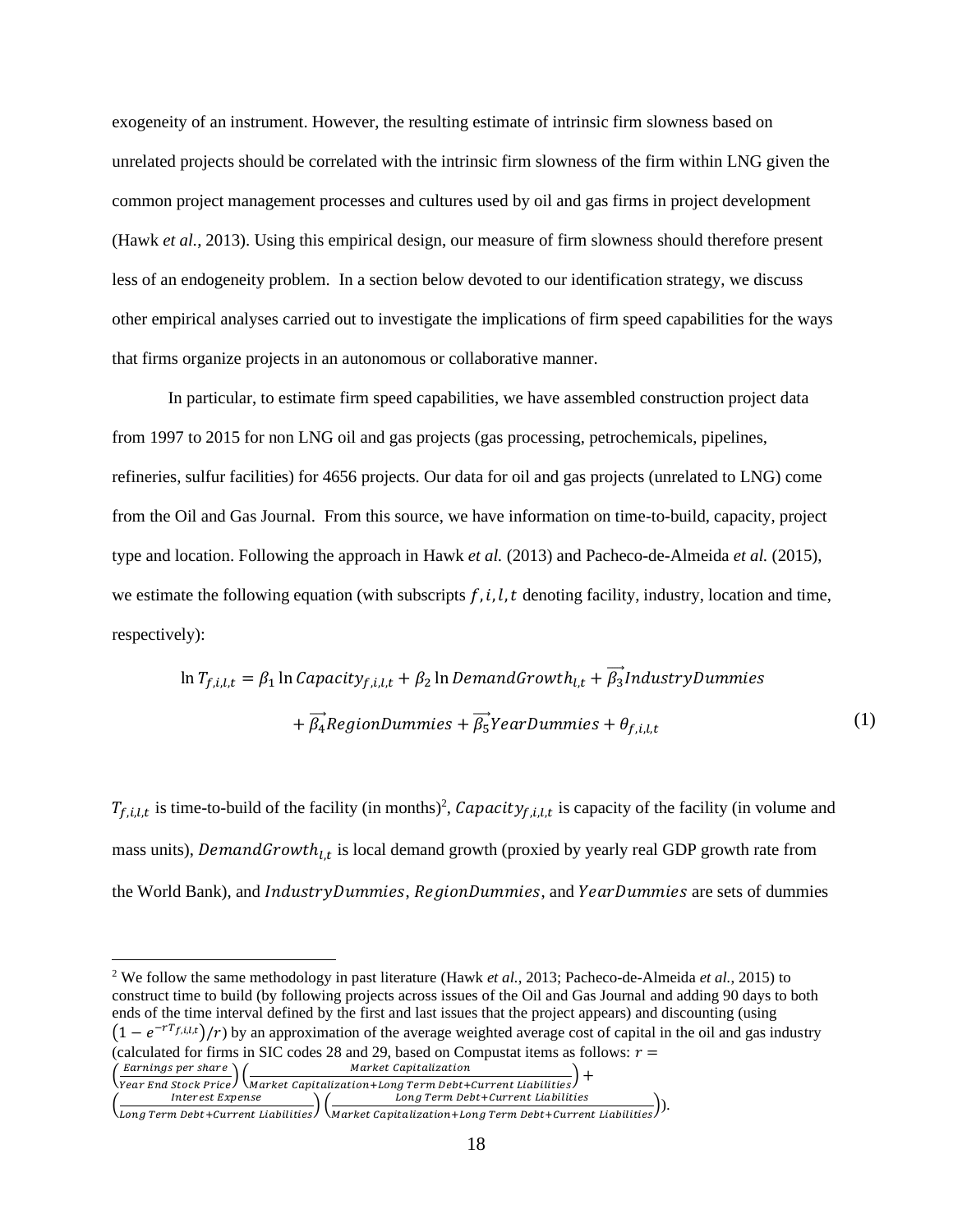for industry, geographic region and year, respectively.  $\theta_{f,i,l,t}$  is the residual which serves as the basis for our speed measure. After estimating this equation, we take  $\theta_{f,i,l,t}$ , standardize it, take the average for each firm year, and collapse the measure to the firm year level. The resulting variable is our measure of the slowness of the firm, denoted  $Slowness_{j,t}$  for firm  $j$  in year  $t$ . Thus, our measure of intrinsic firm slowness is time variant.

For our predictions regarding valuable complementary assets, we follow precedent in the literature (Hawk *et al.*, 2013) and use a proxy, *LNG Tankers*, constructed as a count of the number of LNG Tankers that a firm possesses. Data for this variable were obtained from Tusiani and Shearer (2007) and the 2016 World LNG Report published by the International Gas Union. Firms with more LNG Tankers may have a head start on establishing a viable LNG chain, and may possess a set of valuable relationships in the industry or engineers and managers with LNG specific expertise, which may in turn make them more attractive to potential partner firms for an LNG project. Firms possessing such complementary assets may also have a greater reputation in the LNG market, which may in turn facilitate LNG contract negotiation and execution to facilitate the generation and maintenance of future revenue streams from the focal project.

We also incorporated several controls to account for factors suggested by the literature on the decision between autonomous versus joint project development. Prior experience with partner-based or autonomous-based project development may affect firm learning and firms' decisions to partner or go it alone as well as their abilities to address coordination challenges and other exchange hazards (e.g., Anand & Khanna, 2000; Colombo, 2003; Hagedoorn, Lorenz-Orlean, & van Kranenburg, 2009). We construct Partner Experience and Go It Alone Experience as counts of the number of past projects where the firm developed the project with a partner or alone, respectively, as of the prior year. To create measures that are as comprehensive as possible, we use all Oil and Gas Journal projects (LNG and non-LNG) in our data. We also control for firm size and age in case larger or older firms systematically approach the partner vs go alone decision differently than younger or smaller firms based on their abilities and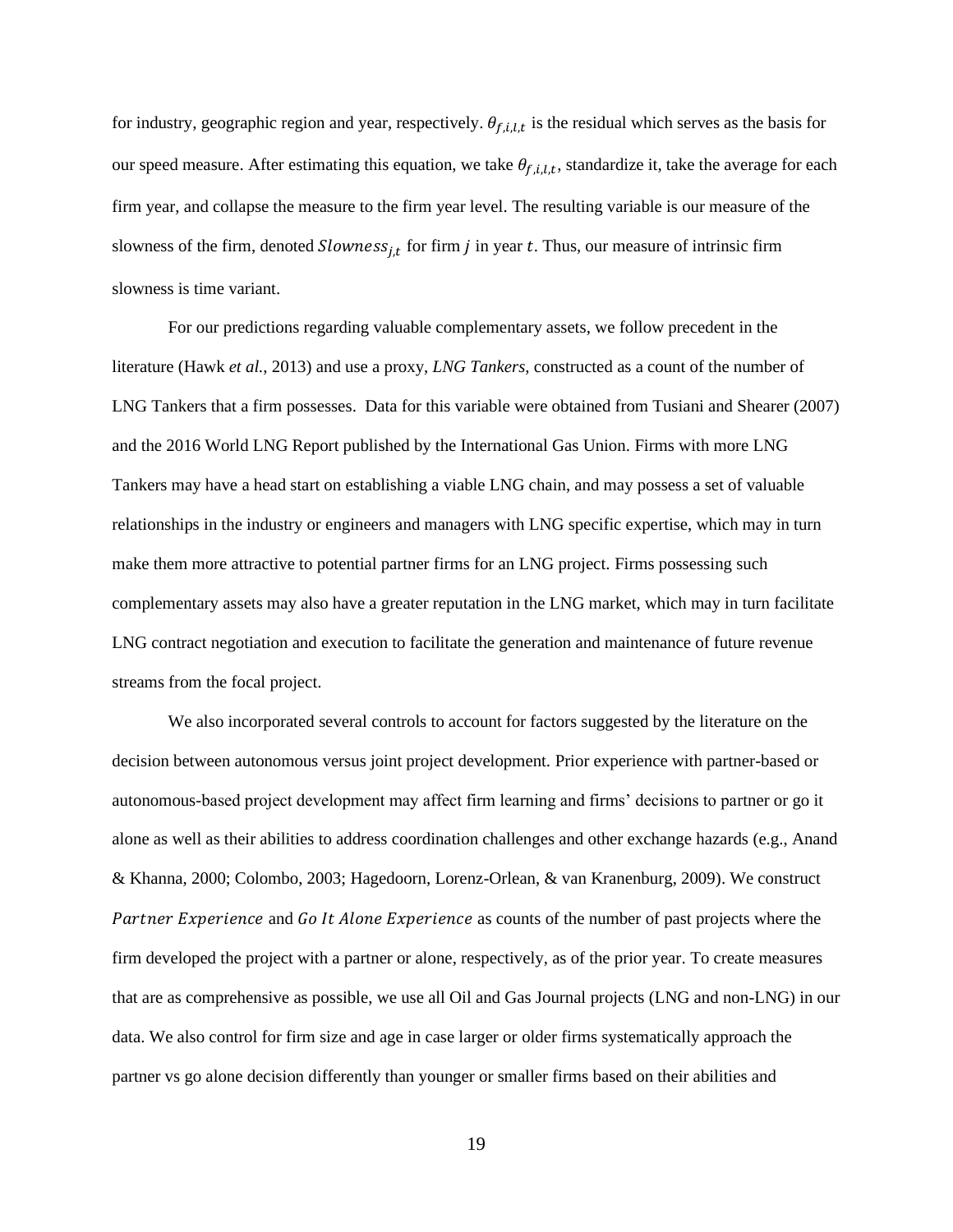incentives to partner. We include Firm Size, constructed as the natural log of total sales of the firm from Compustat, and  $Firm Age$ , constructed as the number of years since the firms' founding (founding dates were obtained from Compustat and internet searches). Competitive pressures or increased demand could also induce firms to partner or go it alone (Eisenhardt & Schoonhoven, 1996). To account for competitive pressures, we construct *Rival Entry*, a count of the number of announced LNG projects from all other firms besides the focal firm as of the time of the project's announcement. To account for differing demand conditions, we include *Natural Gas Price*, the Henry Hub Natural Gas Spot Price (in dollars per million Btu) from the EIA. In case firms from different parent industries approach the go it alone vs partner decision differently, we include dummies for 2 digit SIC membership of the parent company, for codes 13 (Oil and Gas Extraction), 29 (Petroleum and Coal Products), 49 (Electric and Gas Services) and other. We also include dummies for the geographic basin of the project (Atlantic, Pacific, Mideast) as well as LNG project type (liquefaction, gasification). We also control for other temporal effects that may shift the incentives to partner or go alone with the inclusion of a year time trend.

#### **Baseline Statistical Method**

The relationship between firm speed and the choice of whether to partner or go it alone can be expressed as the following logit model:

$$
Pr(JV = 1) = F(\beta_0 + \beta_1 \text{Slowness}_{j,t} + \beta_2 X_j)
$$
\n<sup>(2)</sup>

where  $F( )$  is the cumulative distribution function of the logistic distribution, *Slowness<sub>j,t</sub>* is our measure of the intrinsic slowness of the firm, and  $X_j$  contains our remaining explanatory variables. We estimate equation 2 with maximum likelihood estimation while adjusting standard errors to be robust to clustering by firm. Hypothesis 1 suggests that slow firms are more likely to partner than go alone, leading to the theoretical expectation that  $\beta_1 > 0$ .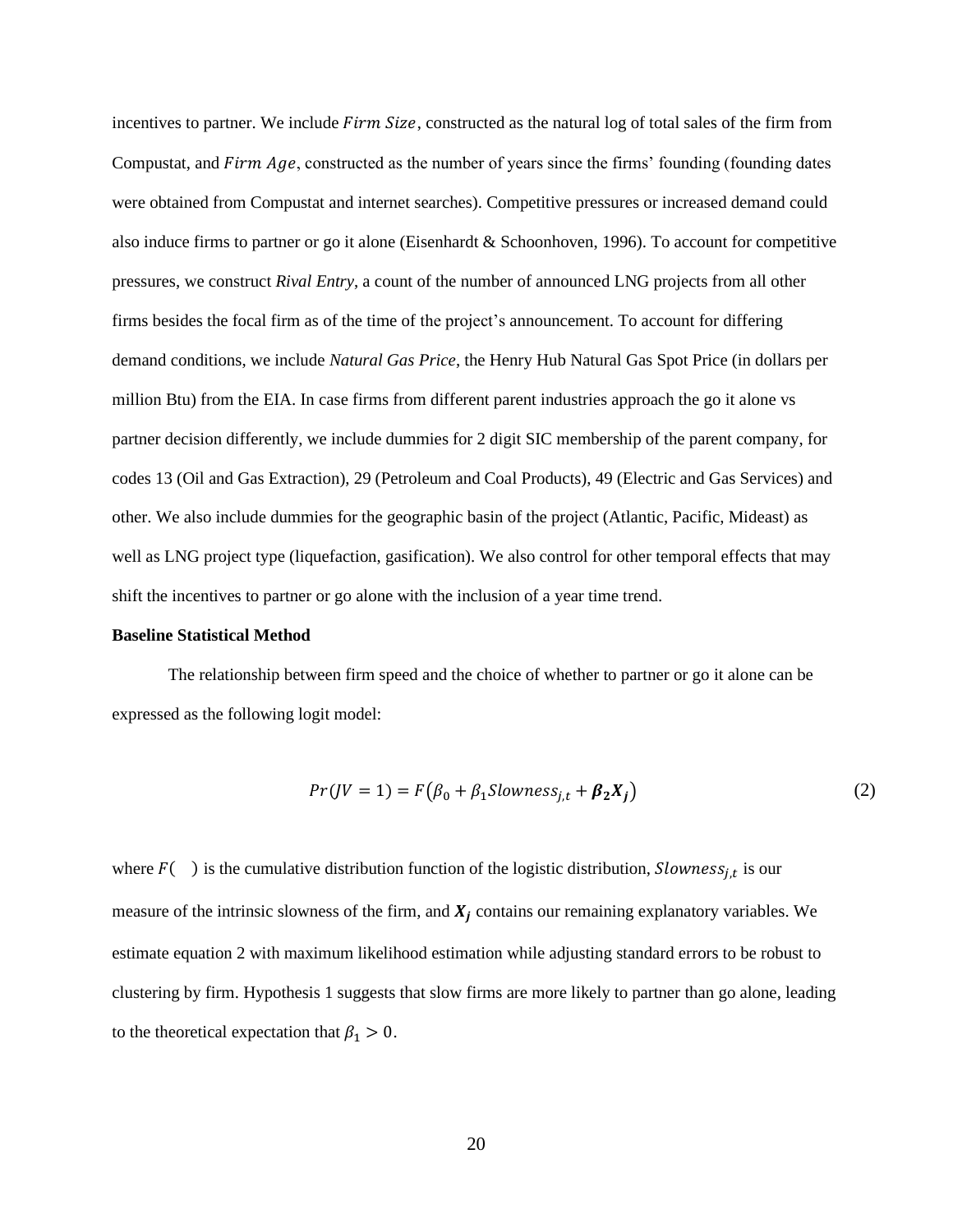Our theoretical development suggests that slow firms would like to partner with fast partner firms to overcome their own inability to move quickly, yet the question is why any fast partner firm would partner with a slow focal firm. The next element of our theoretical framework is the expectation that the ability of a slow firm to get a fast partner hinges on the slow firm possessing valuable complementary assets (measured by *LNG Tankers*) to bargain for partnerships with fast partners. It follows that slow firms without complementary assets should be unable to partner with fast firms. Without these valuable supporting assets to attract a fast partner firm, slow firms must settle for slow partners or go it alone.

To test these ideas, we adjust our model specification to be a multinomial logit model. The dependent variable *Partner* is a categorical variable taking three values, capturing whether the focal firm partners with a fast partner (*Partner* = *Fast Partner*), slow partner (*Partner* = *Slow Partner*), or goes it alone, which serves as the baseline category. As before, we estimate the model with maximum likelihood estimation while adjusting standard errors to be robust to clustering by firm. Given that employing a multinomial logit model requires the independence of irrelevant alternatives (IIA) assumption to hold, we ran Hausman tests of the IIA hypothesis and found no evidence to reject it. In robustness checks, we also employ a variety of alternative model specifications (e.g., separate logit and random effects probit models) and continue to find similar results. To test the idea that slow firms bargain for fast partner firms in this manner (H2), we introduce the following contingency for the impact of a firm's speed capabilities:

$$
\beta_1 = \alpha_0 + \alpha_1 \text{Complementary Assets} \tag{3}
$$

Substituting this contingency in the above multinomial logit model, we obtain the following expression we can use to test our theory: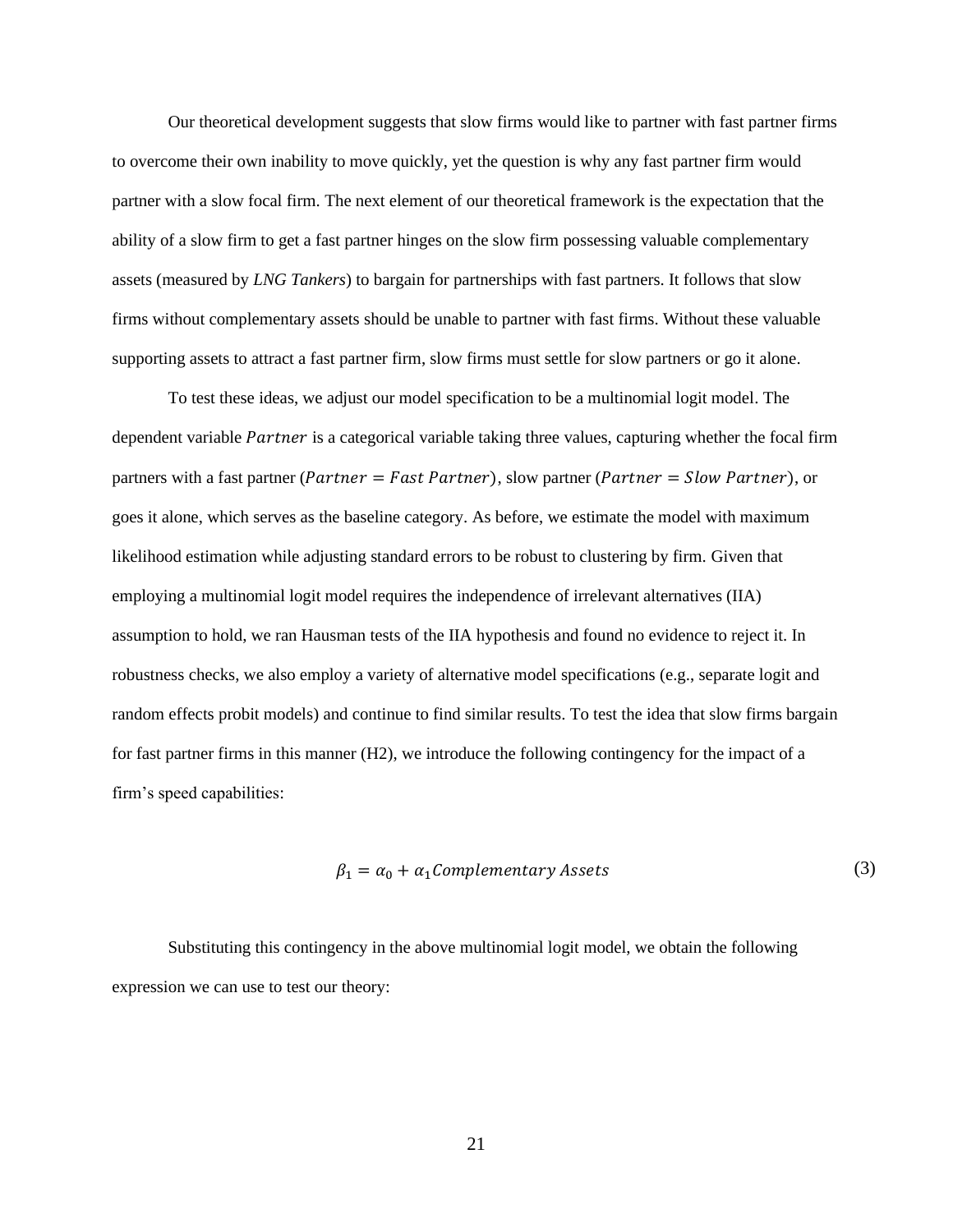# $\alpha_0$ Slowness<sub>j,t</sub> +  $\alpha_1$ Complementaryassets · Slowness<sub>j,t</sub>

(4)

Following our theoretical arguments, we can test Hypotheses 2 as follows. First, consider the results for firms who partner with slow partner firms (where the dependent variable  $Partner =$ Slow Partner). For firms who partner with slow partners, we can expect  $\alpha_0 > 0$  or  $\alpha_0 = 0$  (capturing the scenario where slow firms without complementary assets must settle for slow partners and are thus more likely partner with them or go it alone) and  $\alpha_1 = 0$  (slow firms with valuable complementary assets are not more likely to partner with slow firms since they have the ability to obtain fast partners). Next, consider the results for firms who partner with fast partner firms (where the dependent variable Partner = Fast Partner). For firms who partner with fast partners, we can expect  $\alpha_0=0$  (slow firms with no complementary assets cannot get fast partners), and  $\alpha_1 > 0$  (slow firms with increasing amounts of valuable complementary assets are more likely to obtain partnerships with fast partners).

# **Identification Strategy**

In order to test our theory, our empirical objective is to estimate the impact of intrinsic speed capabilities on firms' decision of whether to partner or go it alone, and we also wish to empirically explore slow firms' preferences for fast partners and the role of complementary assets in enabling slow firms to bargain for and obtain fast partners. We thus needed to select an analytic approach that allows us to obtain an estimate of the causal effect between intrinsic firm slowness and partnership decisions in LNG projects. We also sought to address potential endogeneity concerns such as omitted variable bias, simultaneity and/or reverse causality as well as concerns that our measure of firm slowness may not be randomly assigned across firms.

We thus use several analytic approaches to estimate the impact of intrinsic firm slowness on partnership decisions. We articulate our overall identification strategy in a Directed Acyclic Graph (DAG) in Figure 1 as a way to structure the analyses towards identification of a particular effect in a causal system (Morgan & Winship, 2014). As depicted in the DAG, our empirical objective is to identify a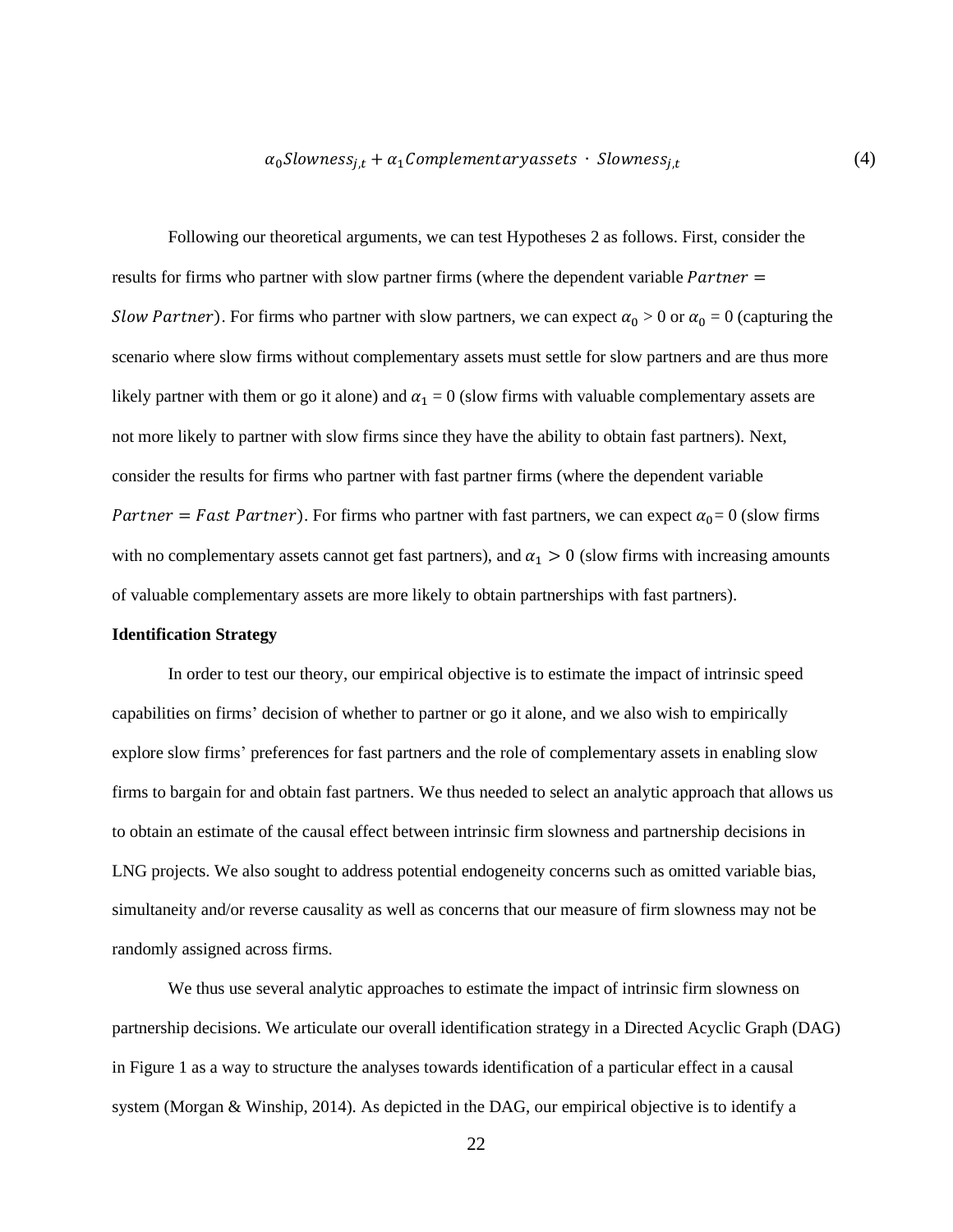causal effect between intrinsic firm slowness (labelled as variable D) and the decision to partner or go it alone (labelled as variable Y).

Our first identification strategy is to use regression, or identification by adjustment (depicted on the right side of the DAG in Figure 1). In this approach, we attempt to obtain a consistent estimate of firm slowness on firms' partnership decisions by controlling for all other influences on our outcome variable of interest. We thus include a vector of control variables labelled as X in the DAG. We build in several features of our empirical design and take several steps to address potential endogeneity concerns. First, as noted above, we instrument for intrinsic firm slowness using unrelated projects, which helps to address simultaneity and/or reverse causality. It is important to note that our estimate of firm slowness is based on unrelated projects from LNG, which reduces the potential concern for reverse causality or simultaneity. This is because it is unlikely a particular partnership decision in a given LNG project would affect intrinsic firm slowness for a firm across a variety of unrelated projects worldwide in oil and gas. Moreover, the temporal structure of our measure of firm slowness further reduces this concern: since our slowness measure captures firm idiosyncratic project completion speed relative to the systematic average of projects completed in a given year, the firm slowness instrument has a lagged structure relative to the current partnership decision for the LNG project in the current year, further reducing reverse causality and/or simultaneity concerns. This empirical design also helps reduce potential correlation with the error term from omitted variable bias: if firm differences in expectation of the LNG market, for instance, are in the error term and are correlated with both our measure of firm slowness and the decision to go it alone or partner, we would have an endogeneity problem. Since our measure of firm slowness is based on unrelated projects, we avoid this potential correlation with the error term. Second, we include a vector of controls suggested from the literature that may affect the go it alone versus partner decision, reducing potential omitted variable bias. Third, we conduct additional analysis using random effects probits to further account for potential omitted variable bias from time invariant omitted firm heterogeneity. Fourth, we then conduct a series of robustness checks using additional controls and alternative variable definitions to further address the risk of omitted variable bias.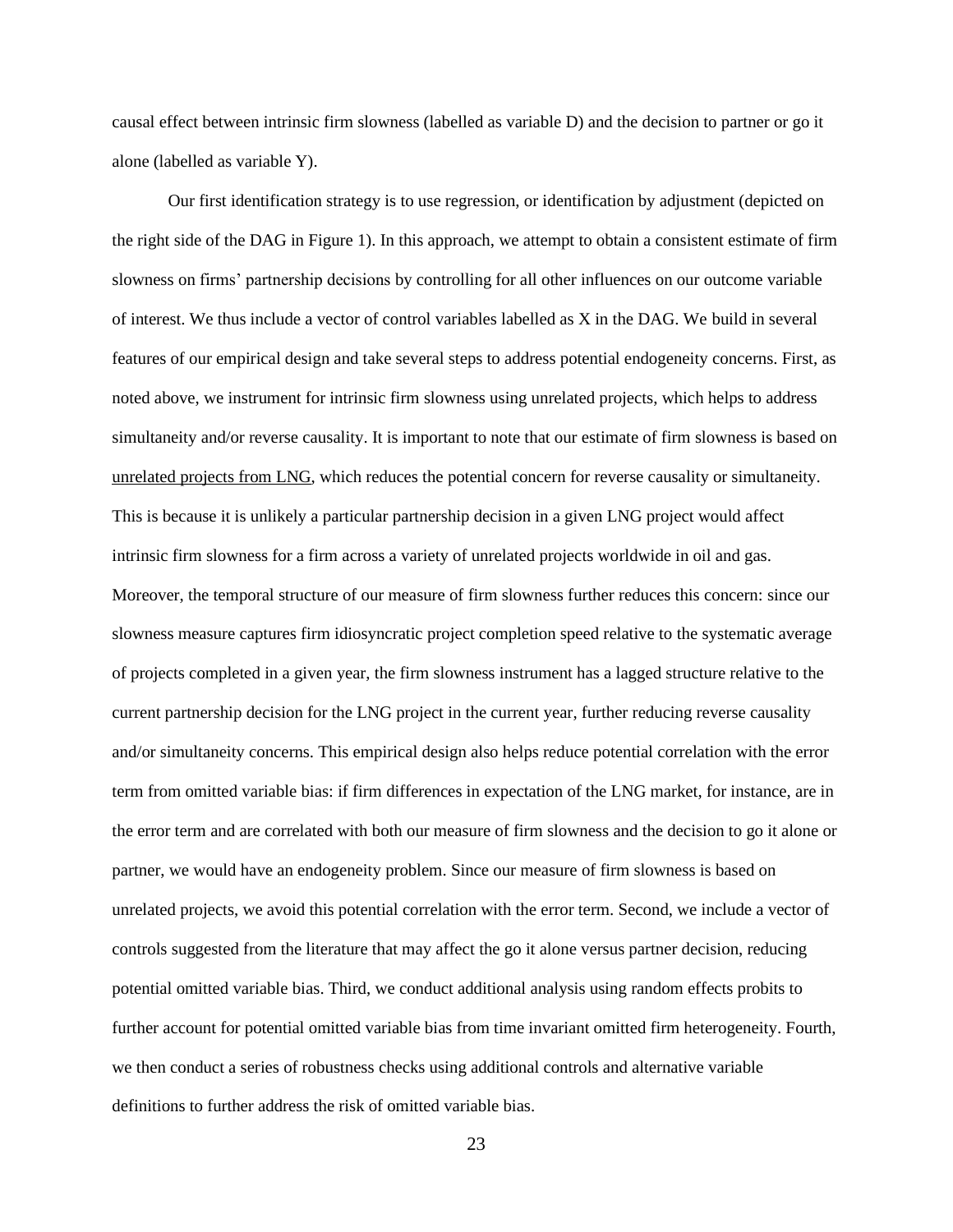Of course, an additional concern regarding identification of the impact of intrinsic firm slowness on partnership decisions is that intrinsic firm slowness is not randomly assigned across firms. As a consequence, our next identification strategy is to use treatment effects analysis, or identification by balancing (depicted on the left side of the DAG in Figure 1). In this approach, we define the treatment as a binary indicator set to 1 if the firm is intrinsically slow and 0 otherwise. We then approximate the experimental ideal by creating a balanced treatment group and control group using inverse probability weighting based on propensity scores estimated from a set of covariates (labelled S in the DAG) that predict the propensity to be intrinsically slow or not. If successfully balanced, the treatment group and control group should be as similar as possible except for their treatment status, allowing us to compare like with like. A second stage weighted regression is then estimated to obtain the marginal effect of slowness on the probability of whether to partner or go it alone. This estimate of the average treatment effect, if consistent with our main results, would provide further reassurance that we are obtaining a consistent estimate of the impact of intrinsic firm slowness on the ways that firm organize projects on an autonomous or collaborative basis.

Our next identification strategy is to use doubly robust estimation, which combines regression adjustment with identification by balancing. This approach (depicted on the bottom of the DAG in Figure 1) continues to use identification by balancing on a set of variables predicting the propensity to be intrinsically fast, but it also includes a set of covariates as controls in the second stage regression. An attractive feature of this approach is its doubly-robust property, where a consistent estimate is achieved as long as one part of the model (selection or outcome) is correctly specified (Morgan & Winship, 2014).

In sum, we use a variety of identification strategies (regression adjustment, identification by balancing, and doubly robust estimation) to study the impact of intrinsic firm slowness on the go it alone versus partner decision. As depicted in the DAG in Figure 1, each method attempts to break potential unobservable interdependencies (labelled as U in the DAG) that could undermine identification of the impact of firm slowness on firm partnership decisions. By triangulating across multiple methods and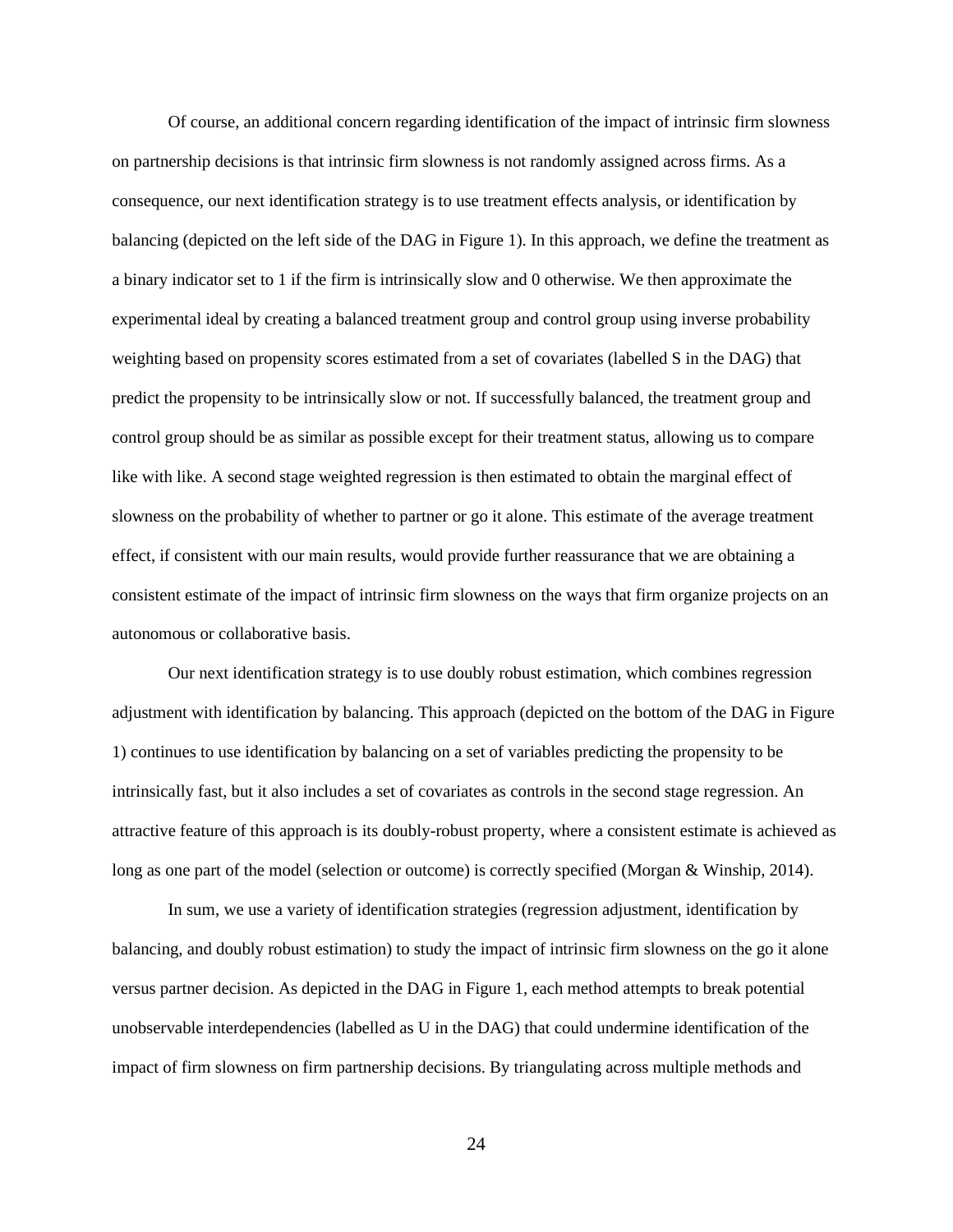examining the theoretical relationship of interest using a variety of identification lenses, we seek to obtain a set of empirical evidence that convincingly tests our theory.

#### **RESULTS**

We present descriptive statistics and a correlation matrix in Table 1. To examine whether collinearity is a concern, we checked variance inflation factors (VIFs). All VIF values were under 10, suggesting collinearity is at acceptable levels. Looking at Table 1, we see correlations consistent with theoretical expectations: Slowness is positively correlated with the decision to partner versus go it alone. The remaining correlations also yield interesting insights: larger, older and more experienced firms tend to partner more than go alone, and firms with greater complementary assets appear to be more likely to proceed autonomously than partner. Greater market prices and entry by rivals tends to also induce partnering rather than going alone. We next turn to estimation results from multivariate models to better address omitted variable bias concerns and obtain our main results.

## [Insert Tables 1 and 2 about here]

We present logit and multinomial logit results in Table 2. Column I in Table 2 presents results for the logit model that examines the relationship between firm slowness and the decision to partner or go it alone. Consistent with Hypothesis 1, we find a positive and significant coefficient for slowness. Firm slowness makes it more likely a firm will elect to partner rather than go it alone. The marginal effect suggests that a one standard deviation increase in slowness is associated with a 0.113 increase in the predicted probability to partner rather than go alone, a 36.7% increase in the baseline predicted probability of 0.308. These results are supportive of our expectation that slow firms are generally electing to partner rather than take on an LNG investment project alone.

Columns II and III present baseline results for our multinomial logit model with no interaction terms. We then test H2 in Columns IV and V by introducing an interaction between slowness and complementary assets (as measured by LNG tankers) to examine whether the ability of slow firms to obtain fast partners hinges on the possession of supporting complementary assets. We first consider the results for firms who partner with slow partner firms in Column IV. As expected, we find a positive and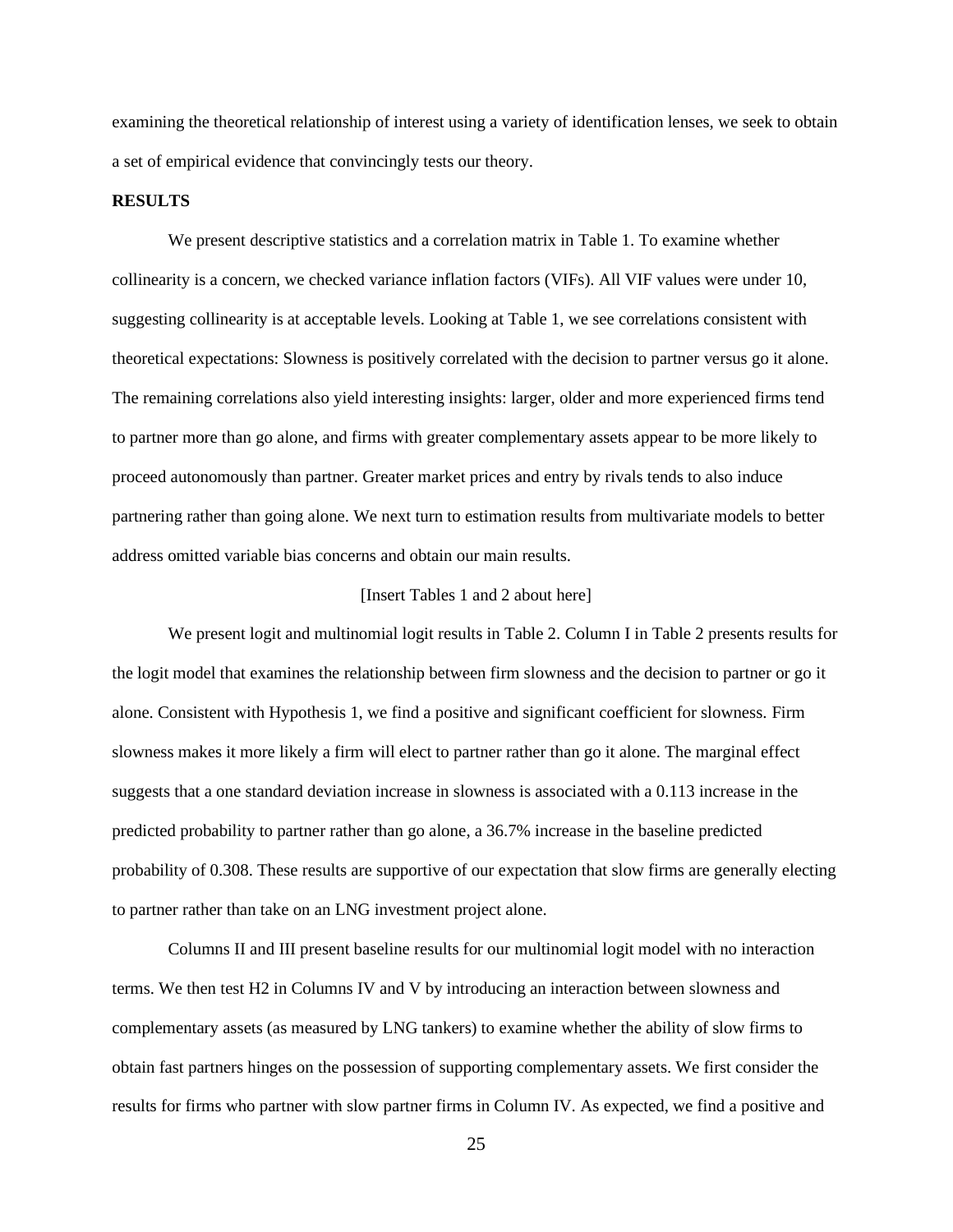significant coefficient for slowness alone and an insignificant coefficient on the interaction between slowness and complementary assets (measured by LNG tankers). Slow firms with no complementary assets (captured by the coefficient on slowness alone) are electing to partner with slow partner firms. Additional complementary assets for slow firms (captured by the slowness \* tankers interaction) do not increase the probability of slow firms partnering with slow partner firms (since they can attract fast partners). Next, we consider the results for firms who collaborate with fast partner firms in Column V. As before, the coefficient on slowness alone captures the case for slow firms with no complementary assets. As expected, we find an insignificant result for this coefficient, supporting our theoretical expectation that slow firms with no complementary assets are unable to partner with fast partner firms. However, we find a positive and significant coefficient on the interaction between slowness and complementary assets (measured by LNG tankers). This result suggests that each incremental additional LNG tanker significantly increases the probability that a slow firm collaborates with a fast partner firm.

To help in interpreting the interaction between LNG tankers and slowness on the ability of firms to partner with fast versus slow partner firms within our multinomial logit model, we follow best practice in interpreting interaction effects in nonlinear models (Hoetker, 2007) and examine our results graphically. Accordingly, we plot in Figure 2 the marginal effects of slowness across values of LNG tankers (ranging from 0 tankers to 10 tankers) by partner type (Fast Partners versus Slow Partners). We also tabulate the marginal effects in Table 3. Figure 2 and Table 3 reinforce our theoretical expectation. On the left side of the graph firms have no LNG tankers (corresponding to 0 on the x axis). For firms that partner with slow firms, firms with no complementary assets have a positive marginal effect of .081 (p=.085). Slow firms with no complementary assets are settling for partnering with slow partner firms. As we increase the complementary assets possessed by the focal firm, the marginal effect for partnering with slow firms approaches 0 and is no longer significant. These slow firms with complementary assets are no longer settling for partnering with slow partner firms. For firms that partner with fast firms, firms with no complementary assets have a marginal effect that is close to  $(0.007)$  and is insignificant (p=.841). These firms are unable to successfully partner with fast partners. However, as we increase the complementary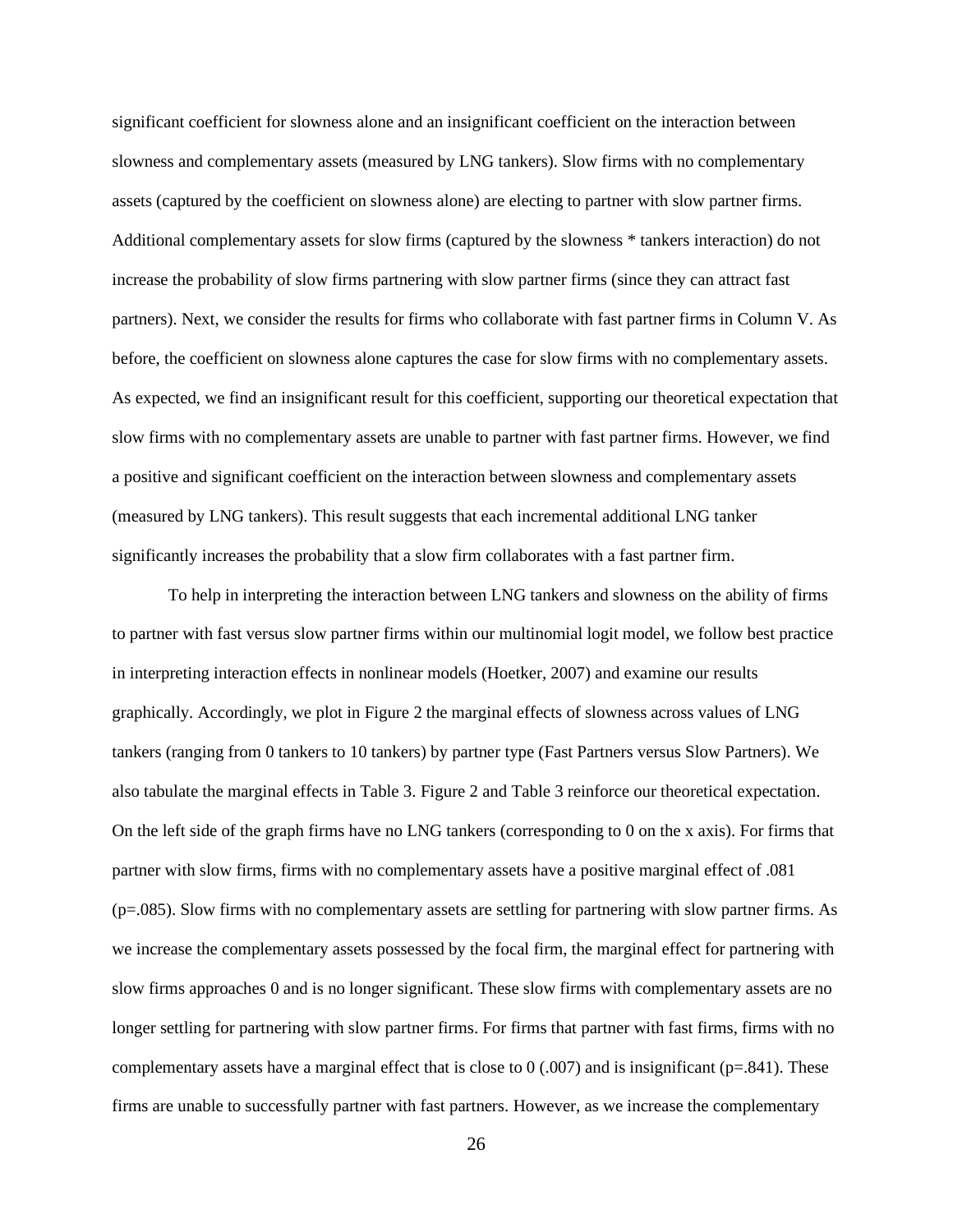assets possessed by the firm, the marginal effect consistently becomes positive (ranging from .164 to .480) and strongly significant (all with  $p = .000$ ). These results thus support our expectation that the ability of slow firms to collaborate with fast partner firms hinges on the possession of valuable complementary assets to attract a fast partner firm: with complementary assets, slow firms can successfully bargain for partnerships with fast partner firms.

[Insert Figure 2 and Table 3 about here]

## **Additional Analysis: Treatment Effect Analysis**

Our goal is to identify a causal effect of firm slowness on the decision to go it alone or partner. While our theoretical arguments and the results above are suggestive of a causal relationship, one threat to causality is that firm slowness is not randomly distributed across firms. As discussed in the identification strategy section, we conduct additional analyses to model selection into firm slowness using treatment effect analysis techniques. In this approach, we define "treatment" as being slow or not, defined as 1 if a firm has a positive slowness value and 0 otherwise. Treatment effect analysis then uses matching or weighting to create a treatment group and a control group that are as similar as possible to each other given the set of observable covariates and differ only in whether they receive treatment or not. A second stage weighted regression is then estimated to obtain the marginal effect of slowness on the probability of whether to partner or go it alone. This estimate of the average treatment effect, if consistent with our main results, would add clarity to whether our findings represent a consistent estimate of the impact of firm slowness on the decision to partner or go it alone.

We use two treatment effect analysis techniques: propensity score inverse probability weighting (using the teffects ipw package in stata), and doubly robust estimation (using the teffects iwpra package in stata). In the first approach, a propensity score logit model is estimated to obtain estimates of the propensity of a firm to receive treatment. Propensity scores are then used for weighting to obtain balance between a treatment group and control group. We use our same set of covariates as in our initial analysis and obtain good balance between our treatment and control groups after weighting (a table displaying covariate balance between the treatment and control group is available upon request). To further verify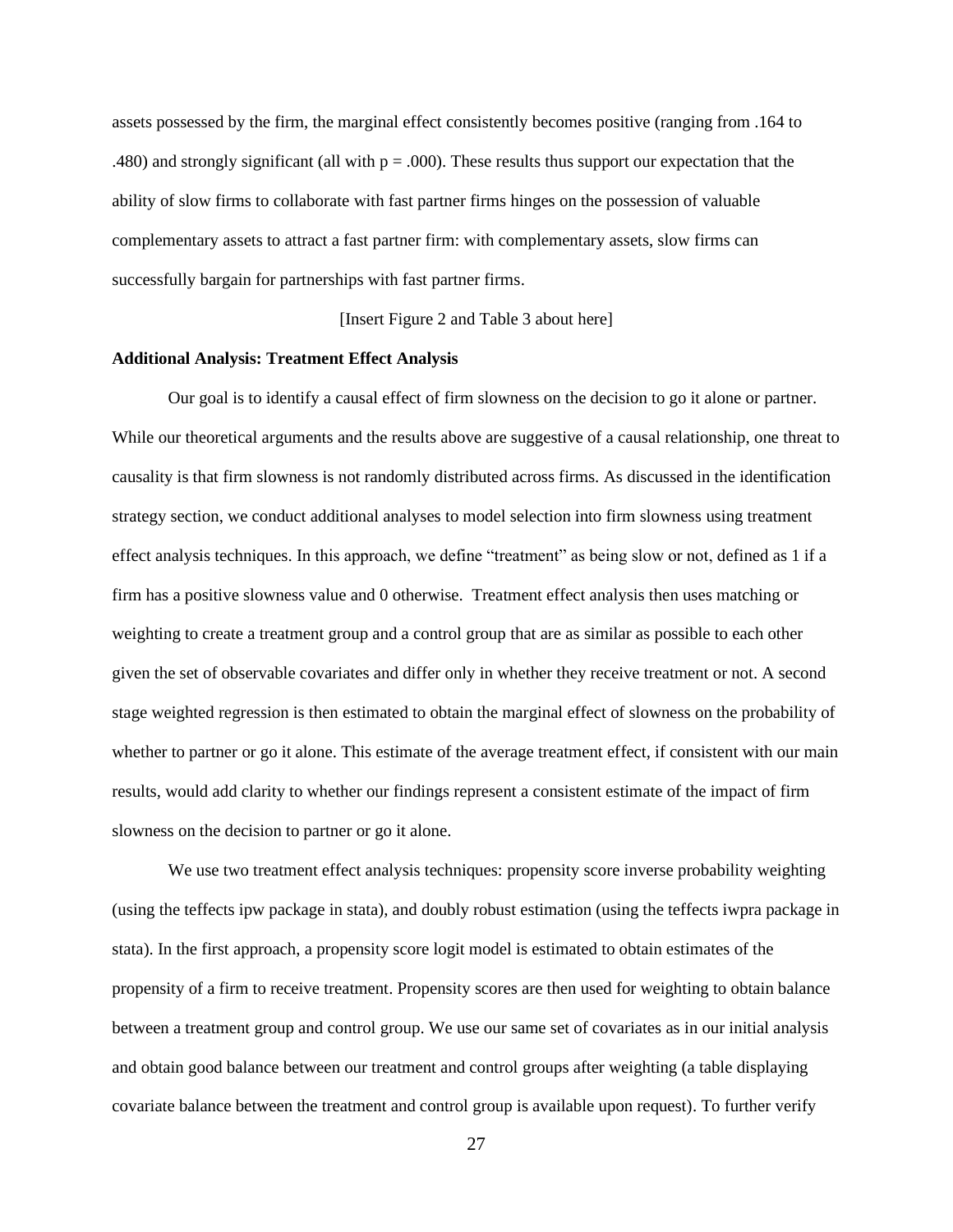that covariate balance is achieved, we conducted a test for covariate balance between treated and control groups after weighting using the tebalance, overid command in stata, and we verified that we are unable to reject the null that the covariates are balanced  $(p=.98)$ . A second stage linear probability regression is then estimated using the balanced treated and untreated groups. Table 4 Column I presents these results, where the coefficients from the linear probability model can be interpreted as percentage points. The estimate of both the average treatment effect (ATE) and the average treatment effect of the treated (ATET) are both supportive of our theory: a slow firm has a higher probability of partnering rather than going it alone by 35.4 percentage points (using the ATE) or 31.7 percentage points (using the ATET). In the second approach of doubly robust estimation, the same set of covariates are used also as controls in the second stage outcome regression. This inclusion gives the estimator a doubly robust property, where a consistent estimate is achieved if either the selection model or the outcome model is correct (even if one of them is mis-specified). Table 4 Column II displays the results of the doubly robust estimation, and the findings are supportive of our theory: a slow firm has a higher probability of partnering rather than going it alone by 33.9 percentage points (using the ATE) or 31.5 percentage points (using the ATET). These findings of the doubly robust estimation are consistent with our main results, providing additional reassurance that our main findings represent a consistent estimate of the impact of firm speed on partnership decisions.

## [Insert Table 4 about here]

## **Additional Robustness Checks**

We conducted multiple additional robustness checks. First, we tried several alternative econometric specifications. We reran our results using separate logit models rather than the multinomial logit model, and we also ran random effect probit specifications to further address concerns about potential time invariant firm heterogeneity. Using either approach, the results and interpretations were similar to our main results. We also tried using different adjustments to our standard errors such as using White robust standard errors without clustering or unadjusted standard errors, and we obtained qualitatively similar results. The one finding that occasionally turned insignificant is the result from the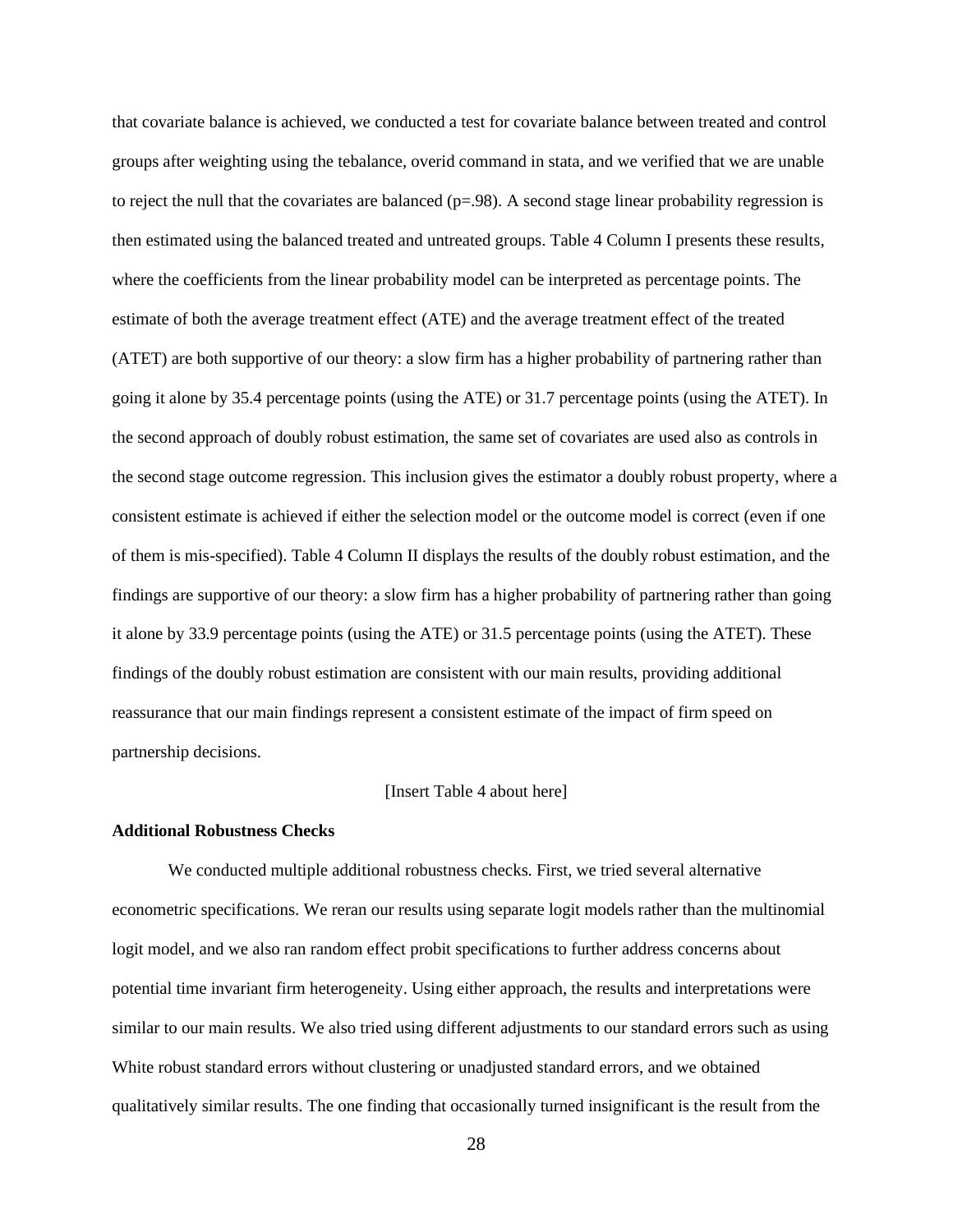multinomial logit model that slow firms without complementary partnering are significantly more likely to partner with slow firms. In our main findings, the corresponding marginal effect for slow firms with no complementary assets was only significant at the 10% level as shown in Figure 2 and Table 3. This finding may be less robust than the remainder of our findings, suggesting that slow firms with little to offer potential partners may even have trouble attracting a slow partner firm and need to go it alone.

We also conducted several robustness checks using alternative constructions of our variables or additional controls. Regarding our speed capability measure, we tried using an alternative construction using the average speed values of firms across our sample period, and we received results similar to our main results. Regarding our other explanatory variables, we examined alternative measures for firm size (using total assets), alliance experience and go it alone experience (using projects up through the current year besides the focal project, as well as experience measures based only on LNG projects), and rival entry (using lagged values), and this yielded results similar to the main findings. In case firm innovativeness affects the decision to partner or go alone in the construction projects we investigated, we also included R&D Intensity (R&D expense / total sales) as an additional control and continued to find similar results. In case project size affects the decision to partner or go alone, we also included LNG project capacity as a control. While data availability reduced our sample size, we continued to find results consistent with our main findings. As an additional check, we conducted regression diagnostics and identified influential outliers using Pearson residual, deviance residual, and Pregibon leverage values, and we continued to find results similar to our main results after excluding these observations.

#### **DISCUSSION**

#### **Contributions and Implications**

This study examines the impact of firms' intrinsic speed capabilities on their decisions to develop large investment projects with alliances versus autonomously. As theoretically expected, we find that slow firms are generally more likely to partner than go it alone. A remaining question is why a fast partner firm would be willing to partner with a slow firm. We then find that the ability of slow firms to collaborate with fast partner firms hinges on the former's possession of valuable complementary assets.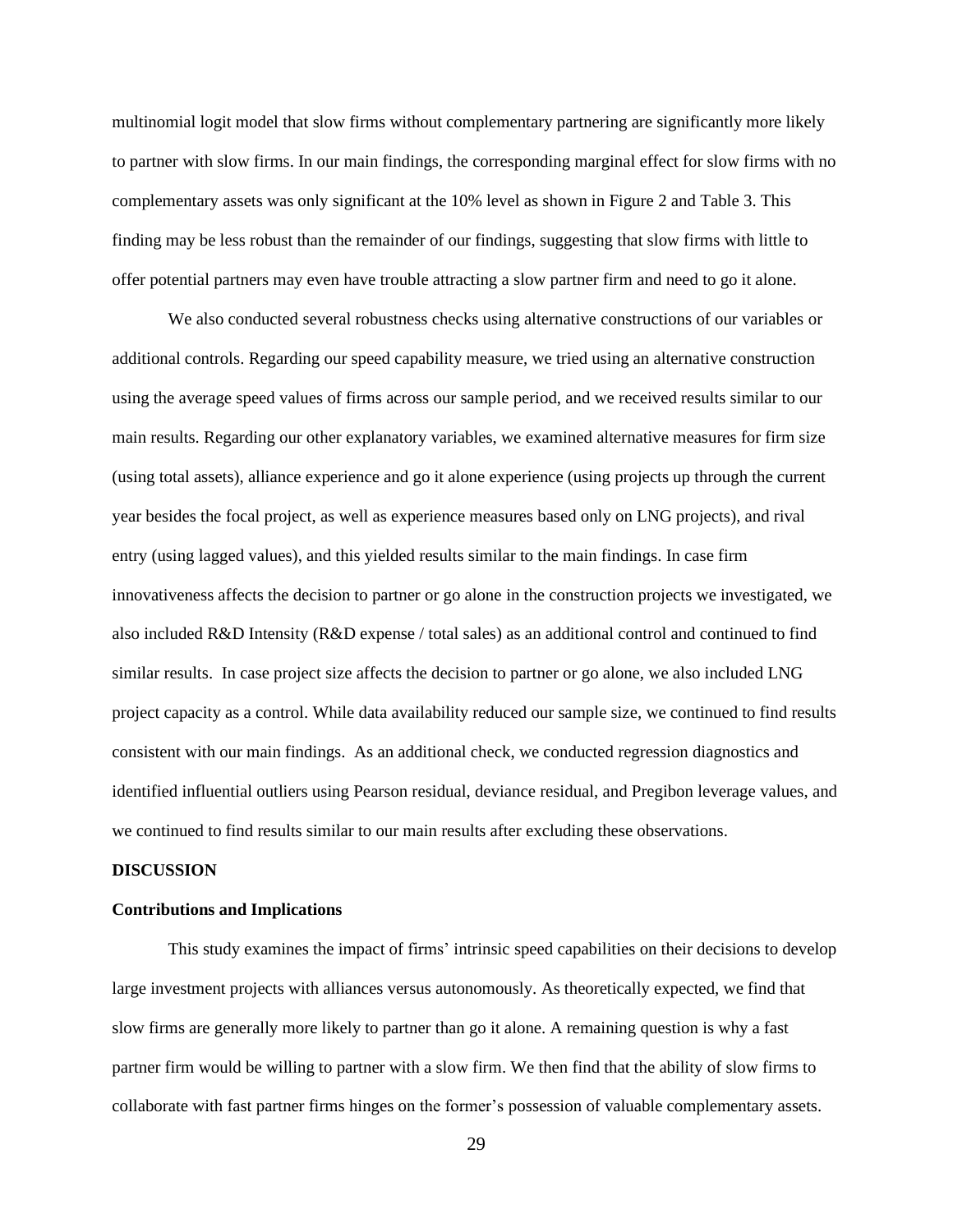This study makes several contributions to the literature. First, we contribute to the literature that focuses on firm decisions between autonomous- versus partnership-based project development. Past research has shown that firms often partner to overcome deficiencies in resources and capabilities of various kinds (Shan, 1990; Mitchell & Singh, 1992; Eisenhardt & Schoonhoven, 1996; Ahuja, 2000; Garrette *et al.*, 2009). We build upon and extend this important stream of research by showing that firm speed capabilities matter in the decision to partner versus go it alone in project development. It would be valuable in future research to explore how intrinsic speed capabilities could substitute or complement other capabilities firms possess or access via partnerships and that have been featured in this literature. In addition, in our study, we focused on the focal firm choosing to develop a project autonomously or via a partnership. However, during alliance formation, there are other parties involved, and firms are often involved in portfolios of collaborations that are interdependent. This suggests there are opportunities to investigate the implications of firm speed capabilities for other alliance decisions, including partner selection (e.g., Hitt *et al.*, 2004), portfolio building (e.g., Hoffmann, 2007; Lavie, 2007), and so forth.

Second, we contribute to the broader alliance literature by examining the motivation of entering alliances to move faster. Previous alliance research often invokes going faster as a motivation for alliances (Hamel *et al.*, 1989; Ohmae, 1989; Bleeke & Ernst, 1991). However, this link between firm speed capabilities and whether to initiate an alliance or not has remained unexamined. We introduce the notion of intrinsic speed capabilities to the alliance literature, and we are the first to investigate and empirically show the role of intrinsic speed capabilities in the decision to develop an investment project autonomously versus via a partnership. It would be valuable to extend this work in a number of ways. A further research extension would be to examine the dynamics of capability access versus the acquisition and learning of speed capabilities within partnerships. Grant and Baden-Fuller (2004) indicate a distinction between accessing a partner firms' knowledge or capabilities versus learning from the partner in order to acquire the knowledge or capabilities. It would be interesting to know if firms only access the speed capabilities of partner firms for the purposes of a focal project, or if they also enhance and learn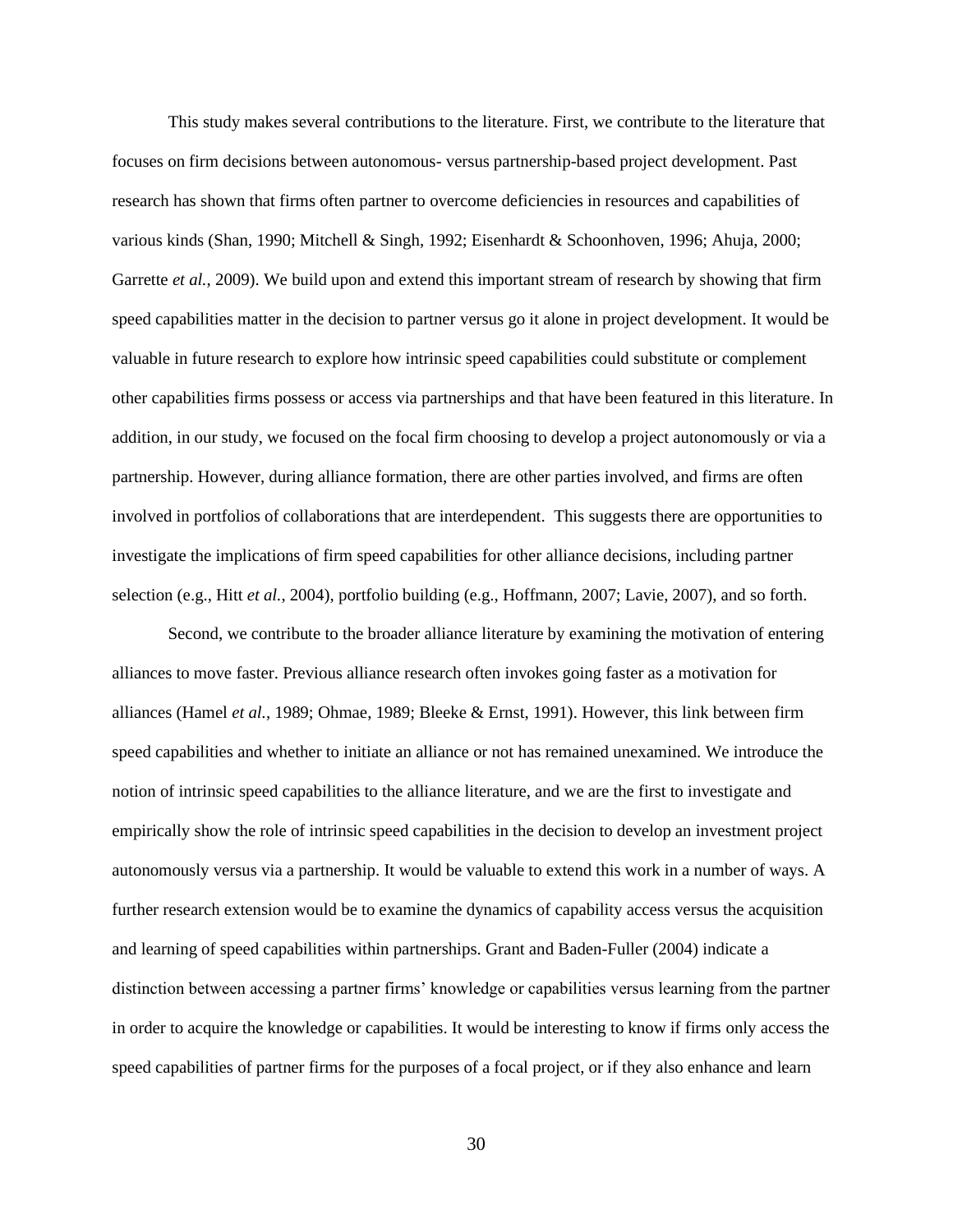their own speed capabilities from the partnerships. The distinction between access and learning could be very valuable regarding our understanding of the development of intrinsic speed capabilities within firms.

We also contribute more specifically to the perspective in the alliance literature of the needs versus attractiveness dynamic in alliances – that firms partner to satisfy their own needs, but they must also possess distinctive resources and capabilities to attract a suitable alliance partner (Eisenhardt *et al.*, 1996; Ahuja, 2000; Rothaermel *et al.*, 2008; Garrette *et al.*, 2009). Our results are in accord with this bargaining dynamic, where the ability of slow firms to obtain fast partners hinges on the possession of valuable complementary supporting assets. Future research on how firms specifically transact for speed capabilities alongside other resources and capabilities within alliance markets would be valuable in advancing competence-based perspectives on interfirm collaboration and the bargaining that takes place in such factor markets based upon collaborators' outside options.

An additional opportunity for future research stems from the fact that our study is silent regarding the performance implications of autonomously and jointly developed projects, both at the firm level and at the project level. Our focus has been on the antecedents of the decision of whether to partner or go it alone. While we theoretically consider the differential speed benefits of alliances to firms, we do not examine the performance realized in alliances versus going it alone, whether the speed of project completion, efficiency, or returns. It would therefore be valuable to examine the ultimate performance consequences of slow firms partnering with other firms, of fast firms going it alone, etc.. Additionally, it would also be interesting to look at more proximate outcomes such as trust, stability, and other aspects of the relationships that collaborative agreements entail. Our focus has been at structural choices of whether to partner or not, and there may be valuable insights that can be obtained by looking at the processes of collaboration, how relationships evolve, and the relational and formal governance mechanisms that support complex projects beset with time pressures (e.g., Poppo & Zenger, 2002). Following partnerships longitudinally over time might give a richer understanding of the evolution of these relationships and coordination outcomes. A longitudinal study of these projects could also give insights regarding the speed of execution of projects over time, whether there are delays, and if speed capabilities help by affording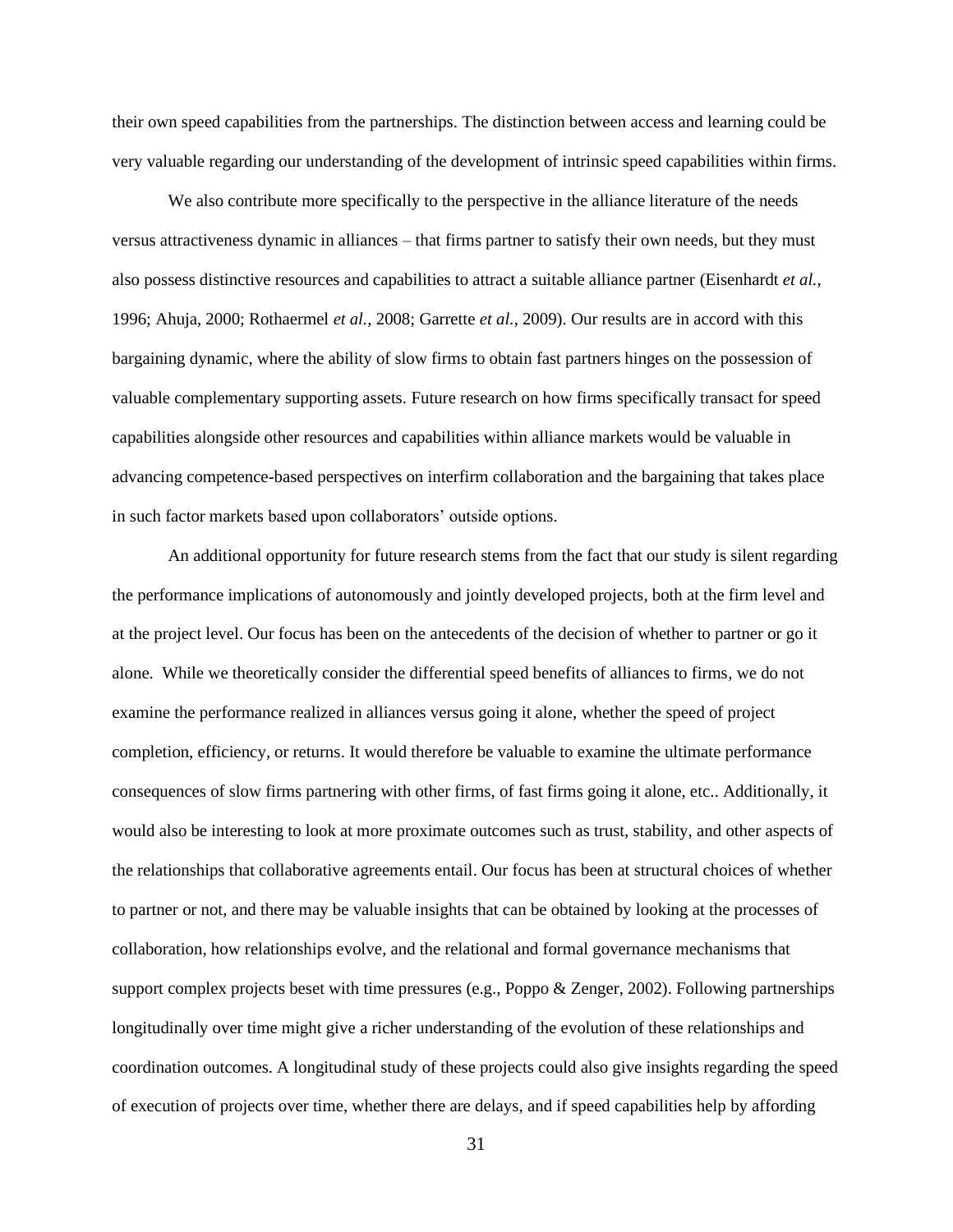alliances temporal slack to facilitate adaptation as unforeseen contingencies surface. It may also be that speed capabilities are more helpful for particular projects with certain features or for particular kinds of firms or partnerships.

Our study also contributes more broadly to the corporate strategy literature and the competitive strategy literature by integrating ideas from corporate strategy about boundary of the firm decisions with ideas from competitive strategy about firm speed capabilities (Hawk *et al.*, 2013; Pacheco-de-Almeida *et al.*, 2015). Our theory and evidence demonstrates one way in which firm speed matters in corporate strategy -- the selection of particular expansion modes. We argue and show that the ability to move quickly is an important consideration in how firms organize complex projects. Given our focus on firms' partner versus go-it-alone choices, an interesting extension for future research would be to examine the role of firm speed capabilities in acquisitions as well as in how firms choose between different expansion modes like acquisitions versus alliances versus organic growth (Capron & Mitchell, 2009). Given our focus on firms' partner versus go-it-alone choices in complex construction projects, it would be valuable and interesting to consider the role of speed capabilities in other contexts, including exploring these dynamics in markets for technology (Gans & Stern, 2003). In particular, it would be interesting to look at how speed affects these technology commercialization decisions where startups decide to partner with incumbents possessing downstream capabilities versus commercializing technologies themselves, just as incumbents face choices concerning open versus proprietary innovation strategies that might also reflect speed considerations.

#### **Limitations and Future Research Directions**

In addition to the research opportunities mentioned above, our study has other limitations that extensions to this research might address. First, we focused on one industrial context, liquefied natural gas and the oil and gas industry, which raises a question about the generalizability of our findings to other industries. LNG and oil and gas are industries with long resource accumulation lags, and we would expect our findings to generalize well to other industrial contexts where time to build is an important consideration. It would be interesting to extend our analysis to other settings where resource accumulation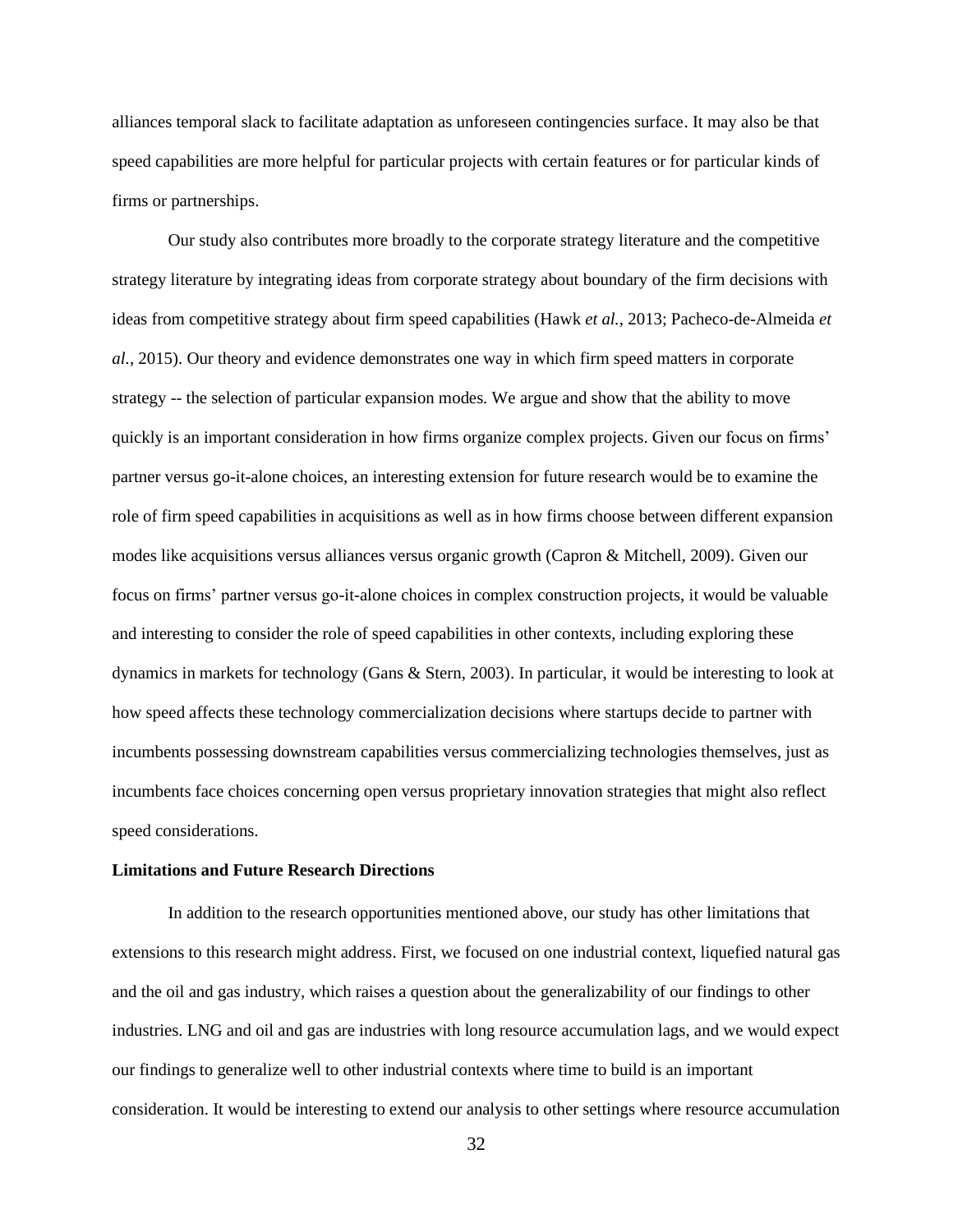lags may be shorter. Future research could look at similar dynamics in industries that change quickly due to short resource accumulation lags. It may also be interesting to extend our results to high technology industries with a fast rate of technological obsolescence. It could be that, if fixed investment is likely to become obsolete quickly, firm speed may be an even more important consideration when firms choose to develop projects autonomously versus with a partner. Another interesting facet regarding the generalizability of our results to other contexts would be to examine how country heterogeneity and cross border collaboration might affect the boundary of the firm choices we studied as well as the role of speed. It could also be interesting to look at international projects that present different coordination challenges and time considerations due to countries' differing institutional environments.

An additional consideration regarding generalizability is that we restrict our focus to one particular type of alliance, joint ventures in oil and gas. Future research could look at different types of alliances such as equity partnerships or non-equity alliances that can present different capacity for coordination, administrative control, and incentives. It would be interesting to consider if our results extend to other forms of collaboration and possibly do a more nuanced examination of governance structures that firms put in place to mitigate some of the inefficiencies of partnerships. It could be that firm speed (or lack of firm speed) may influence how firms structure and design their partnerships to facilitate coordination and cooperation with partner firms. Research along these lines could be promising to join together competitive strategy and corporate strategy research in new ways, examine the role of speed capabilities along with other resources that firms leverage and access through partnerships, and provide new guidelines to executives making choices about how best to organize complex investment projects.

# **REFERENCES**

- Ahuja G. 2000. The duality of collaboration: Inducements and opportunities in the formation of interfirm linkages. *Strategic Management Journal* **21**(3): 317-343.
- Allen TJ, Lee DMS, Tushman ML. 1980. R&d performance as a function of internal communication, project management, and the nature of the work. *IEEE Transactions on Engineering Management* **EM-27**(1): 2-12.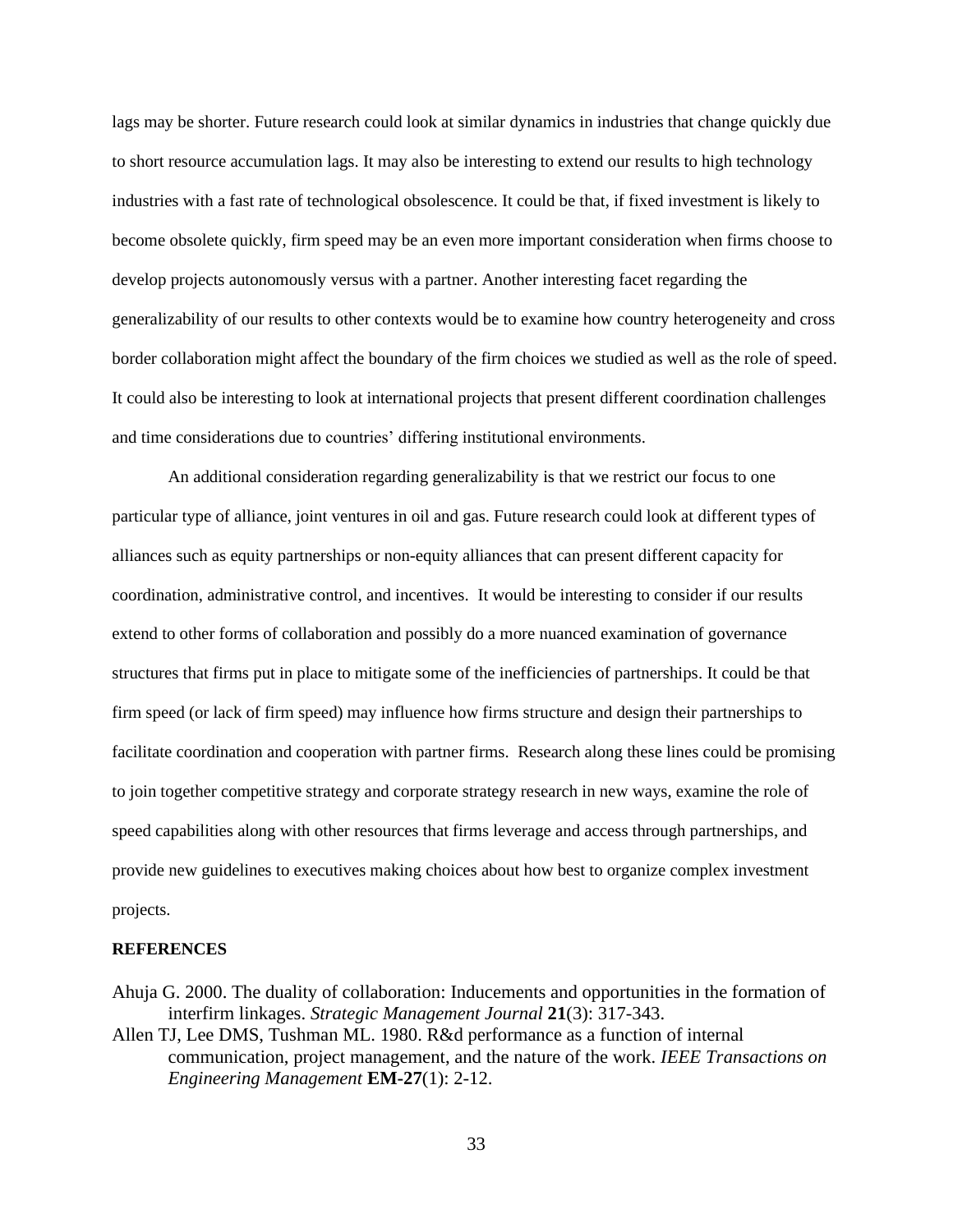- Anand BN, Khanna T. 2000. Do firms learn to create value? The case of alliances. *Strategic Management Journal* **21**(3): 295-315.
- Anderson SW, Dekker HC. 2005. Management control for market transactions: The relation between transaction characteristics, incomplete contract design, and subsequent performance. *Management Science* **51**(12): 1734-1752.
- Argyres N. 1996. Evidence on the role of firm capabilities in vertical integration decisions. *Strategic Management Journal* **17**(2): 129-150.
- Arora A, Gambardella A. 1990. Complementarity and external linkages: The strategies of the large firms in biotechnology. *Journal of Industrial Economics* **38**(4): 361-379.
- Balasubramanian N. 2011. New plant venture performance differences among incumbent, diversifying, and entrepreneurial firms: The impact of industry learning intensity. *Management Science* **57**(3): 549-565.
- Barney JB. 1999. How a firm's capabilities affect boundary decisions. *Sloan Management Review* **40**(3): 137-145.
- Bleeke J, Ernst D. 1991. The way to win in cross-border alliances. *Harvard Business Review* **69**(6): 127-135.
- Capron L, Mitchell W. 2009. Selection capability: How capability gaps and internal social frictions affect internal and external strategic renewal. *Organization Science* **20**(2): 294- 312.
- Cassiman B, Veugelers R. 2006. In search of complementarity in innovation strategy: Internal r&d and external knowledge acquisition. *Management Science* **52**(1): 68-82.
- Castañer X, Mulotte L, Garrette B, Dussauge P. 2014. Governance mode vs. Governance fit: Performance implications of make-or-ally choices for product innovation in the worldwide aircraft industry, 1942–2000. *Strategic Management Journal* **35**(9): 1386- 1397.
- Chandra V. 2006. *Fundamentals of natural gas: An international perspective*. PennWell Corporation.
- Chesbrough HW, Teece DJ. 1999. When is virtual virtuous?: Organizing for innovation. In *Harvard business review on managing high-tech industries.* Review CHB (ed.), Harvard Business School Press.
- Chung S, Singh H, Lee K. 2000. Complementarity, status similarity and social capital as drivers of alliance formation. *Strategic Management Journal* **21**(1): 1-22.
- Chung W, Mitchell W, Yeung B. 2003. Foreign direct investment and host country productivity: The american automotive component industry in the 1980s. *Journal of International Business Studies* **34**(2): 199-218.
- Colombo MG. 2003. Alliance form: A test of the contractual and competence perspectives. *Strategic Management Journal* **24**(12): 1209-1229.
- Conner KR. 1991. A historical comparison of resource-based theory and five schools of thought within industrial organization economics: Do we have a new theory of the firm? *Journal of Management* **17**(1): 121-154.
- David G, Rawley E, Polsky D. 2013. Integration and task allocation: Evidence from patient care. *Journal of Economics & Management Strategy* **22**(3): 617-639.
- Dierickx I, Cool K. 1989. Asset stock accumulation and sustainability of competitive advantage. *Management Science* **35**(12): 1504-1511.
- Eisenhardt KM, Schoonhoven CB. 1996. Resource-based view of strategic alliance formation: Strategic and social effects in entrepreneurial firms. *Organization Science* **7**(2): 136-150.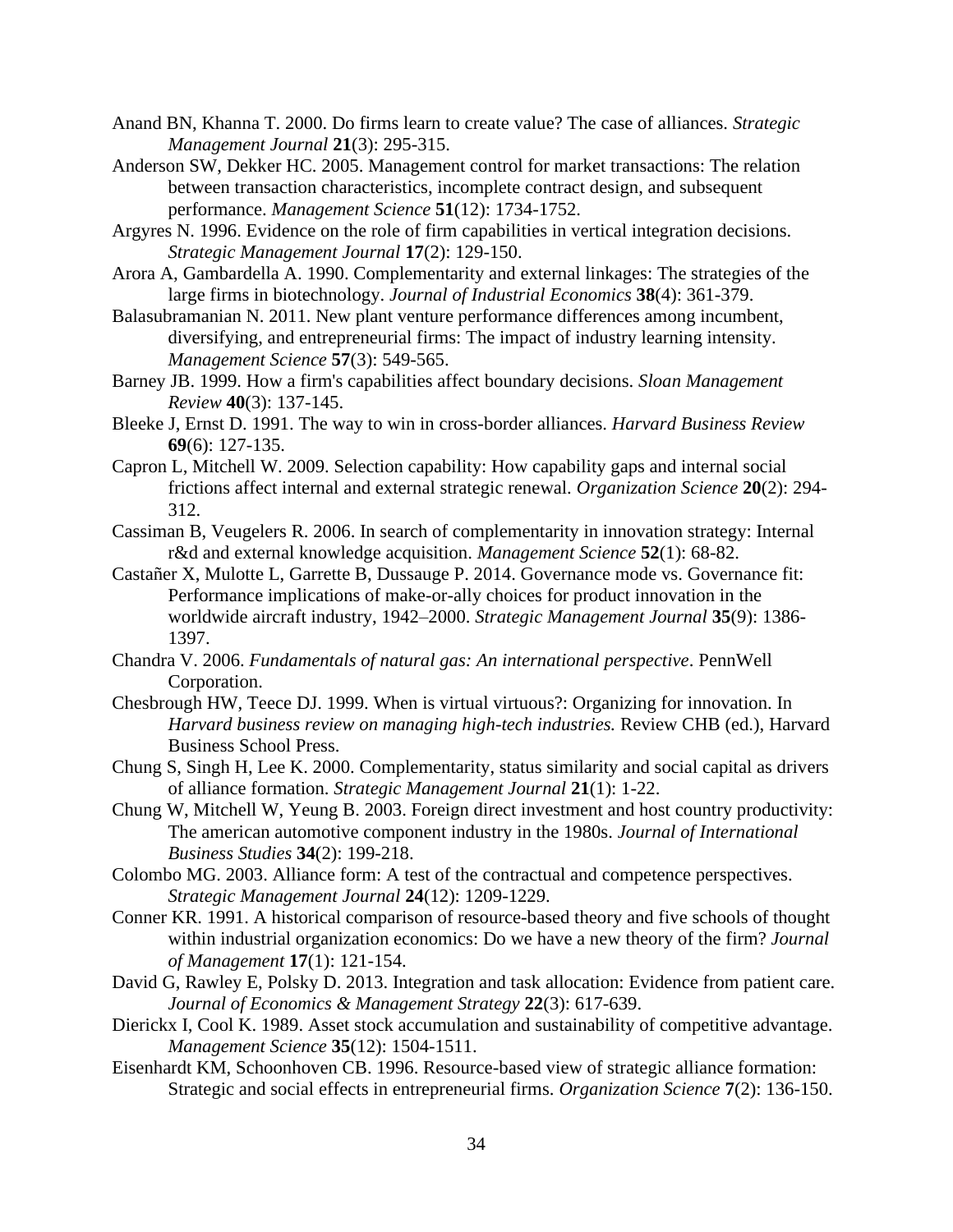- Fabrizio KR. 2012. Institutions, capabilities, and contracts: Make or buy in the electric utility industry. *Organization Science* **23**(5): 1264-1281.
- Forbes SJ, Lederman M. 2009. Adaptation and vertical integration in the airline industry. *The American Economic Review* **99**(5): 1831-1849.
- Foss NJ. 1996. Knowledge-based approaches to the theory of the firm: Some critical comments. *Organization Science* **7**(5): 470-476.
- Gans JS, Stern S. 2003. The product market and the market for "ideas": Commercialization strategies for technology entrepreneurs. *Research Policy* **32**(2): 333-350.
- Garrette B, Castañer X, Dussauge P. 2009. Horizontal alliances as an alternative to autonomous production: Product expansion mode choice in the worldwide aircraft industry 1945– 2000. *Strategic Management Journal* **30**(8): 885-894.
- Grant RM, Baden-Fuller C. 2004. A knowledge accessing theory of strategic alliances. *Journal of Management Studies* **41**(1): 61-84.
- Graves SB. 1989. The time-cost tradeoff in research and development: A review. *Engineering Costs and Production Economics* **16**: 1-9.
- Griffin A, Hauser JR. 1992. Patterns of communication among marketing, engineering and manufacturing—a comparison between two new product teams. *Management Science* **38**(3): 360-373.
- Gulati R, Singh H. 1998. The architecture of cooperation: Managing coordination costs and appropriation concerns in strategic alliances. *Administrative Science Quarterly* **43**(4): 781-814.
- Hagedoorn J, Hesen G. 2007. Contract law and the governance of inter-firm technology partnerships – an analysis of different modes of partnering and their contractual implications\*. *Journal of Management Studies* **44**(3): 342-366.
- Hagedoorn J, Lorenz-Orlean S, van Kranenburg H. 2009. Inter-firm technology transfer: Partnership-embedded licensing or standard licensing agreements? *Industrial & Corporate Change* **18**(3): 529-550.
- Hamel G, Doz YL, Prahalad CK. 1989. Collaborate with your competitors--and win. *Harvard Business Review* **67**(1): 133-139.
- Hatch NW, Mowery DC. 1998. Process innovation and learning by doing in semiconductor manufacturing. *Management Science* **44**(11-part-1): 1461-1477.
- Hawk A, Pacheco-de-Almeida G. 2018. Time compression (dis)economies: An empirical analysis. *Strategic Management Journal* **39**(9): 2489-2516.
- Hawk A, Pacheco-De-Almeida G, Yeung B. 2013. Fast-mover advantages: Speed capabilities and entry into the emerging submarket of atlantic basin lng. *Strategic Management Journal* **34**(13): 1531-1550.
- Helfat CE, Finkelstein S, Mitchell W, Peteraf MA, Singh H, Teece DJ, Winter SG. 2007. *Dynamic capabilities: Understanding strategic change in organizations*. Blackwell Publishing Ltd.: Oxford, U.K.
- Hitt MA, Ahlstrom D, Dacin MT, Levitas E, Svobodina L. 2004. The institutional effects on strategic alliance partner selection in transition economies: China vs. Russia. *Organization Science* **15**(2): 173-185.
- Hitt MA, Dacin MT, Levitas E, Arregle J-L, Borza A. 2000. Partner selection in emerging and developed market contexts: Resource-based and organizational learning perspectives. *The Academy of Management Journal* **43**(3): 449-467.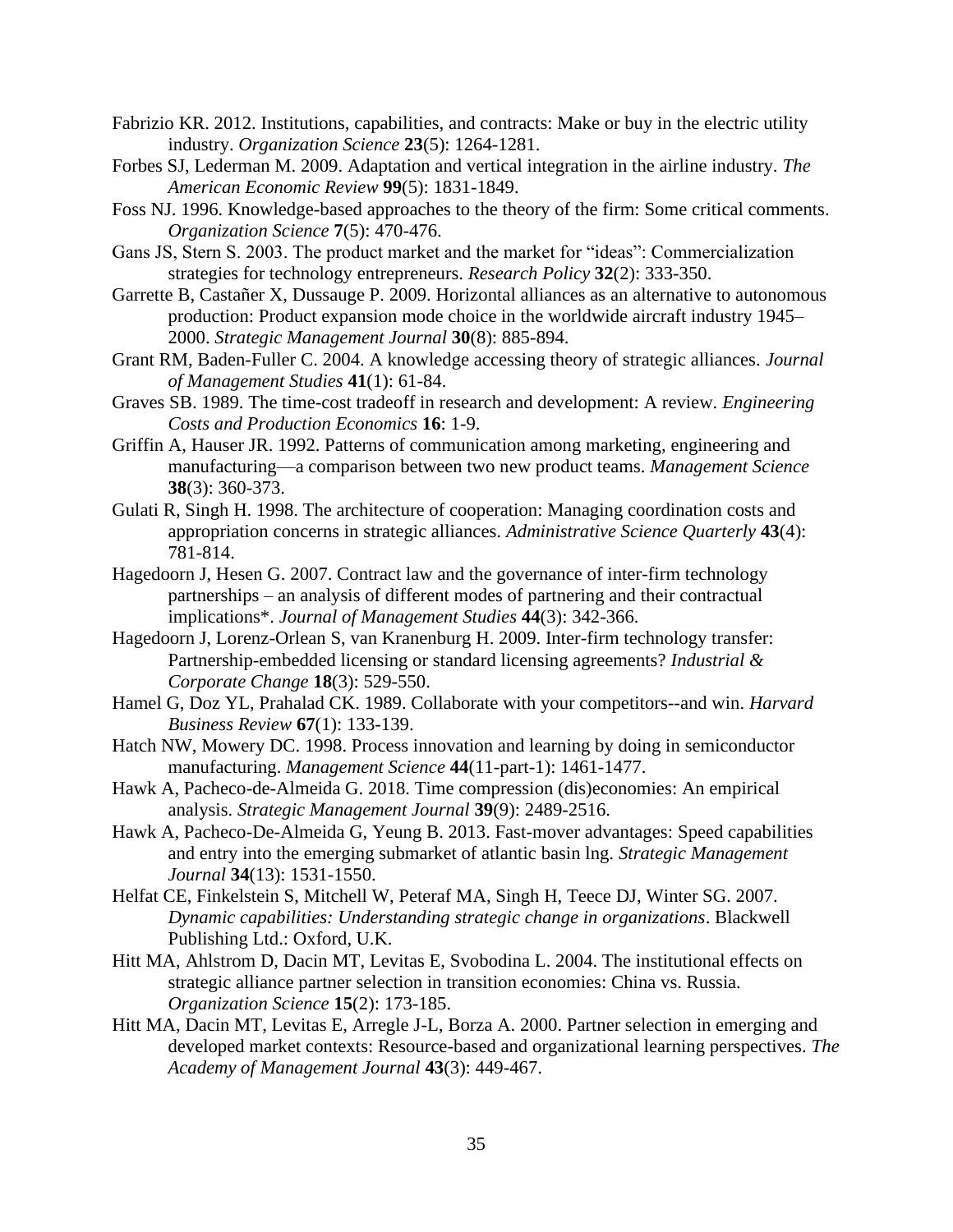- Hoetker G. 2007. The use of logit and probit models in strategic management research: Critical issues. *Strategic Management Journal* **28**(4): 331-343.
- Hoetker G, Mellewigt T. 2009. Choice and performance of governance mechanisms: Matching alliance governance to asset type. *Strategic Management Journal* **30**(10): 1025-1044.
- Hoffmann WH. 2007. Strategies for managing a portfolio of alliances. *Strategic Management Journal* **28**(8): 827-856.
- Knott AM, Posen HE. 2005. Is failure good? *Strategic Management Journal* **26**(7): 617-641.
- Knott AM, Posen HE, Wu B. 2009. Spillover asymmetry and why it matters. *Management Science* **55**(3): 373-388.
- Koeva P. 2000. The facts about time-to-build. In *IMF Working Paper.*
- Kogut B. 1988. Joint ventures: Theoretical and empirical perspectives. *Strategic Management Journal* **9**(4): 319-332.
- Kogut B. 1989. The stability of joint ventures: Reciprocity and competitive rivalry. *The Journal of Industrial Economics* **38**(2): 183-198.
- Langlois RN. 1992. Transaction-cost economics in real time. *Industrial and Corporate Change* **1**(1): 99-127.
- Lavie D. 2007. Alliance portfolios and firm performance: A study of value creation and appropriation in the u.S. Software industry. *Strategic Management Journal* **28**(12): 1187- 1212.
- Leiblein MJ, Reuer JJ, Dalsace F. 2002. Do make or buy decisions matter? The influence of organizational governance on technological performance. *Strategic Management Journal* **23**(9): 817-833.
- Lieberman MB, Montgomery DB. 1988. First-mover advantages. *Strategic Management Journal* **9**(Summer Special Issue): 41-58.
- Lieberman MB, Montgomery DB. 1998. First-mover (dis)advantages: Retrospective and link with the resource-based view. *Strategic Management Journal* **19**(12): 1111-1125.
- Masten SE, Meehan JW, Snyder EA. 1991. The costs of organization. *Journal of Law, Economics, & Organization* **7**(1): 1-25.
- Mitchell W. 1989. Whether and when? Probability and timing of incumbents' entry into emerging industrial subfields. *Administrative Science Quarterly* **34**(June): 208-230.
- Mitchell W. 1991. Dual clocks: Entry order influences on incumbent and newcomer market share and survival when specialized assets retain their value. *Strategic Management Journal* **12**(2): 85-100.
- Mitchell W, Dussauge P, Garrette B. 2002. Alliances with competitors: How to combine and protect key resources? *Creativity and Innovation Management* **11**(3): 203-223.
- Mitchell W, Singh K. 1992. Incumbents' use of pre-entry alliances before expansion into new technical subfields of an industry. *Journal of Economic Behavior & Organization* **18**(3): 347-372.
- Monteverde K. 1995. Technical dialog as an incentive for vertical integration in the semiconductor industry. *Management Science* **41**(10): 1624-1638.
- Morgan SL, Winship C. 2014. *Counterfactuals and causal inference: Methods and principles for social research*. Cambridge University Press.
- Nash J. 1953. Two-person cooperative games. *Econometrica* **21**(1): 128-140.
- Nohria N, Garcia-Pont C. 1991. Global strategic linkages and industry structure. *Strategic Management Journal* **12**(S1): 105-124.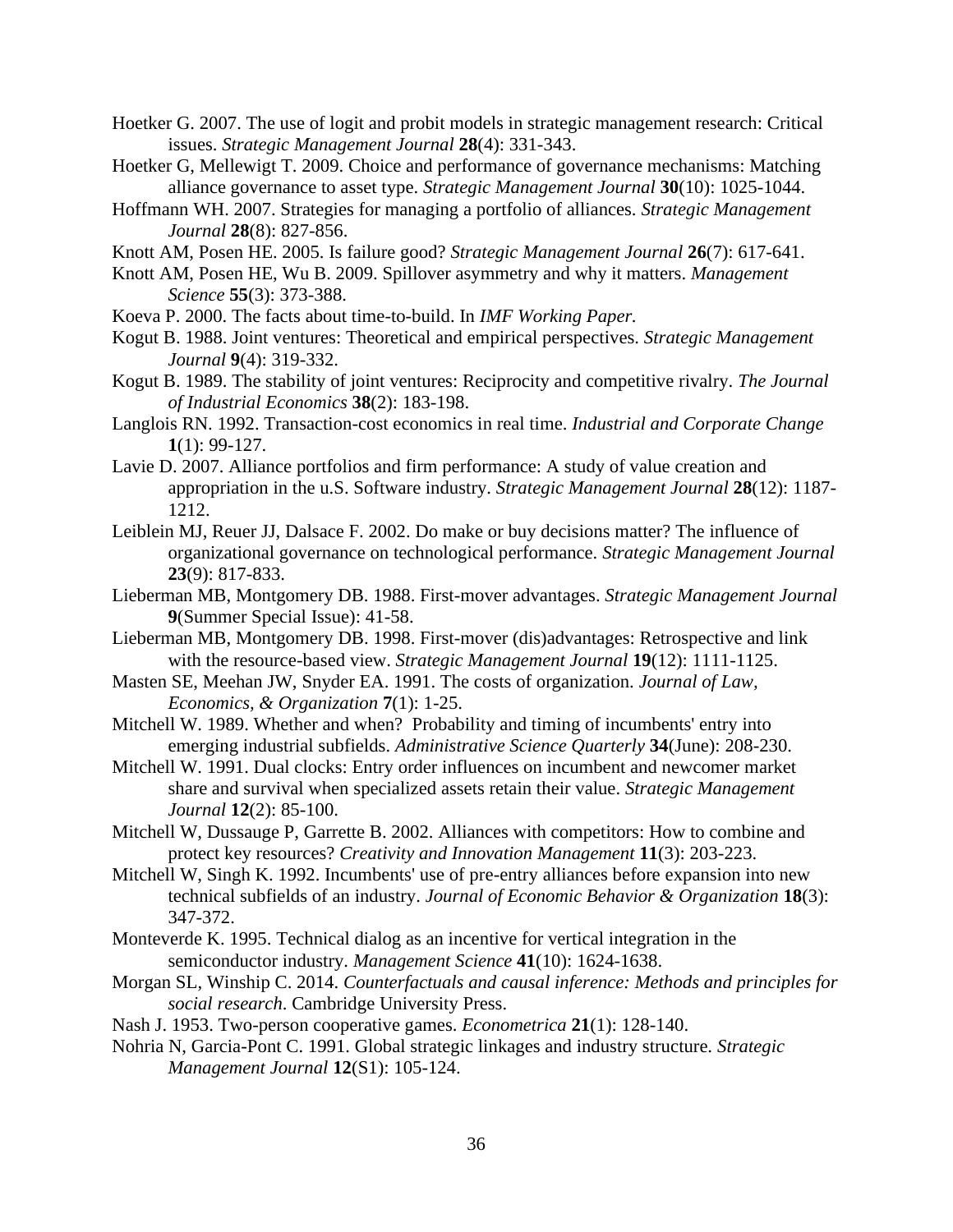- Ohmae K. 1989. The global logic of strategic alliances. *Harvard Business Review* **67**(2): 143- 154.
- Ozmel U, Yavuz D, Reuer JJ, Zenger T. 2017. Network prominence, bargaining power, and the allocation of value capturing rights in high-tech alliance contracts. *Organization Science* **28**(5): 947-964.
- Pacheco-de-Almeida G, Hawk A, Yeung B. 2015. The right speed and its value. *Strategic Management Journal* **36**(2): 159-176.
- Parkhe A. 1993. Strategic alliance structuring: A game theoretic and transaction cost examination of interfirm cooperation. *The Academy of Management Journal* **36**(4): 794- 829.
- Pirrong SC. 1993. Contracting practices in bulk shipping markets: A transactions cost explanation. *The Journal of Law and Economics* **36**(2): 937-976.
- Poppo L, Zenger T. 2002. Do formal contracts and relational governance function as substitutes or complements? *Strategic Management Journal* **23**(8): 707-725.
- Qian L, Agarwal R, Hoetker G. 2012. Configuration of value chain activities: The effect of preentry capabilities, transaction hazards, and industry evolution on decisions to internalize. *Organization Science* **23**(5): 1330-1349.
- Rawley E, Simcoe TS. 2013. Information technology, productivity, and asset ownership: Evidence from taxicab fleets. *Organization Science* **24**(3): 831-845.
- Rothaermel FT. 2001. Incumbent's advantage through exploiting complementary assets via interfirm cooperation. *Strategic Management Journal* **22**(6‐7): 687-699.
- Rothaermel FT, Boeker W. 2008. Old technology meets new technology: Complementarities, similarities, and alliance formation. *Strategic Management Journal* **29**(1): 47-77.
- Shan W. 1990. An empirical analysis of organizational strategies by entrepreneurial hightechnology firms. *Strategic Management Journal* **11**(2): 129-139.
- Stalk G. 1988. Time the next source of competitive advantage. *Harvard Business Review* **66**(4): 41-51.
- Stalk G, Hout TM. 1990. *Competing against time*. The Free Press: New York, NY.
- Stuart TE. 1998. Network positions and propensities to collaborate: An investigation of strategic alliance formation in a high-technology industry. *Administrative Science Quarterly* **43**(3): 668-698.
- Tallman SB, Shenkar O. 1994. A managerial decision model of international cooperative venture formation. *Journal of International Business Studies* **25**(1): 91-113.
- Teece DJ. 1986. Profiting from technological innovation: Implications for integration, collaboration, licensing and public policy. *Research Policy* **15**(6): 285-305.
- Teece DJ. 1996. Firm organization, industrial structure, and technological innovation. *Journal of Economic Behavior & Organization* **31**(2): 193-224.
- Teece DJ. 2007. Explicating dynamic capabilities: The nature and microfoundations of (sustainable) enterprise performance. *Strategic Management Journal* **28**(13): 1319-1350.
- Teece DJ, Pisano G, Shuen A. 1997. Dynamic capabilities and strategic management. *Strategic Management Journal* **18**(7): 509-533.
- Thompson JD. 1967. *Organizations in action: Social science bases of administrative theory*. McGraw-Hill.
- Tripsas M. 1997. Unraveling the process of creative destruction: Complementary assets and incumbent survival in the typesetter industry. *Strategic Management Journal* **18**: 119- 142.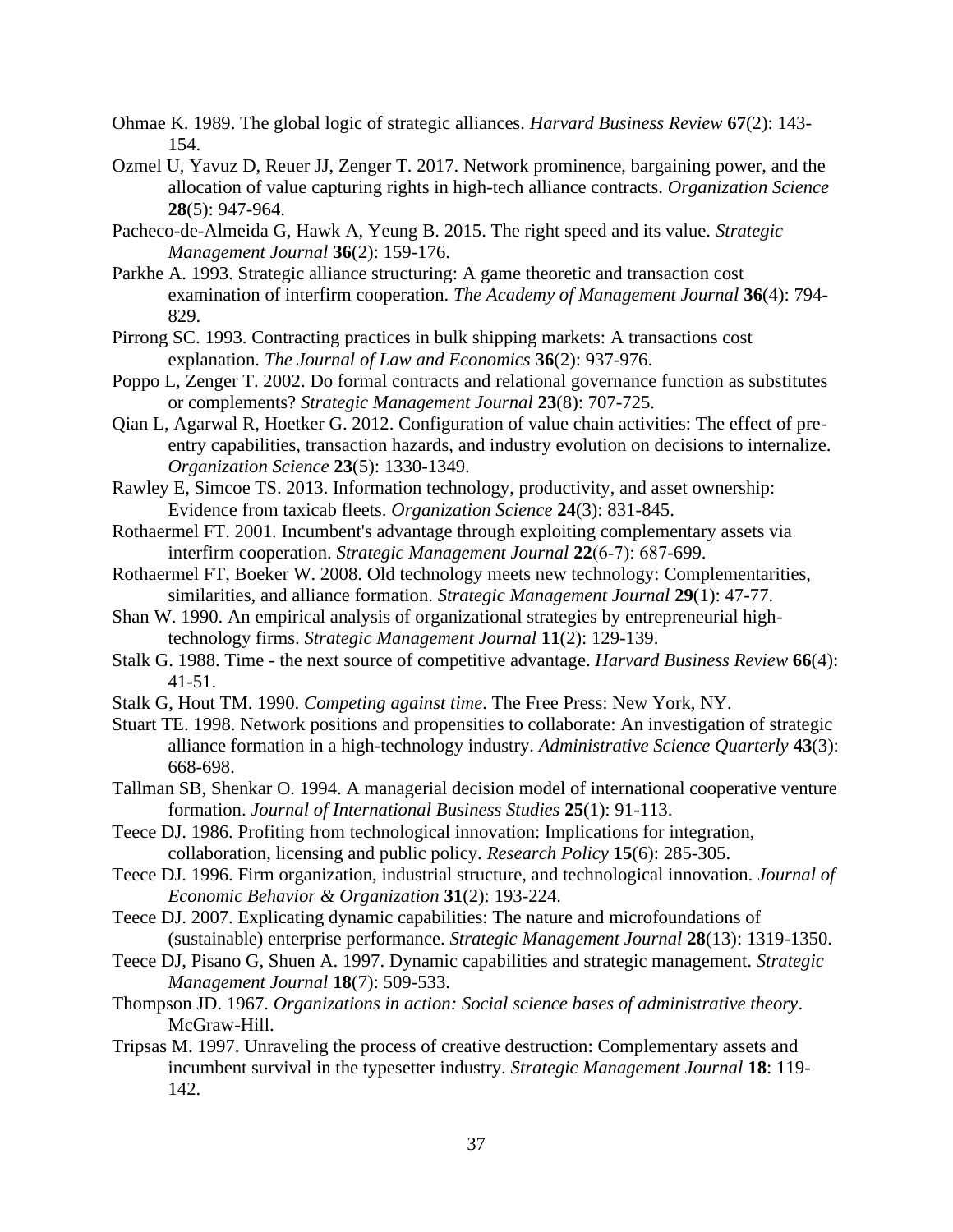- Tusiani M, Shearer G. 2016. *Lng: Fuel for a changing world: A nontechnical guide, 2nd edition*. PennWell Corporation.
- Tusiani MD, Shearer G. 2007. *Lng: A nontechnical guide*. PennWell.
- White S, Lui SS-Y. 2005. Distinguishing costs of cooperation and control in alliances. *Strategic Management Journal* **26**(10): 913-932.
- Williamson OE. 1991. Comparative economic organization: The analysis of discrete structural alternatives. *Administrative Science Quarterly* **36**(2): 269-296.
- Wu B. 2013. Opportunity costs, industry dynamics, and corporate diversification: Evidence from the cardiovascular medical device industry, 1976–2004. *Strategic Management Journal* **34**(11): 1265-1287.
- Wu B, Knott AM. 2006. Entrepreneurial risk and market entry. *Management Science* **52**(9): 1315-1330.
- Zajac EJ, Olsen CP. 1993. From transaction cost to transactional value analysis: Implications for the study of interorganizational strategies. *Journal of Management Studies* **30**(1): 131- 145.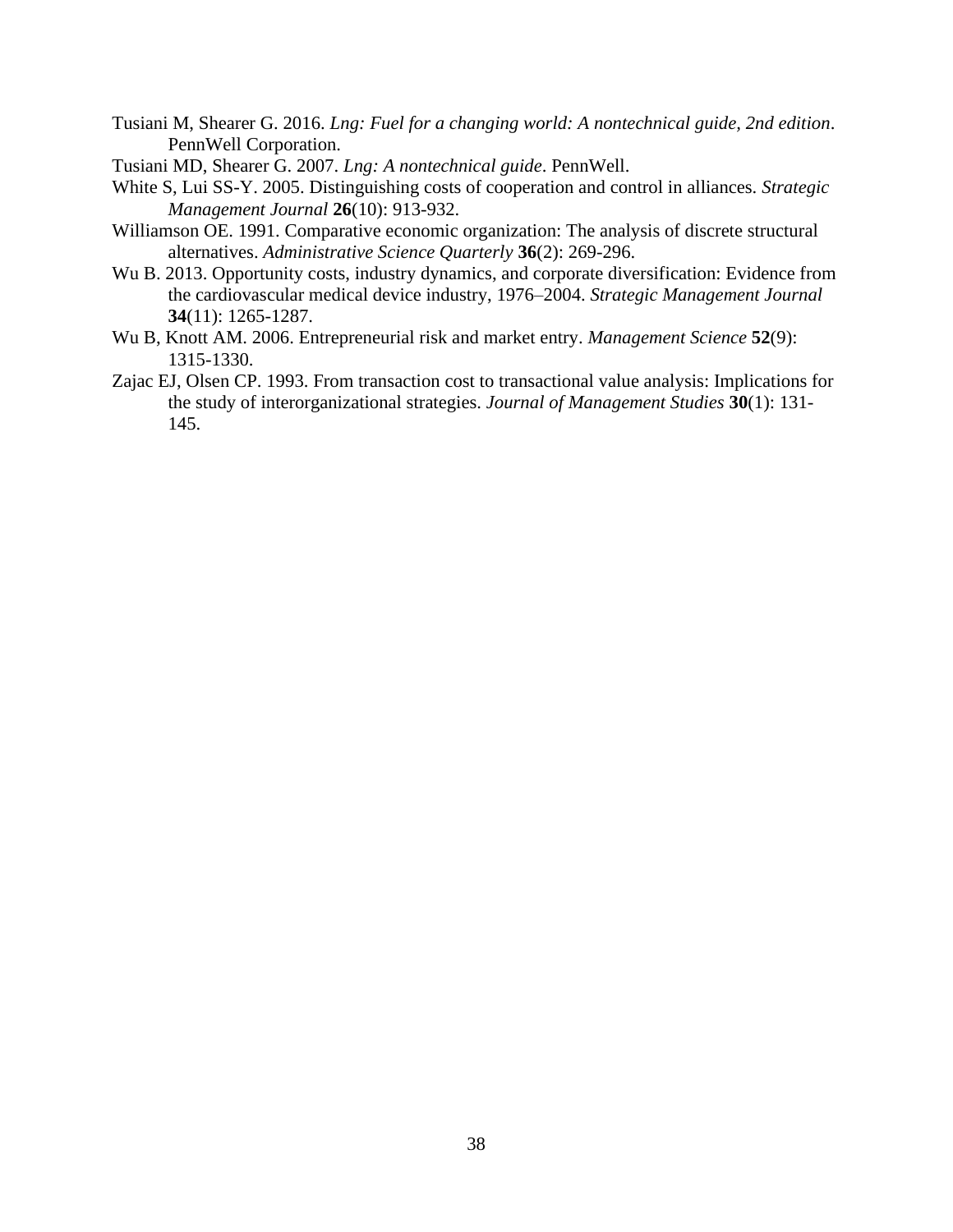Figure 1: Directed Acyclic Graph (DAG) depicting identification strategy

Approach 2: Treatment **Effect Analysis (Identification** by Balancing)

- Approximate the Experimental Ideal with a Balanced Treatment and Control Group using Matching or Weighting Treatment is 1 if  $\blacksquare$
- Slowness is  $> 0$ - Inverse Probability
- **Weighted Propensity** Score Estimation using teffects ipw package in stata



Approach 1: Regression (Identification by Adjustment)

- Unrelated projects used to  $\equiv$ measure firm slowness
- Simultaneity and Reverse  $\Box$ Causality concerns reduced
- **Omitted Variable Bias**  $\bar{\phantom{a}}$ Concerns addressed with controls, robustness checks, RE Probits

Approach 3: Doubly Robust Estimation -- Combine both using teffects ipwra package in stata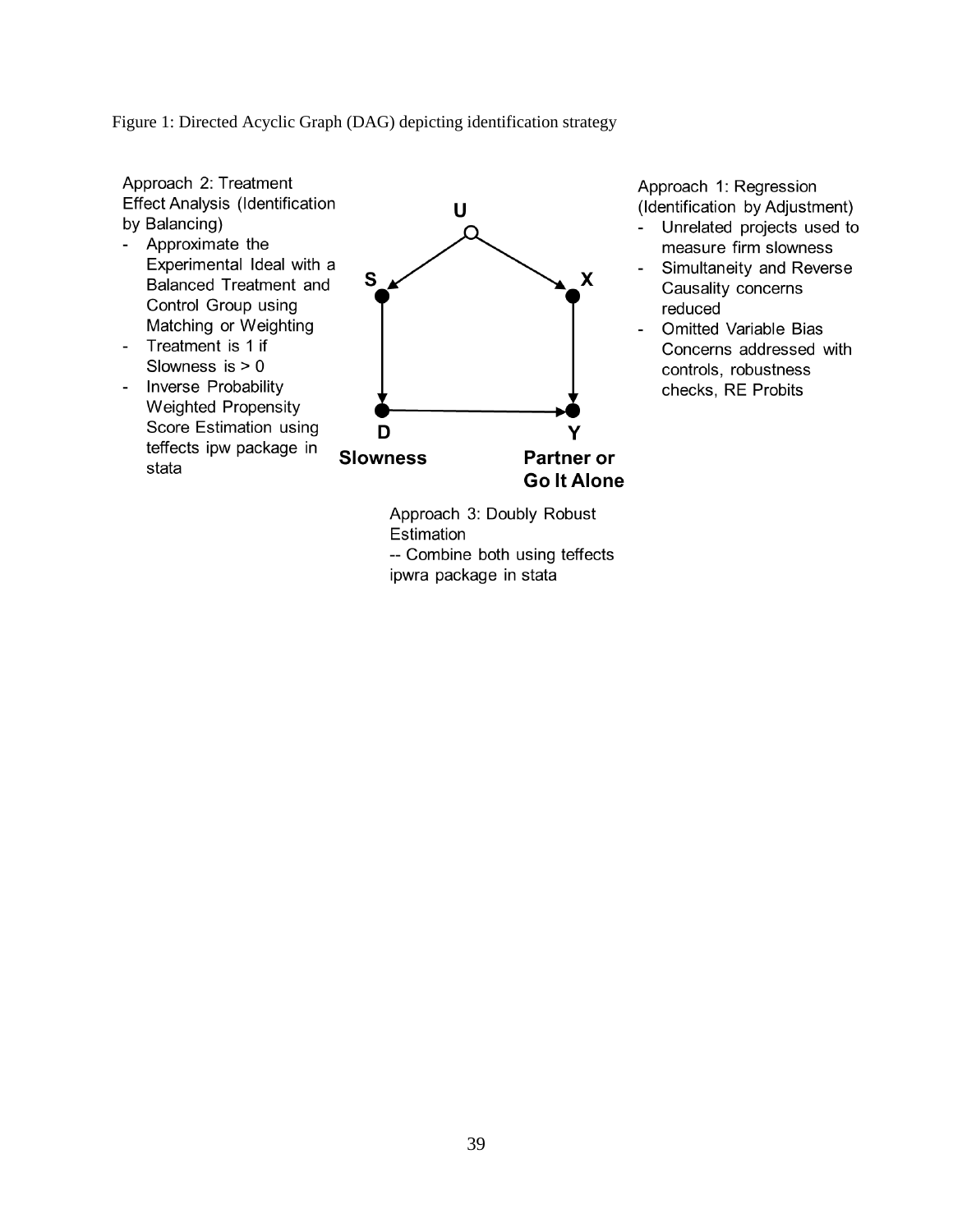

Figure 2: Marginal effect of slowness on predicted probability of obtaining slow or fast partners at various levels of complementary assets (proxied by number of LNG tankers)

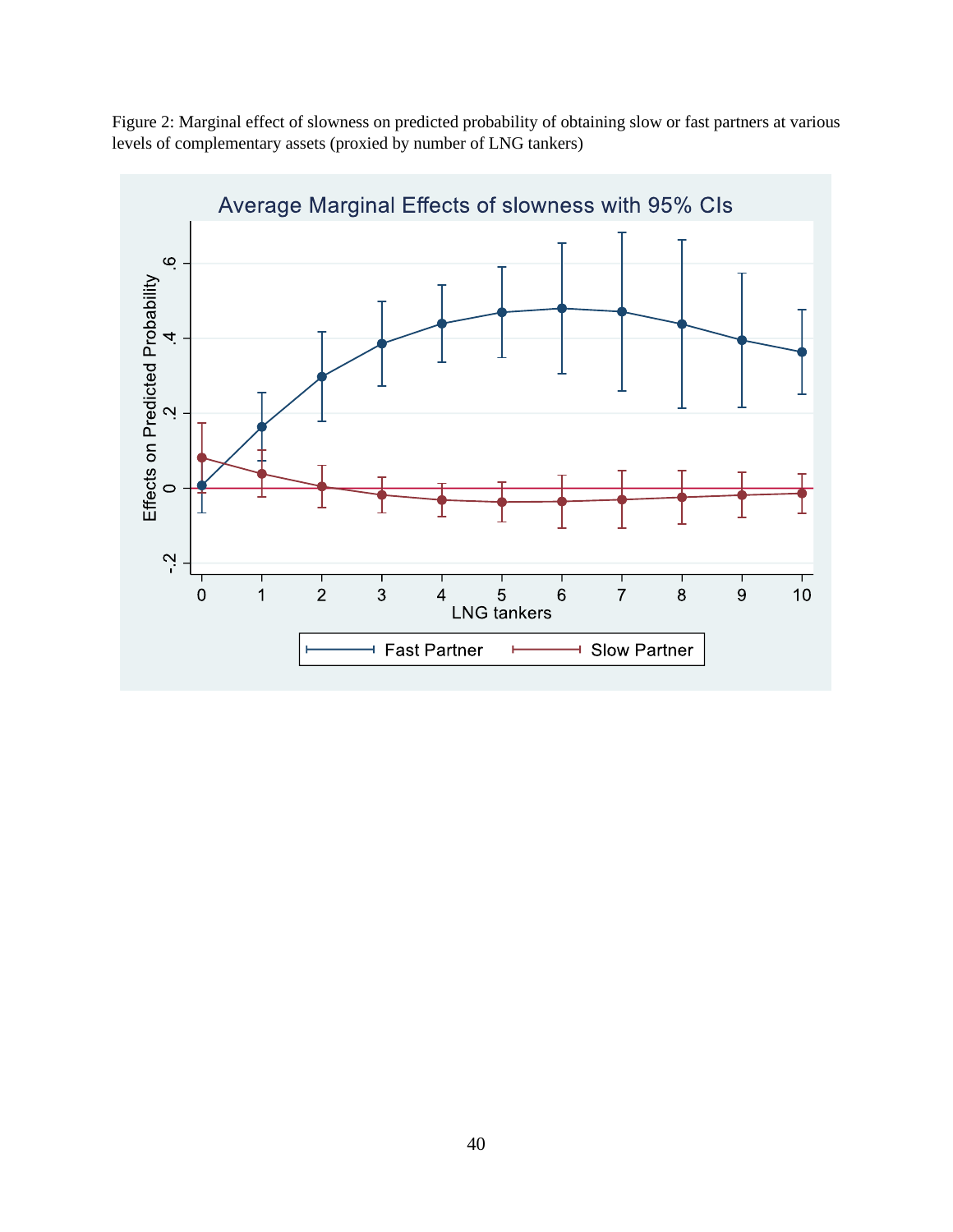| Variable               | Mean  | S.D.  | Min            | Max   |         |         | 3       | 4    |      | 6    |         | 8    | 9 |
|------------------------|-------|-------|----------------|-------|---------|---------|---------|------|------|------|---------|------|---|
| 1. Alliance            | .31   | .46   | $\Omega$       |       |         |         |         |      |      |      |         |      |   |
| 2. Slowness            | .14   | .60   | $-2.00$        | 1.68  | 0.27    |         |         |      |      |      |         |      |   |
| 3. Tankers             | 2.03  | 3.12  | $\theta$       | 10    | $-0.09$ | $-0.10$ |         |      |      |      |         |      |   |
| 4. Partner Experience  | 20.97 | 16.84 | $\overline{0}$ | 62    | 0.08    | 0.02    | 0.37    |      |      |      |         |      |   |
| 5. Go Alone Experience | 56.81 | 42.50 |                | 177   | 0.05    | $-0.09$ | 0.48    | 0.73 |      |      |         |      |   |
| 6. Firm Size           | 10.67 | 1.69  | 4.96           | 12.51 | 0.06    | $-0.09$ | 0.33    | 0.60 | 0.75 |      |         |      |   |
| 7. Firm Age            | 78.25 | 42.89 | 5.             | 140   | 0.02    | 0.02    | 0.09    | 0.46 | 0.45 | 0.62 |         |      |   |
| 8. Rival Entry         | 30.46 | 13.97 | $\Omega$       | 50    | 0.06    | 0.09    | $-0.14$ | 0.28 | 0.21 | 0.11 | 0.12    |      |   |
| 9. Natural Gas Price   | 5.73  | 1.80  | 2.09           | 8.86  | 0.08    | 0.04    | $-0.09$ | 0.28 | 0.17 | 0.09 | $-0.13$ | 0.34 |   |

Table 1. Descriptive statistics and correlation table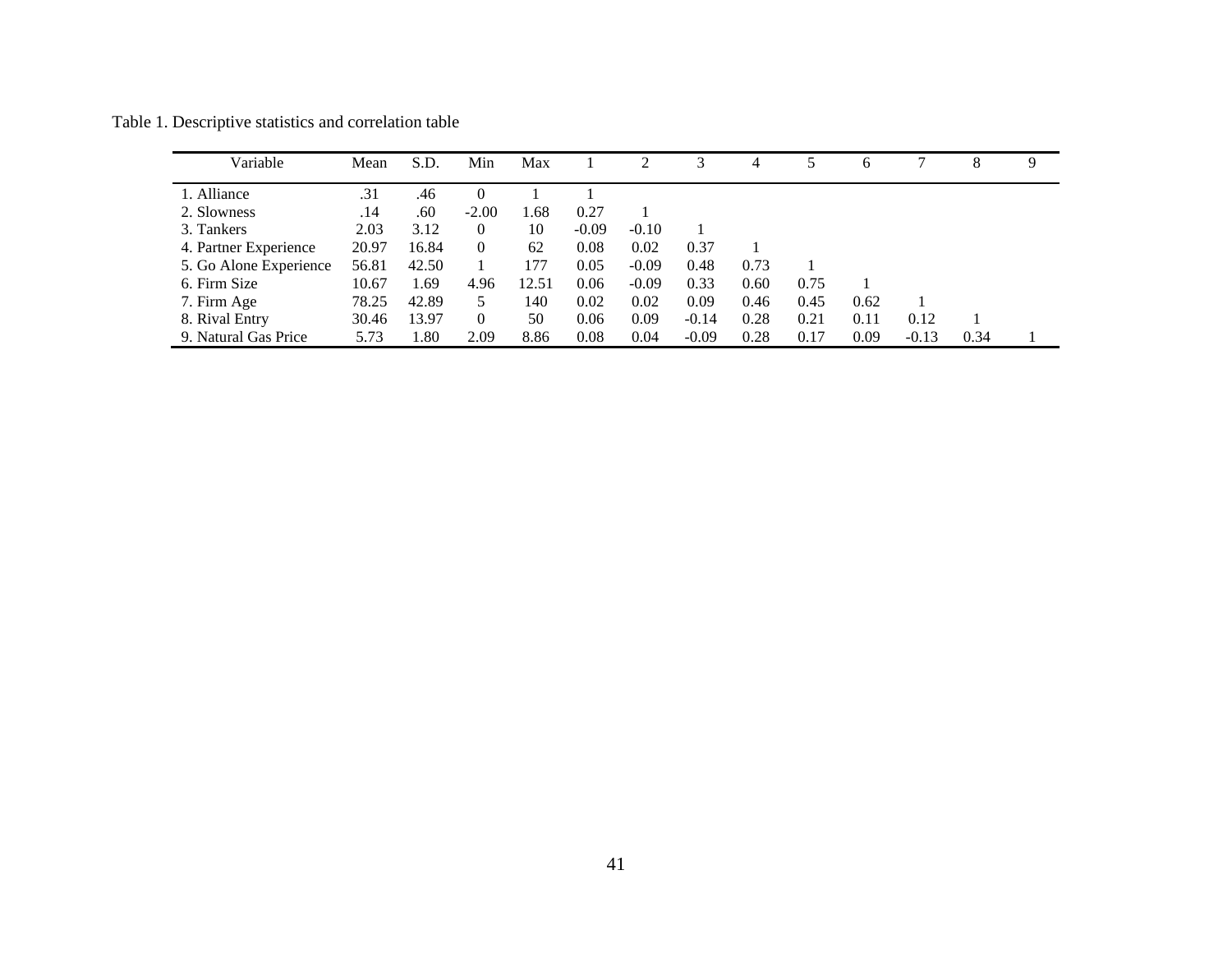|                    | I           | $\mathbf{I}$ | III      | IV                | $\overline{\mathsf{V}}$ |  |  |
|--------------------|-------------|--------------|----------|-------------------|-------------------------|--|--|
|                    | Alliance    | Partner      | Partner  | Partner           | Partner                 |  |  |
|                    | Instead of  | With         | With     | With              | With                    |  |  |
|                    | Go It Alone | Slow         | Fast     | Slow              | Fast                    |  |  |
|                    |             | Partners     | Partners | Partners          | Partners                |  |  |
| Slowness           | $1.052**$   | $.844**$     | 1.380**  | .903**            | .287                    |  |  |
|                    | (.406)      | (.334)       | (.697)   | (.411)            | (.389)                  |  |  |
| Tankers            | $-.170$     | $-.121$      | $-.087$  | $-.127$           | $-.532**$               |  |  |
|                    | (.123)      | (.277)       | (.247)   | (.276)            | (.232)                  |  |  |
| <b>Slowness</b>    |             |              |          | $-.047$           | 1.623***                |  |  |
| X Tankers          |             |              |          | (.172)            | (.454)                  |  |  |
| Partner            | .013        | .038         | .065     | .038              | $.153*$                 |  |  |
| Experience         | (.030)      | (.049)       | (.058)   | (.053)            | (.084)                  |  |  |
| Go It Alone        | .010        | $-.004$      | $-.007$  | $-.002$           | $-.024$                 |  |  |
| Experience         | (.011)      | (.024)       | (.031)   | (.026)            | (.047)                  |  |  |
| Firm Size          | $-.234$     | $-.462$      | $-.970$  | $-.556$           | $-1.534**$              |  |  |
|                    | (.353)      | (.760)       | (.670)   | (.768)            | (.685)                  |  |  |
| Firm Age           | $-.002$     | .003         | $.026*$  | .004              | .028                    |  |  |
|                    | (.007)      | (.014)       | (.015)   | (.015)            | (.019)                  |  |  |
| <b>Rival Entry</b> | .009        | .017         | .003     | .008              | $.061*$                 |  |  |
|                    | (.021)      | (.030)       | (.032)   | (.030)            | (.032)                  |  |  |
| <b>Natural Gas</b> | .187        | .275         | .149     | .278              | .060                    |  |  |
| Price              | (.167)      | (.264)       | (.406)   | (.250)            | (.590)                  |  |  |
| <b>LNG</b> Basin   | Y           | Y            | Y        | Y                 | Y                       |  |  |
| Dummies            |             |              |          |                   |                         |  |  |
| Project Type       | Y           | Y            | Y        | Y                 | Y                       |  |  |
| Dummy              |             |              |          |                   |                         |  |  |
| Industry           | Y           | Y            | Y        | Y                 | Y                       |  |  |
| Dummies            |             |              |          |                   |                         |  |  |
| Year Trend         | Y           | Y            | Y        | Y                 | Y                       |  |  |
|                    |             |              |          |                   |                         |  |  |
| ${\bf N}$          | 117         | 106          |          |                   | 106                     |  |  |
| $Log-L$            | $-59.192$   | $-57.388$    |          |                   |                         |  |  |
| Pseudo $R^2$       | .180        | .237         |          | $-52.585$<br>.301 |                         |  |  |
|                    |             |              |          |                   |                         |  |  |

Table 2. Logit and Multinomial Logit Estimation Results

\*\*\* significant at 1%; \*\* significant at 5%; \* significant at 10%

Note. Results reported are from estimation of logit and multinomial logit models. For the multinomial logit, going alone is the benchmark dependent variable category. Standard errors robust to clustering by firm are reported in the parentheses. LNG geographic basin dummies, a LNG project type dummy, parent industry dummies, a year trend, and a constant are included in the regressions, but results are not reported in the table. The sample size difference between the logit and multinomial logit results is due to a lack of speed data (from our estimation of equation 1) for several partner firms.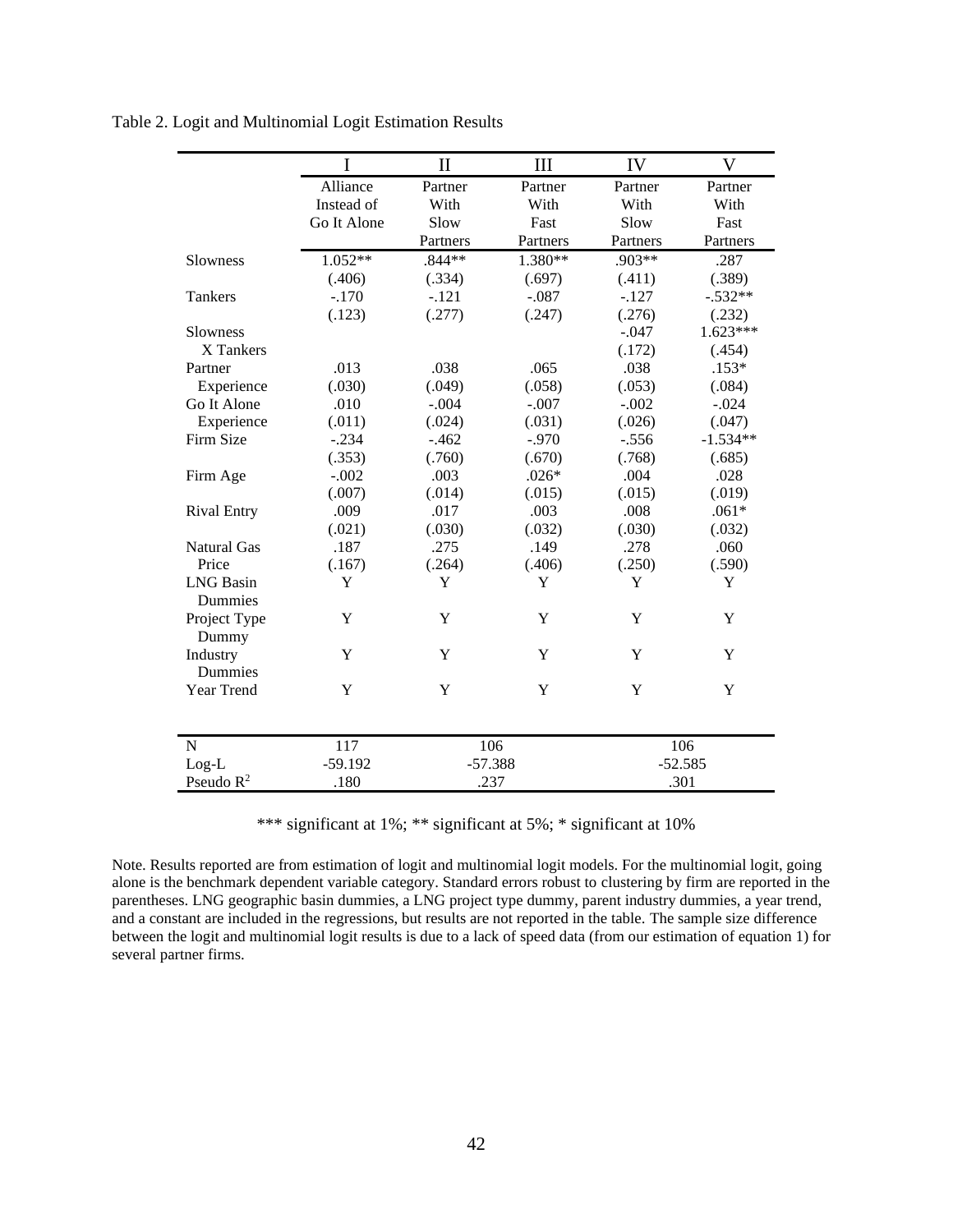| Table 3. Marginal effect of slowness predicting partner type, at various levels of complementary assets |  |
|---------------------------------------------------------------------------------------------------------|--|
| (proxied by LNG tankers)                                                                                |  |

|                     | I              | $\mathbf{I}$ | III    | IV    |
|---------------------|----------------|--------------|--------|-------|
| Predicting          | Complementary  | Slowness     | Delta- | $P -$ |
| Partner With        | Assets         | Marginal     | Method | Value |
|                     | (Tankers)      | Effect       | Std.   |       |
|                     |                | dy/dx        | Err.   |       |
| <b>Slow Partner</b> | $\overline{0}$ | .082         | .047   | .085  |
| <b>Slow Partner</b> | 1              | .039         | .032   | .227  |
| <b>Slow Partner</b> | 2              | .005         | .029   | .869  |
| <b>Slow Partner</b> | 3              | $-.018$      | .024   | .464  |
| <b>Slow Partner</b> | 4              | $-.031$      | .023   | .164  |
| <b>Slow Partner</b> | 5              | $-.037$      | .027   | .175  |
| <b>Slow Partner</b> | 6              | $-.035$      | .036   | .324  |
| <b>Slow Partner</b> | 7              | $-.030$      | .039   | .436  |
| <b>Slow Partner</b> | 8              | $-.024$      | .036   | .505  |
| <b>Slow Partner</b> | 9              | $-.018$      | .031   | .551  |
| <b>Slow Partner</b> | 10             | $-.014$      | .027   | .610  |
| <b>Fast Partner</b> | 0              | .007         | .037   | .841  |
| <b>Fast Partner</b> | 1              | .164         | .046   | .000  |
| <b>Fast Partner</b> | $\overline{c}$ | .298         | .061   | .000  |
| <b>Fast Partner</b> | 3              | .386         | .057   | .000  |
| <b>Fast Partner</b> | 4              | .439         | .053   | .000  |
| <b>Fast Partner</b> | 5              | .470         | .062   | .000  |
| <b>Fast Partner</b> | 6              | .480         | .089   | .000  |
| <b>Fast Partner</b> | 7              | .471         | .108   | .000  |
| <b>Fast Partner</b> | 8              | .438         | .115   | .000  |
| <b>Fast Partner</b> | 9              | .395         | .091   | .000  |
| <b>Fast Partner</b> | 10             | .364         | .057   | .000  |